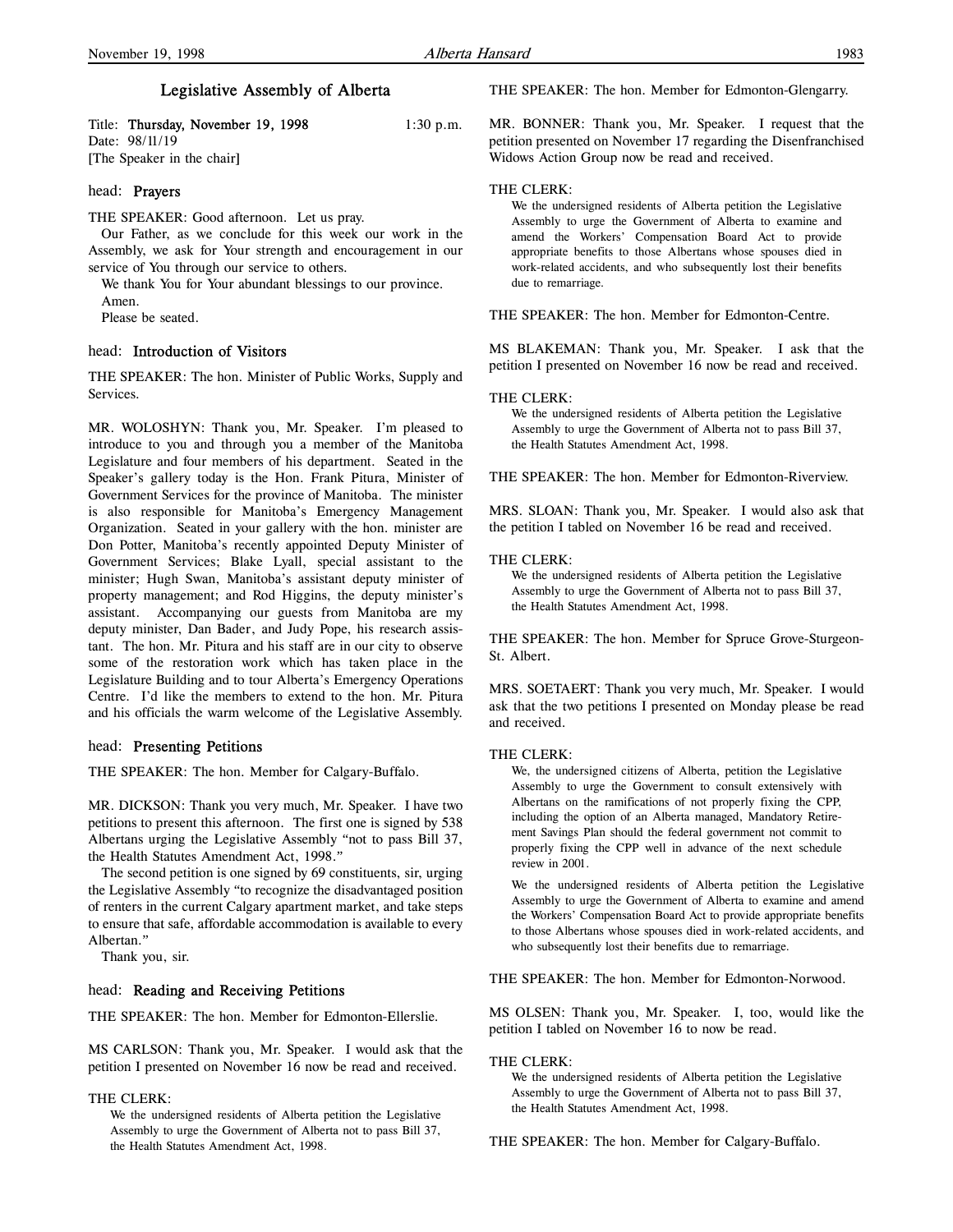### THE CLERK:

We the undersigned residents of Alberta petition the Legislative Assembly to urge the Government of Alberta not to pass Bill 37, the Health Statutes Amendment Act, 1998.

We the undersigned residents of Alberta petition the Legislative Assembly to urge the Government of Alberta not to pass Bill 37, the Health Statutes Amendment Act, 1998.

We the undersigned petition the Legislative Assembly of Alberta to urge the government to prohibit discrimination on the basis of sexual orientation and commit never to use the Notwithstanding Clause, or any other means, to override the fundamental human rights of Albertans.

We the undersigned residents of Alberta petition the Legislative Assembly to urge the Government of Alberta not to pass Bill 37, the Health Statutes Amendment Act, 1998.

THE SPEAKER: The hon. Member for Edmonton-Meadowlark.

MS LEIBOVICI: Thank you, Mr. Speaker. I, too, ask that the petitions I tabled earlier this week be read and received as well.

### THE CLERK:

We the undersigned residents of Alberta petition the Legislative Assembly to urge the Government of Alberta to examine and amend the Workers' Compensation Board Act to provide appropriate benefits to those Albertans whose spouses died in workrelated accidents, and who subsequently lost their benefits due to remarriage.

We the undersigned residents of Alberta petition the Legislative Assembly to urge the government of Alberta not to pass Bill 37, the Health Statutes Amendment Act, 1998.

THE SPEAKER: The hon. Member for Edmonton-Castle Downs.

MS PAUL: Thank you, Mr. Speaker. I, too, would like the petitions that I submitted earlier this week to be read and received.

### THE CLERK:

We the undersigned residents of Alberta petition the Legislative Assembly to urge the Government of Alberta to examine and amend the Workers' Compensation Board Act to provide appropriate benefits to those Albertans whose spouses died in workrelated accidents, and who subsequently lost their benefits to due remarriage.

We the undersigned residents of Alberta petition the Legislative Assembly to urge the government of Alberta not to pass Bill 37, the Health Statutes Amendment Act, 1998.

## head: Tabling Returns and Reports

THE SPEAKER: I have been notified that there will be a very long list of tablings today. We'll begin first of all with the hon. Provincial Treasurer.

MR. DAY: Thank you, Mr. Speaker. There are a number of tablings today. First, pursuant to section 10 of the Government Accountability Act I'm tabling the annual report of the government of Alberta. That's for the fiscal year '97-98, from April 1, '97, to March 31, '98. This contains all the consolidated financial statements, highlighting the fact that the net debt will be at \$1.1

billion, that spending on programs was up by 7.6 percent, which may or may not make some people happy, that in fact the growth as we ended out the year '97 was pegged at a 7.2 percent increase, unprecedented in the country.

Also pursuant to section 14 of the Government Accountability Act I will now table the annual report of the ministry of Treasury.

Again pursuant to the requirements of section 14 of the Government Accountability Act and on behalf of the Premier I wish to table the Executive Council annual report.

Again as a requirement of section 14 of the Government Accountability Act I'm tabling annual reports on behalf of the following ministers and ministries, and I understand that I'm also required to read out those ministries: Advanced Education and Career Development, Agriculture, Food and Rural Development, Community Development, Economic Development, Education, Energy, Environmental Protection, Family and Social Services, Health, Intergovernmental and Aboriginal Affairs, Justice, Labour, Municipal Affairs, Public Works, Supply and Services, Science, Research and Information Technology, and Transportation and Utilities.

#### 1:40

Mr. Speaker, these annual reports, it should be noted, actually replace volumes 2, 3, and 4 formerly of the public accounts, and together with the annual report of the government of Alberta, the ministry annual reports comprise the complete public accounts of the government of Alberta. This has never been duplicated anywhere in the country. We are the first province to do this, and that has been noted and congratulated by independent and outside auditing firms and agencies, and we feel very good about that.

I'd also like to table, as required by our legislation, the report of the Audit Committee. The Audit Committee is required by law to report on progress related to eliminating the net debt under the Balanced Budget and Debt Retirement Act. They report that Crown debt as at March 31, 1998, is \$1,089,000,000. The projected amount was \$5,400,000,000. Their estimation is that we are 9 years ahead on the scheduled debt retirement plan.

THE SPEAKER: The hon. Member for Edmonton-Mill Woods.

DR. MASSEY: Thank you, Mr. Speaker. With permission I rise to table copies of 500 postcards from teachers and principals across the province received by the Alberta Liberal caucus. These teachers and principals are opposed to Bill 219.

THE SPEAKER: The hon. Member for Edmonton-Calder.

MR. WHITE: Thank you, Mr. Speaker. I rise today to table five copies of a document by the Alberta Power Pool. It's entitled Voluntary Load Curtailment Program Summary.

THE SPEAKER: The hon. Member for Edmonton-Ellerslie.

MS CARLSON: Thank you, Mr. Speaker. I have three tablings today. They are all from the Bragg Creek Environmental Coalition. One is a letter to the Premier of the province, one is a letter to the Agricultural Lease Review Committee chair, and one is a copy of a petition signed by over 1,000 people in the area. All of these items are dealing with the concerns of Bragg Creek residents about the management of public land in the Bragg Creek area.

THE SPEAKER: The hon. Member for Edmonton-Riverview.

MRS. SLOAN: Thank you, Mr. Speaker. It gives me great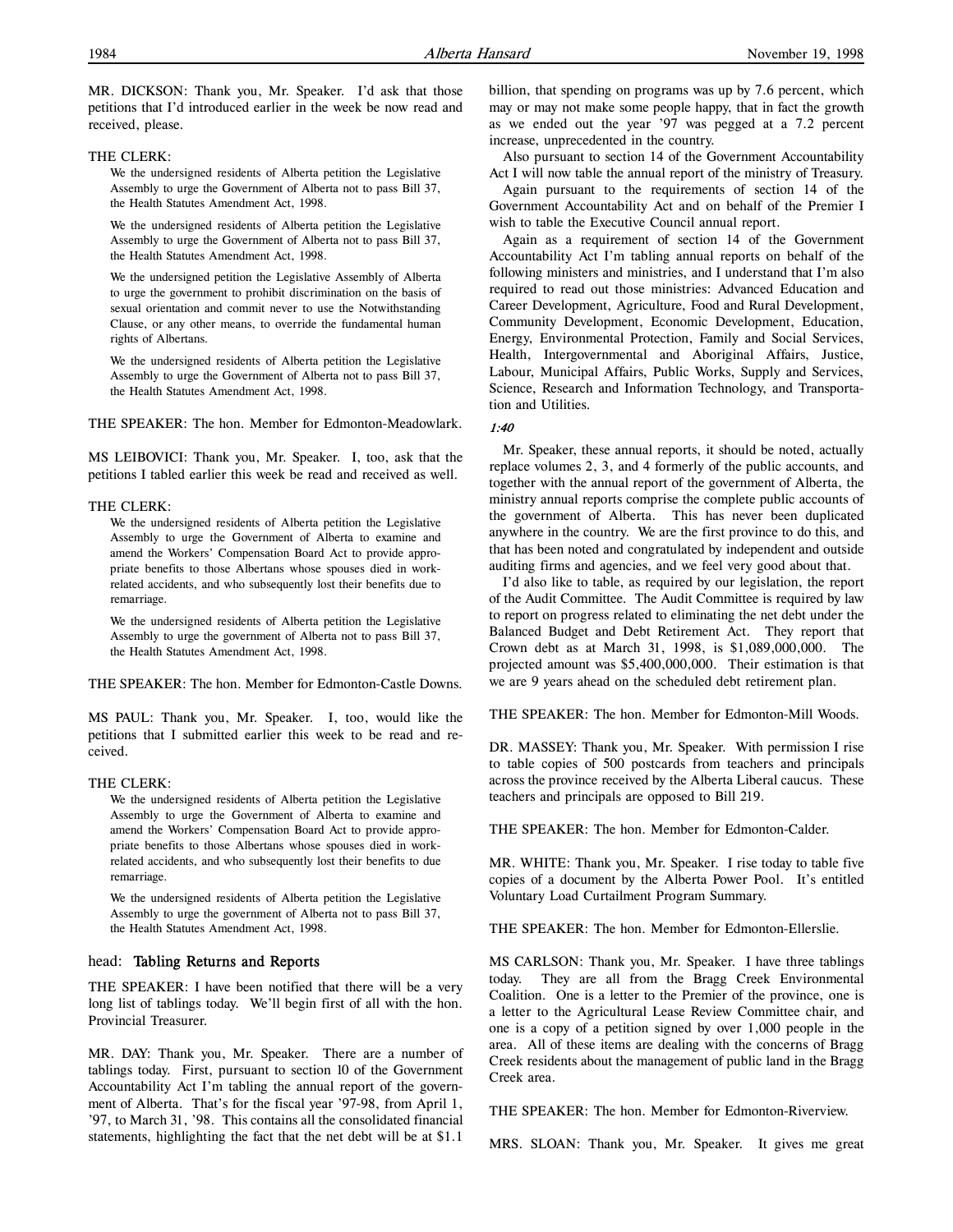pleasure today to rise in the House and table the required number of copies of Vulnerable Children in Alberta: Advantaged or Abandoned? The report, compiled by the Official Opposition, offers an analysis not previously available of how the vulnerabilities of children in Alberta are increasing under the term of this government.

Thank you.

THE SPEAKER: The hon. Member for Edmonton-Strathcona.

DR. PANNU: Thank you, Mr. Speaker. I have two tablings to make today. The first one is a news release by the student coalition to protest Bill 37, initiated by the University of Calgary New Democrats, and the second one is a news release made yesterday by a student coalition, initiated by University of Calgary New Democrats, a coalition in which campus Liberals and premed students have joined, and they have 600 students who are represented in the tabling that I'm making today.

THE SPEAKER: Hon. Member for Calgary-Buffalo, do you have a tabling today?

MR. DICKSON: No, I don't, sir.

THE SPEAKER: Is that everyone? Okay.

## head: Introduction of Guests

THE SPEAKER: Once again we have a very long list of members who have indicated to me their desire to do an introduction today. We'll begin first of all with the Minister of Justice and Attorney General.

MR. HAVELOCK: Yes. Thank you, Mr. Speaker. I would like to introduce to you and through to members of the Assembly Mr. Gus Buziak, who is not only a resident of Calgary-Shaw, but he was my campaign chairman and happens also to be married to my constituency president. Mr. Buziak is the good-looking, silverhaired gentleman who's standing up there, and I'd ask that he receive the warm welcome of this Assembly.

THE SPEAKER: The hon. Deputy Speaker.

MR. TANNAS: Thank you, Mr. Speaker. I'm delighted today to introduce to you and through you to the members of the Assembly a constituent of Highwood, Mr. Lou Callahan. He's an award winning farmer who raises grain and cattle, and he's a former councillor of the MD of Foothills. I'd ask Lou to stand and receive the traditional warm welcome of the Assembly.

THE SPEAKER: The hon. Minister of Education.

MR. MAR: Mr. Speaker, thank you very much. In our galleries today are some very special young friends of mine that have come from a long way away. It's my pleasure to introduce them to you and through you to members of the Assembly and to wish them a great welcome to the province of Alberta. Dobra dosli. These are six students from Bosnia-Herzegovina. The six students names are Srdjan Marinovic, Davor Mulic, Amra Telacevic, Samra Hadzialagic, Davor Majstorovic, and Monika Kresic. With them today is their chaperone, Tanja Cengic. These students are attending Stratford Academic high school here in Edmonton for two weeks thanks to the vision and efforts of the Riverview Rotary Club, the Canadian army, the Edmonton public school

board, Stratford Academic high school, and they are staying with families in the city.

Mr. Speaker, we're all too aware of the troubles in Bosnia. These students come from different sociopolitical and religious backgrounds, and making this visit together is a tremendous statement of their hope for peace and the future of their country. We again wish them a very warm welcome to Alberta.

THE SPEAKER: The hon. Minister of Transportation and Utilities.

MR. PASZKOWSKI: Thank you, Mr. Speaker. I'm very pleased to have the opportunity to introduce an outstanding constituent from the city of Grande Prairie, a planner, a consultant, chairman of the Mistahia regional health authority. It's my pleasure to introduce to the House today, Mr. John Simpson.

THE SPEAKER: I was going to recognize the hon. Leader of the Official Opposition. You have an introduction?

MRS. MacBETH: Sorry, Mr. Speaker. Thank you very much. I am delighted today to introduce four adults and 53 students from the Ormsby elementary school who are visiting the Legislature today. The group leaders are Mrs. Nyitrai, Mrs. John, Mrs. Shaw and Mrs. Oikawa. I would ask them to please rise and receive a very warm welcome from the Legislature.

THE SPEAKER: The hon. Member for Edmonton-Riverview.

MRS. SLOAN: Thank you, Mr. Speaker. It gives me great pleasure to rise today and introduce to you and through you to members of the Assembly Professor Linda Trimble and members of her class from the Faculty of Political Science from the University of Alberta. I would ask them to rise and receive the warm welcome of this Assembly.

THE SPEAKER: The hon. Member for Innisfail-Sylvan Lake.

MR. SEVERTSON: Thank you, Mr. Speaker. It is my pleasure today to introduce to you and through you to members of the Assembly 25 grade 6 students from the John Wilson elementary school along with their teacher, Linda Pedersen, and parents Stacie Wedell, Mr. McBride, and Deanna Peever. They're in the members' gallery, and I'd ask them to rise and receive the warm welcome of the Assembly.

THE SPEAKER: The hon. Member for Little Bow.

MR. McFARLAND: Thank you, Mr. Speaker. It's indeed a pleasure for me to introduce to you and through you to members of this Assembly special guests in both the members' and public galleries. With us today are members of the county of Lethbridge No. 25: Reeve David Oseen, county administrator, Layne Johnson, staff member Duane Climenhaga and his wife Dora, new councillor John Willms and his wife Esther, new councillor Mark Osaka, new councillor Lorne Hickey, and a returning longtime councillor Hans Rutz. Would they please rise and receive the warm welcome of the Assembly.

THE SPEAKER: The hon. Member for Edmonton-Centre.

### 1:50

MS BLAKEMAN: Thank you, Mr. Speaker. I have two groups to introduce today. A little later we will be joined by students from Grandin school, so for the record I would like to introduce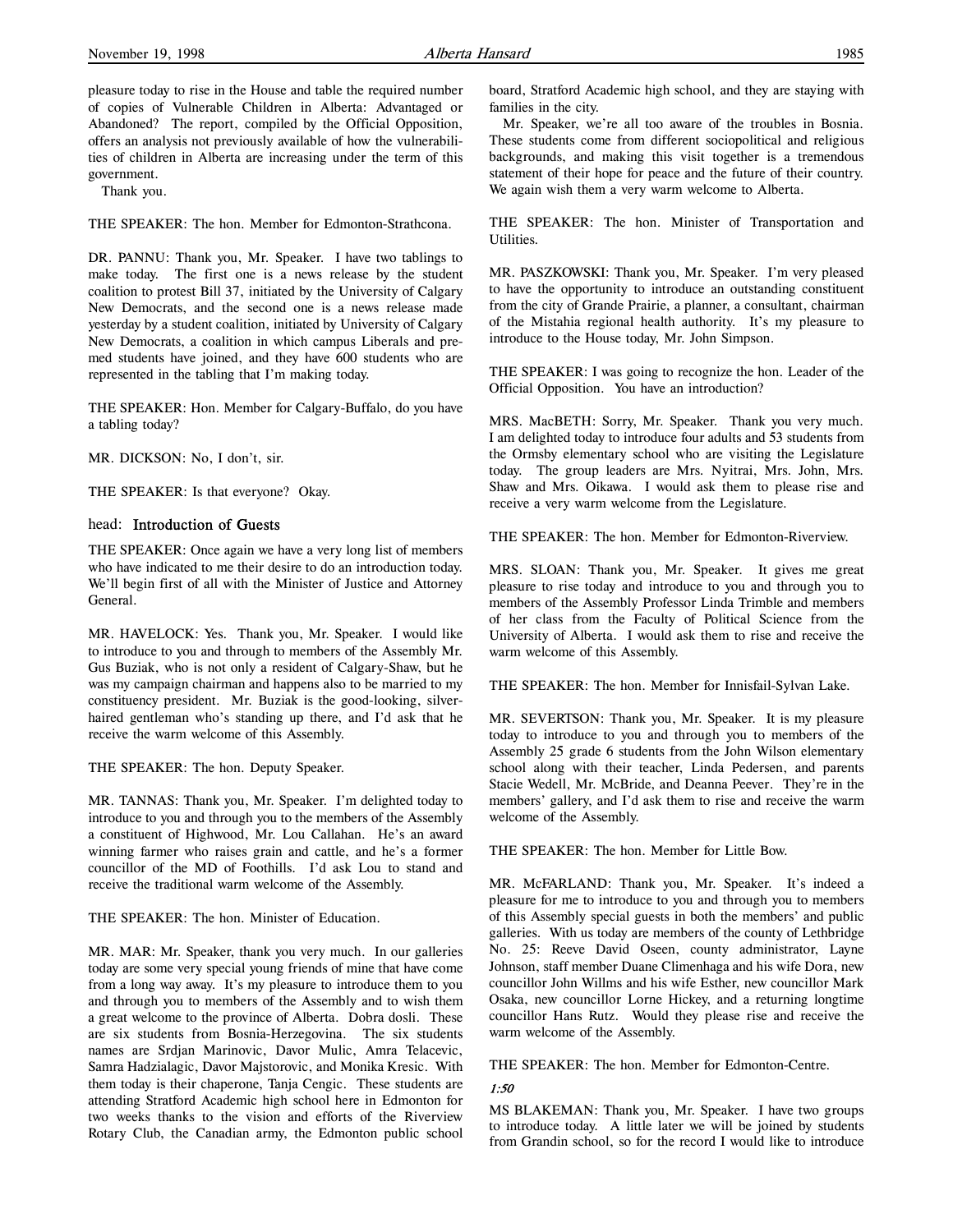to you and through you to members of the Assembly 25 visitors from Grandin school, which is the only French immersion school in Edmonton-Centre. There are 23 students, and they are accompanied by their instructors, Madame Déchaine-Gagné and Madame Arsenault, and by parent helper Ms Roxanne Miller. I don't believe they're in the gallery. So we can all wish them the best.

The second group of people I would like to introduce -- and this is a great honour for me -- is three theatre artists. Joining us in the public gallery are Don Bouzek of Ground Zero Productions -- this is a theatre company that works with labour unions and social justice -- Ben Henderson, who's the past artistic director of Theatre Network and the director of the smash hit by Marty Chan currently playing, and Mansel Robinson, who is a playwright from western Canada. Several of his plays have been produced here in Edmonton. He is currently working on a new play, Downsizing Democracy, which will be opening at Northern Light Theatre on December 3rd. I hope you'll join us. They have risen. Would you please accept the warm traditional welcome of the members.

THE SPEAKER: The hon. Member for Clover Bar-Fort Saskatchewan.

MR. LOUGHEED: Thank you, Mr. Speaker. Joining us a little later will be a group from Bosco Homes accompanied by their instructors Miss Brochu, Mr. Hosler, and Miss Dunn. If we could offer them the warm welcome of the Assembly. Thank you.

THE SPEAKER: The hon. Minister of Education.

MR. MAR: Mr. Speaker, thank you. I think I've recovered my powers of concentration after my first introduction.

It's a pleasure, Mr. Speaker, to rise again to introduce some friends from far away. Teresa Vega is the science curriculum specialist from the Puerto Rico department of education, and Dr. Yolanda Ramos is business development manager for the Oracle Corporation and Bernie Lambert and Janet Mayfield from Oz New Media. Oz New Media is an Edmonton-based publisher of educational multimedia materials and resources. They've been working with Oracle Corporation to develop on-line curriculum materials for use in the Puerto Rican department of education. I certainly congratulate Oz New Media and the Oracle Corporation for this business alliance, and I wish for members to join me in welcoming these guests to the Legislative Assembly.

THE SPEAKER: The hon. Member for Bonnyville-Cold Lake.

MR. DUCHARME: Thank you, Mr. Speaker. It gives me great pleasure today to introduce to you and through you to the members of the Assembly, guests from the constituency of Bonnyville-Cold Lake. Seated in the members' gallery is the council and administration of the MD of Bonnyville. They are Reeve Romeo Lauzon, Deputy Reeve Yves Levasseur, Councillor Dan Sharun, Councillor Bob "Tieman" Engleder, Councillor John Zaboschuk, administrator, Roy Doonanco, and public works superintendent, Stan Baliant, and in the public gallery is Mrs. Irene Baliant. I'd like them to rise and receive the traditional warm welcome of the Legislature.

THE SPEAKER: The hon. Minister of Justice and Attorney General.

MR. HAVELOCK: Yes, Mr. Speaker. I would like to introduce to you and through you to members of the Assembly the parents of the Provincial Treasurer, who are sitting in the Speaker's gallery. I'd like them to rise and receive the warm welcome of the Assembly.

## head: Ministerial Statements

THE SPEAKER: Hon. members, I have notice that there will be two ministerial statements today, and of course according to our Standing Orders there's an opportunity for a spokesman from the Official Opposition to participate if they so choose.

We'll begin first of all today with a statement by the hon. minister responsible for children's services.

#### National Child Day

MS CALAHASEN: Thank you, Mr. Speaker. Tomorrow, November 20, 1998, marks National Child Day. The government of Canada designated National Child Day in 1993, and the celebrations across the country are all because of the efforts of Our Kids' Foundation and Results Canada. I would like to commend all the communities, city halls, schools, and other groups who are organizing events this day to increase awareness and understanding of the factors that contribute to healthy child development. National Child Day is a day for children and about children. That's why I'm really pleased to make my first ministerial statement to kick off this day.

Children are a high priority for this government, and today I'm very proud to announce and table The Alberta Children's Initiative: An Agenda for Joint Action, the first of its kind in Alberta. Mr. Speaker, five ministries -- Community Development, Education, Family and Social Services, Justice, and Health - were brought together by the Child and Family Services Secretariat under the able assistance of David Steeves, CEO and deputy clerk of Executive Council, with community representatives to create a new direction and partner in planning for children's services. Six ministers have signed off commitment and joint accountability for planning, collaboration, and co-ordination of service delivery for the successful achievement of the goals for Alberta's children and families.

This level of commitment and department involvement in delivering human services has not been seen in any part of Canada. The Premier asked for this kind of integration in his televised address. Over 13,000 Albertans, Mr. Speaker, have also been asking for it. We heard. We responded. This plan shows that we are serious about integration. We are working together at the government level.

Special thanks to community representatives, the deputy ministers, the Child and Family Services Secretariat, the ministers, and all my colleagues who believed it could be done. By allowing it to be released early, we want to be sure community groups and authorities can utilize it as they plan their budgets. This action plan takes us a step further in making sure that children and families in our province have access to well-planned, integrated services and programs tailored to meet their needs. Above all, it is designed to focus all partners on the needs of individual children and their families. It builds on what's already been done, and it sets us on a new path for the future.

In the end, Mr. Speaker, strong, healthy children and families are what matters. That's what the Alberta children's initiative will help keep our sights focused on. To the 13,000 people, to your children, and to your families, I thank you for all your hard work to make this a reality so all children can have a bright future in Alberta.

THE SPEAKER: The hon. Member for Edmonton-Riverview.

MRS. SLOAN: Thank you, Mr. Speaker. It is also an honour today to rise and acknowledge National Child Day. Tomorrow in Calgary a large rally is planned to acknowledge this event and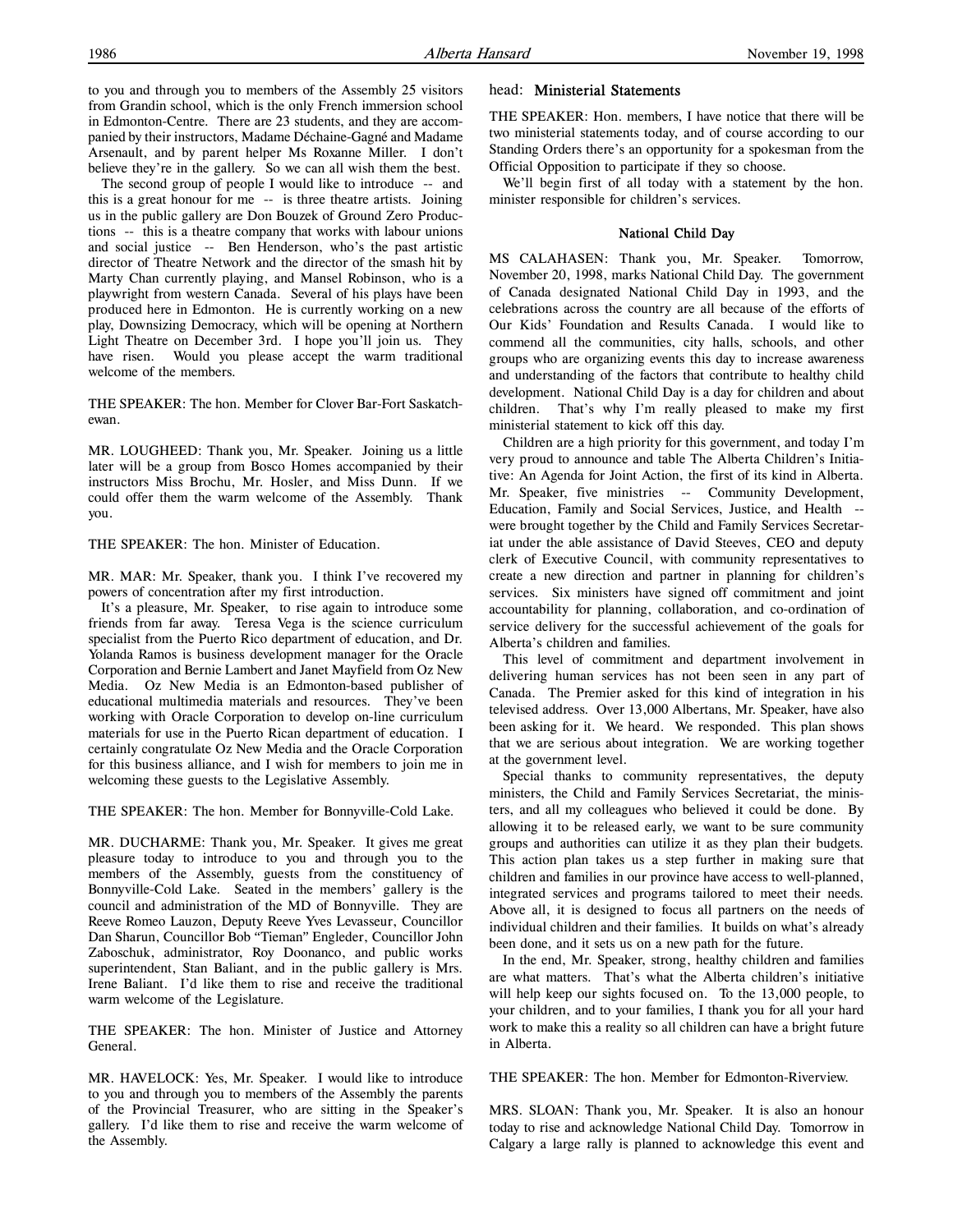primarily to highlight Alberta's continued refusal to sign the United Nations declaration on the rights of a child.

The announcement today by the minister takes a step in the right direction, but it also raises perhaps more questions than it answers. The Child and Family Services Secretariat is not defined, nor is it indicated if it will have a budget, but it will have a CEO and some unnamed community representation.

Most regrettably, the role that the Children's Advocate will assume in this structure is not defined in this announcement. In fact, the advocate's office is not mentioned at all. Vulnerable Children in Alberta: Advantaged or Abandoned?, released and tabled today in this Assembly by the Official Opposition, provides evidence that the vulnerabilities of children under this government are increasing. This is compounded by the fact that for the last eight years this government has continually undermined the role and the scope of the Children's Advocate.

Making an announcement, to the minister, is a step to acknowledge the needs of children. Making a statement about integrating services of government is also a step, but it will take political will and a stronger commitment than has been evidenced by this government in the last eight years to actually build a brighter future for children in this province.

Thank you.

#### 2:00

THE SPEAKER: Hon. members, there's always a high expectation that the chair would apply all the normal rules expected of decorum in the House, but for the next four or five or six minutes, as we proceed with the next ministerial statement and the response, be proud Albertans.

#### 2001 World Track and Field Championships

MRS. McCLELLAN: Mr. Speaker, it is with tremendous pride and excitement that I rise today to congratulate the city of Edmonton on its successful bid to host the 2001 World Track and Field Championships. What a tremendous achievement for the capital city, for our province, and for our country. The World Track and Field Championships are the third largest international sporting event in the world. It will attract over 3,000 athletes from over 200 countries. Winning the right to host these games is an absolutely tremendous achievement.

Edmonton was up against some very worthy competitors for this prestigious international sporting event, and the city's success is even more satisfying because of the calibre of the competition. Participants in the World Track and Field Championships will learn what participants in many other international sporting events have learned, that Edmonton has world-class athletic facilities, great volunteers, and famous western warmth and hospitality.

The benefits of this event will extend far beyond the playing field. It will give us an opportunity to show the world Alberta's spectacular natural beauty, our diverse cultural richness, our healthy economy and clean environment, our safe cities, and our high standard of life. It will create a permanent legacy of facilities, services, and volunteers.

On behalf of all Albertans and this government I want to congratulate the bid committee co-chairs, Dr. Bob Steadward and Jack Agrios. Bob and Jack demonstrated extraordinary commitment, leadership, and hard work throughout the bid process. They couldn't have done it without the support of their committee members, and, Mr. Speaker, I would like to name them: Mayor Bill Smith, who is always a tremendous booster of Alberta's capital city, Ron Barnhart, Margaret Bateman, Linda Cochrane, Dennis Erker, Ken Fiske, Jim Hole, Wendy Kinsella, Rich

LeLacheur, Don Oiumet, Rolf Lund, Dale Schulha, Les Tutty, Susan Veres-Taylor, Gary Tomick, and Ed Zemrau.

I also want to acknowledge the key role played by our Premier. The Premier worked very hard and very effectively to promote the Edmonton bid in Alberta. He worked very hard on that bid both in Alberta and while in Monaco. Mr. Speaker, I've had a call from one of the chairs of that committee acknowledging that and indeed thanking all of us for our support. I will congratulate the Premier personally when he returns, but I do want to acknowledge publicly today the gratitude of this Assembly for his contributions.

I note with pride that our government was able to assist the bid both with financial resources and human resources. Financial assistance to the bid was provided through lottery revenues and by the Alberta Sport, Recreation, Parks and Wildlife Foundation, while human resource assistance was provided through the secondment of one of my ministry's sport development officers to the bid team on a full-time basis. As well, Mr. Speaker, federal Justice minister and Edmonton MP, Anne McLellan, has contributed dedication and resourcefulness to make this bid possible. She, too, deserves our thanks and congratulations.

I know that all members of this Assembly join me in thanking all of the outstanding Albertans who gave their time and their talents to give Edmonton yet another chance to shine on the world stage. I know that Edmontonians will do a wonderful job hosting this international event. This is a day in Alberta history that we will all remember with pride.

## THE SPEAKER: The hon. Leader of the Official Opposition.

MRS. MacBETH: Thank you, Mr. Speaker. On behalf of the Alberta Official Opposition I would like to congratulate the World Track and Field Championships bid committee for their success in securing the 2001 games for the city of Edmonton. This is another success for Edmonton and for Alberta. Our thanks go to the members of the local bid committee for their tireless work and to the Premier for assisting them in the job.

This province has a proud history of hosting world-class events. We can now add the World Track and Field Championships to a list including the Swimming World Cup '98, the World Figure Skating Championships, the Commonwealth Games, the Universiade Games, and the Winter Olympics.

Edmonton was the overwhelming choice out of a distinguished group of cities. Paris, New Delhi, and Stanford, California, are bigger, but they could not match the quality of the Edmonton bid. This is a testament to the great facilities that we are blessed with and, more importantly, the unmatched volunteer spirit of Albertans. Events like the World Track and Field Championships do not succeed without thousands of dedicated volunteers, and I am confident that once again Edmonton will rise to the occasion and stage a fabulous event.

Our hopes are now with the Calgary bid committee to stage the Winter Olympics once again. Thank you.

#### head: Oral Question Period

THE SPEAKER: The hon. Leader of the Official Opposition.

#### Insured Health Services

MRS. MacBETH: Thank you, Mr. Speaker. This government has made a point of trying to define and redefine insured health care services. They appear to have an agenda to reduce the services provided to Albertans, having fought with the federal government on this issue. My questions are to the Minister of Health. How many more medical services will this government take off the Alberta health care insurance plan?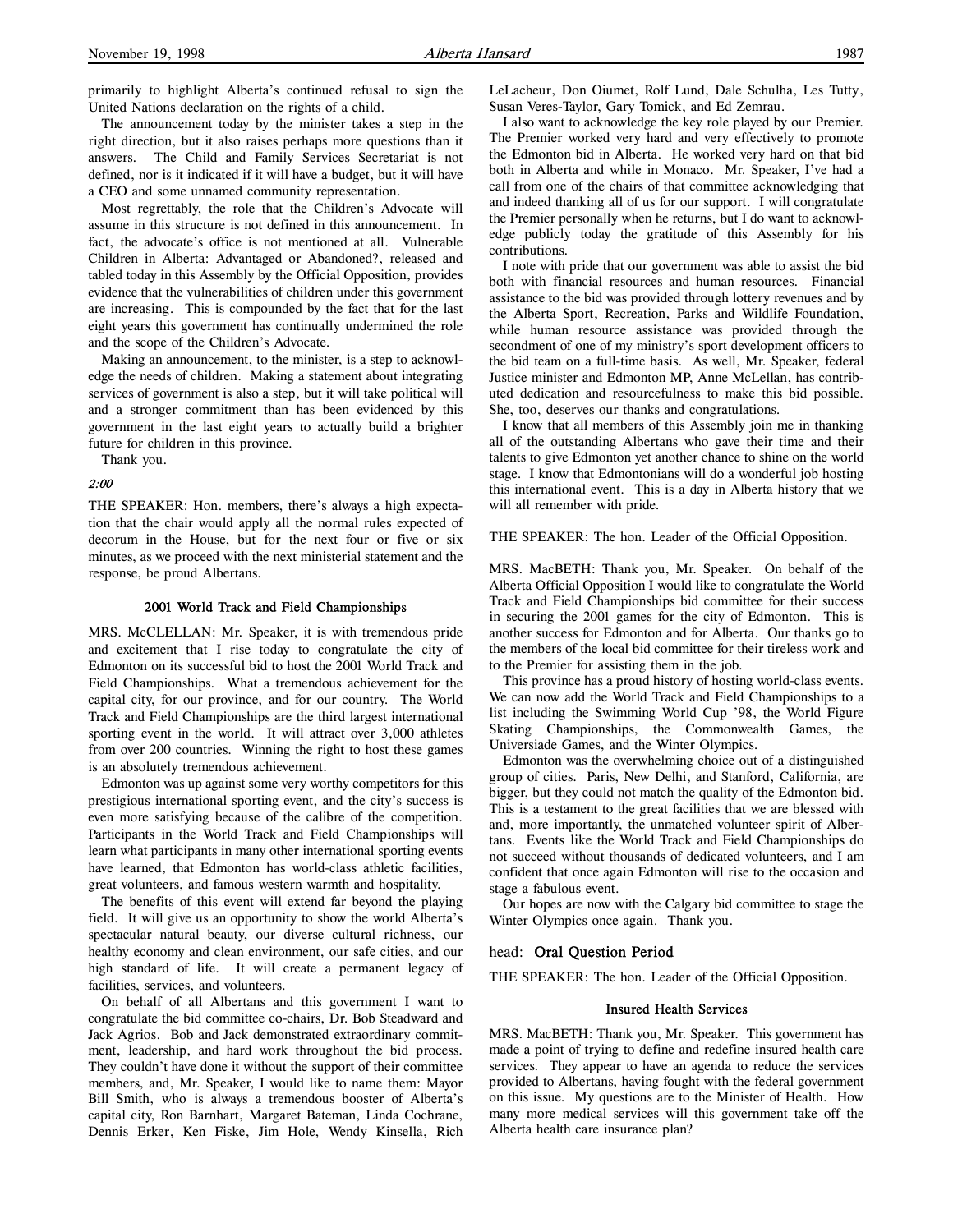MR. JONSON: Mr. Speaker, first of all, I am not aware of and I do not think there have been any debates with the federal government with respect to reducing the number of services that are covered, so I don't think there should be that implication made.

The second thing is that there are no plans to reduce insured services that are covered, and in fact I think the really important thing is that if you go across this country and look at the scope of the coverage of our budget, our health programs in this province with respect to supporting programs for individuals, you would find that Alberta's coverage is the most extensive or nearly the most extensive of any province in this country.

MRS. MacBETH: Well, given that, Mr. Speaker, can the minister confirm whether his department is planning a totally different and separate list of procedures to be done in private hospitals, including procedures that are currently covered under health care?

MR. JONSON: Mr. Speaker, there is no such initiative as the hon. member has described. Perhaps she should clarify what she's referring to.

MRS. MacBETH: Well, Mr. Speaker, what I will clarify is: will the minister now admit that by setting this list up by regulations under an act, any medical service that is now covered can be deleted with absolutely no public consultation or notice to Albertans?

MR. JONSON: Well, Mr. Speaker, if the hon. leader would have gotten to the question, I could have answered it last time.

Mr. Speaker, this is a matter actually that was alluded to in the debate last evening, the whole issue of regulations. Yes, as we parliamentarians in this Assembly all realize, you develop legislation and there are regulations which flow from that. You have to have your legislation in place and know precisely what it is before you can in fact develop and finalize those regulations. Perhaps the really basic question here, which I will ask myself and then answer it because I think it will help the members across the way, is that, yes, there will be regulations developed as provided for in Bill 37 when passed. I am certainly committed to make that process an open one where the proposed regulations will be circulated and reviewed.

THE SPEAKER: The second Official Opposition main question. The hon. Member for Edmonton-Mill Woods.

### 2:10 Fetal Alcohol Syndrome

DR. MASSEY: Thank you, Mr. Speaker. The Minister of Family and Social Services is quoted as saying, "Fetal Alcohol Syndrome is 100% preventable and we need to work together to prevent it." My questions are to the Minister of Education. Why are children afflicted with fetal alcohol syndrome explicitly excluded from receiving funding under the early childhood services grants?

MR. MAR: Mr. Speaker, the issue of fetal alcohol syndrome is a serious one, and it is clear that an overall plan is required to make sure that the needs of these children as well as all children are met. My department has been working in co-operation with other departments of government pursuant to the children's initiative that was referred to earlier by the minister responsible for children's services.

It's true that children will come to our schools with a great variety of different needs, and some of those needs can be addressed by schools, but frankly some of the needs that some of our children have go beyond the expertise or indeed beyond the responsibility of schools and teachers. But we are working, Mr. Speaker, in co-ordination with other agencies of government. Regional child and family service plans are being co-ordinated to help schools meet the needs of all these children, including those with fetal alcohol syndrome.

DR. MASSEY: Thank you. To the same minister: why, then, if they need that help, are these same children excluded under the severe disabilities grants?

MR. MAR: Mr. Speaker, as I indicated, some of these issues are beyond the responsibilities and beyond the expertise of teachers that are in our schools. Our teachers do an extraordinary job of teaching children, and they do an extraordinary job of meeting many needs of children. But to co-ordinate these efforts makes a great deal of sense. The education system alone cannot deal with all of these issues, so resources must come from a variety of different areas, and if it is not included in the description, as indicated by the hon. member, that help will come from other areas.

DR. MASSEY: Well, thanks, and again to the same minister. Given that 1,200 children in government care alone are afflicted with this syndrome, what's going to be done?

MR. MAR: Well, Mr. Speaker, I believe that the question has been asked and answered. The hon. minister responsible for children's services perhaps would like to supplement the answer, but it really focuses on the initiative that she tabled in the House today.

MS CALAHASEN: Mr. Speaker, may I supplement, please? The Alberta Children's Initiative: An Agenda for Joint Action identifies one of the issues of co-ordination. When we're talking about children with FAS, it means that we have to involve Health; we have to involve Education; we have to involve AADAC. There are a number of ministries that have to come together to be able to address this. It's a joint effort.

In fact, when you're talking about that, the key initiatives include such things as the FAS co-ordinating action committees, and they're within the boundaries of RHAs, which would deal with that specific. It's a very important one in terms of coordination. I think it's an important part to be able to bring forward to people to understand what it is that we're trying to do with this initiative.

THE SPEAKER: The third Official Opposition main question. The hon. Member for Edmonton-Riverview.

### Children's Advocate

MRS. SLOAN: Thank you, Mr. Speaker. An intensive consultation in '97 confirmed widespread support for an independent Children's Advocate. My questions are for the minister without portfolio. Is it this government's intention to use the new children's services action plan to subvert or eliminate the role of the Children's Advocate?

MS CALAHASEN: Mr. Speaker, that's an excellent question. As a matter of fact, the Alberta children's initiative is to talk about how we can co-ordinate all our efforts at a community level as well as the government level. In fact, as we were working with the 13,000 people who have come forward to ask for this initiative, it was they who drove this and asked us to be able to see what we can do at a government level to ensure that co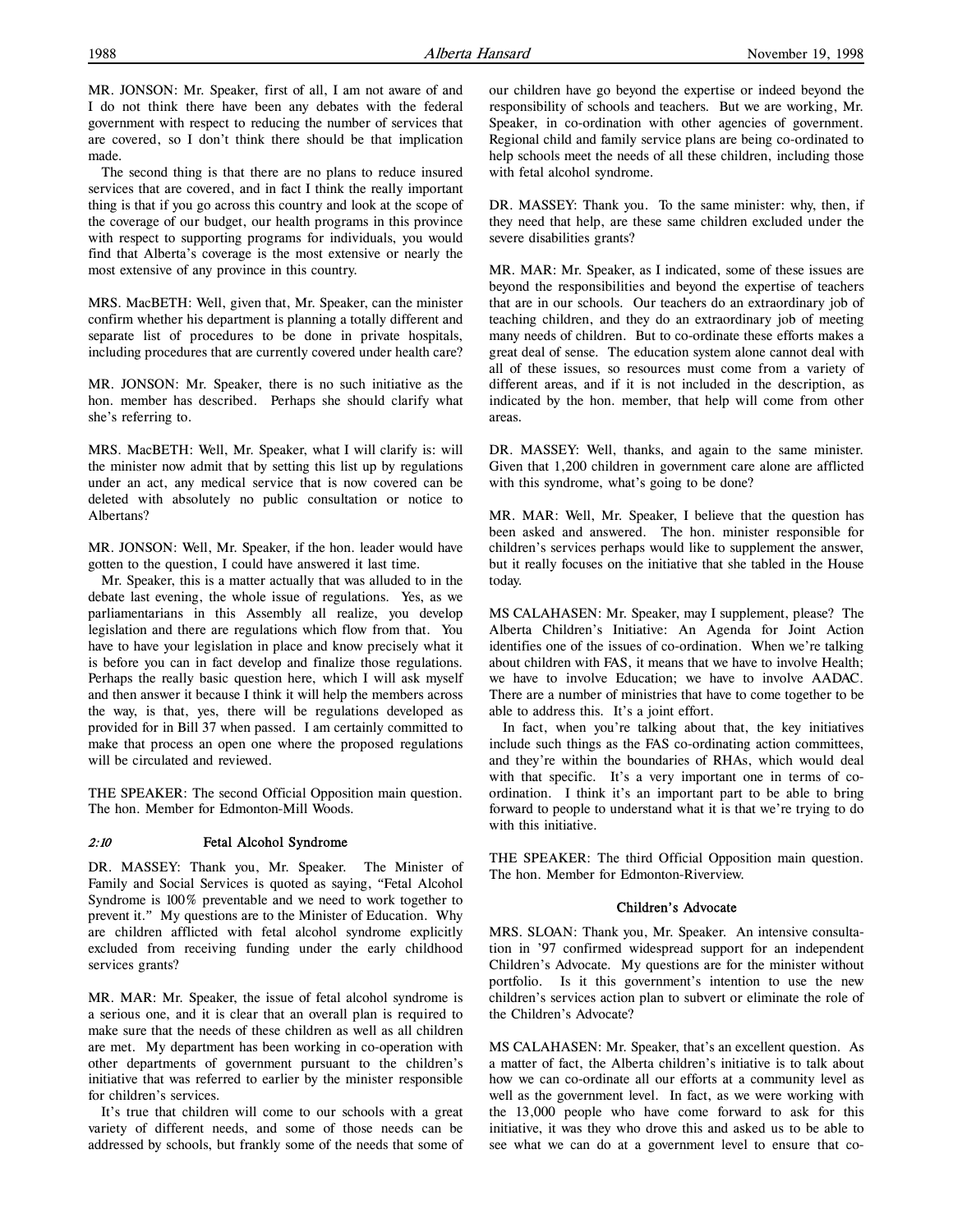ordination occurs. Not once was it mentioned to be able to ensure that the Children's Advocate would be separate, but we were looking at how we can better co-ordinate services for children, and I think that's the very important primary outcome we're expecting from the families and children of this province.

MRS. SLOAN: Thank you, Madam Minister. If that's true, why have the quarterly reports of the Children's Advocate been discontinued?

MS CALAHASEN: Mr. Speaker, in fact we have been looking at how the Children's Advocate could play a part in what we've been doing. I think that the Minister of Family and Social Services has made some diligent reviews as to what we can do to carry out what his role will be. I see his role as being part and parcel of all the co-ordinated and integrated efforts that we're trying to carry on in the children's initiative, and I continue to encourage that we work with that same concept with the Children's Advocate and the same idea of an integrated approach.

MRS. SLOAN: Thank you, Mr. Speaker. Why is it that when it comes to money, your government has the resources and completes quarterly reports for budget updates, but when it comes to children, you're moving in the opposite direction by abandoning quarterly reports of the Children's Advocate's office?

MS CALAHASEN: Well, Mr. Speaker, I think the biggest issue is the fact that we're looking at vulnerable children and what it is that we have to do for those vulnerable children. When we talk about vulnerable children, it means that we have to involve the community and the departments who have been involved with these children. What we have to do and what we've heard from the 13,000 Albertans who've come to the table is look at what we call an integrated initiative which would make sure that we have joint planning, joint co-ordination, and joint collaboration in everything that has to come forward. I think that's the key in terms of making sure that we address the issue of what people have been asking for. I think that's the direction we are going to go in, because, in fact, government goals are people's goals.

THE SPEAKER: The hon. leader of the NDP opposition, followed by the hon. Member for Olds-Didsbury-Three Hills.

### Treasury Branches

MS BARRETT: Mr. Speaker, less than two years ago the Minister of Energy spoke to a group of people in Toronto and bragged about how when he was Municipal Affairs minister, he oversaw the loss of more than \$2 billion because the government wanted a hasty sell-off of our public assets. Just yesterday the Provincial Treasurer waffled on the question of the future of the Treasury Branches. My question to him today is this: why does this government want to imperil the financial security of a \$9 billion asset that has finally turned the corner despite political interventions and not just announce that the Treasury Branches will be able to maintain their role as a publicly owned entity to fulfill their current three-year business plan?

MR. DAY: Mr. Speaker, we've been quite consistent about the fact that the Treasury Branches have a great future. There's no doubt about that, and their performance shows it very clearly.

MS BARRETT: Well, Mr. Speaker, if you've got banks hanging around licking their chops at the thought of getting at that public asset, without the government's commitment to maintaining it as a public entity the value of that asset is inevitably going to drop. Why doesn't the government take the measures necessary to keep the value of the asset up?

MR. DAY: Mr. Speaker, the record is very clear. That asset continues to increase in value. I don't know why the member opposite would suggest that anything but that is happening. That's the type of language that can put some kind of doubt into the hearts and minds of the people who deal there. This asset is increasing in value, and it is because of direct government action in 1995, after close to 60 years, establishing a board of directors, requiring quarterly reports and annual reports and audited statements and then further to that in the legislation in 1997 putting that institution on, in relative terms, equal grounds with other financial institutions. Since doing that and only since doing that has that asset increased in value. And I believe it will continue to do so.

MS BARRETT: Mr. Speaker, to allay the concerns of people in smaller communities where the Treasury Branch is the only financial institution, will the Provincial Treasurer conduct himself in this open and transparent fashion that the government says it always does and provide all members of the Assembly with documents that were in front of the government caucus yesterday, so all Albertans will know what's really under consideration?

MR. DAY: Mr. Speaker, it should be noted the only people who are calling for a quick fire sale without public consultation of ATB are the Liberals. They're the only ones on record doing that. Now here comes a point of order.

### 2:20

MR. SAPERS: Point of order.

MR. DAY: Okay. Pictures of Pavlov's dog come to mind.

Mr. Speaker, the other thing that I wanted to make clear: in terms of openness and in terms of this government and this caucus being open, I'll tell you how open we are. We had a caucus discussion yesterday on this with documents; the very next day the media reported it all in its entirety. Now that's openness.

THE SPEAKER: And to Mom and Dad Day: that's your boy. Look; if I've violated anything by that comment, I apologize to all. Okay?

The hon. Member for Olds-Didsbury-Three Hills, followed by the hon. Member for Edmonton-Glenora.

## Electric Power Supply

MR. MARZ: Thank you, Mr. Speaker. Yesterday the Minister of Energy announced measures to increase the winter power supply. Could the minister tell me: who all is involved in these arrangements, and what's the government's role?

DR. WEST: Mr. Speaker, I think there's been some confusion as to whether these are government initiatives or initiatives outside of government, and I want to clarify that here today. All the arrangements that were co-ordinated through a task force headed by the EUB are outside of government. One of the arrangements was with the transmission administrator, who is responsible for the co-ordination of our system to ensure that power runs to each and every home every day. They made the arrangements with the B.C. government, who owns the power system in British Columbia, to ensure that we could get increased power from British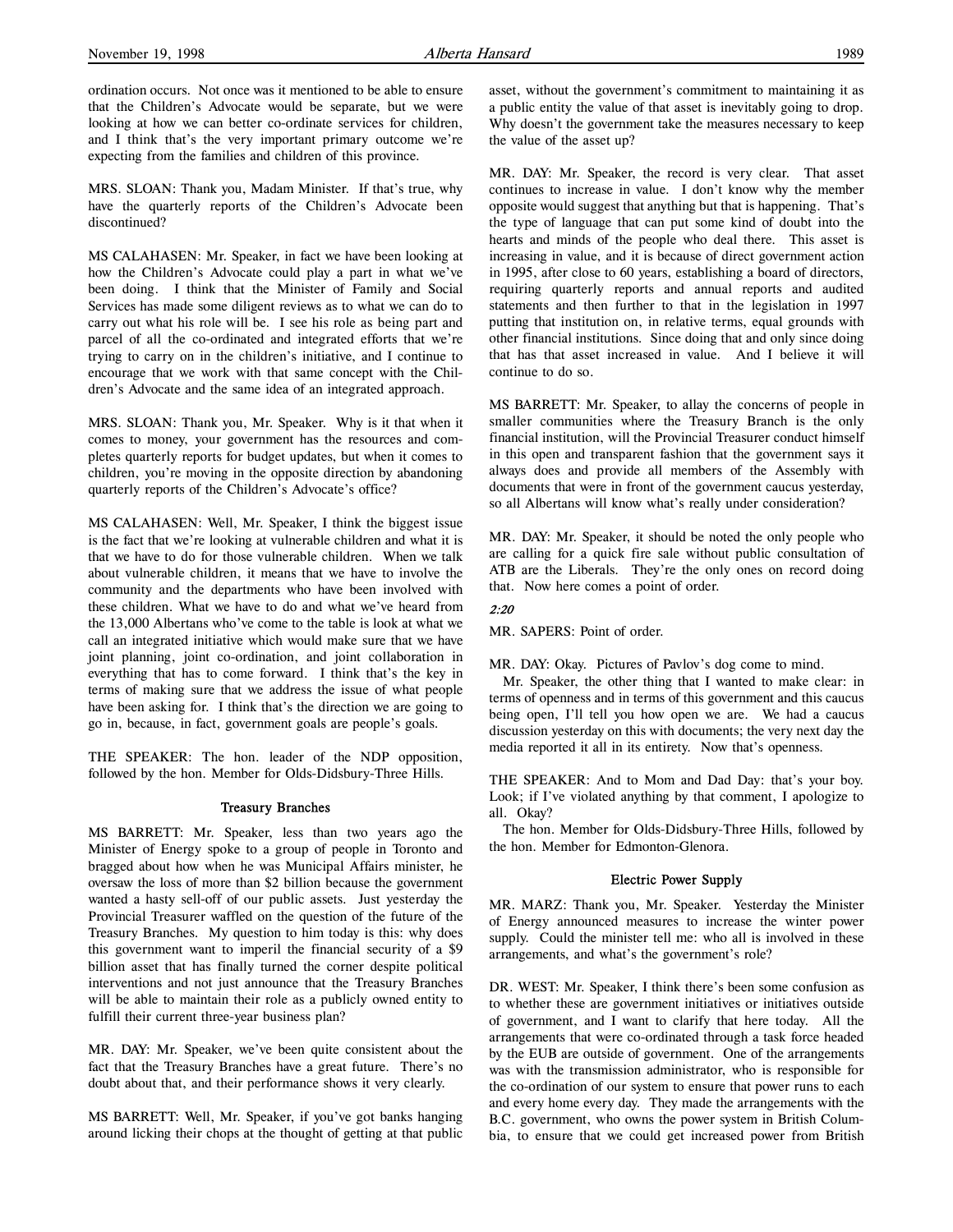Columbia. They also made the arrangements with the Saskatchewan government to ensure that our tie with Saskatchewan would give us more power.

The other misconception was that we are buying power from Montana. That wasn't true. Montana is part of the western coordinating council. We're tied into the northwestern United States on the power grid, and they allowed us to use our reserve, some 200 megawatts, and they would cover it off in the northwestern part of the United States because they have surpluses there. So, indeed, that arrangement was made through the transmission administrator and the Power Pool here.

The others involved are the utilities, the people who generate on a daily basis. Within their system they have more flexibility than we had found before, and they have assured us that they can use, especially one, TransAlta, another 100 megawatts out of their system.

The last people who are involved are what we call the industrial people, who at any given call, on any given day could shut down certain parts of their operations and let the power they use go into the pool. That's called curtailable load. Of course they have agreed through agreements that we put that they would get paid for doing that, that they would shed certain amounts of power, and they gave us another 111 megawatts in that type of system.

Overall, as we looked at all of the players in this, they added what will in the end look at about an 18 percent surplus within the grid that wasn't identified before.

MR. MARZ: My first supplementary, Mr. Speaker, to the same minister: could the minister tell me how my constituents are going to be impacted by this in terms of increased costs?

DR. WEST: Mr. Speaker, this is another question that comes up all the time: am I a residential homeowner in the province of Alberta going to pay higher rates because of the industrials who are getting paid to shed these loads, this curtailable load I talked about? They're getting paid, so I'm going to pay more while they make money off us? We've been buying power shed by industrials for many years. It equated to about 1 percent of the cost of your power bill on average over a year's basis, and with the proposals that have come forward and the cost of those, you will not see a significant rise in your electrical bill because of this. It is over a year's period, and it doesn't mean that because we've made these agreements, we'll necessarily have to use it. Therefore it's on demand, and it will add no more than the 1 percent that's traditionally been on your power bill for many, many years.

MR. MARZ: Could the minister further explain, then, what the next steps will be in this process?

DR. WEST: Following the events of October 25, Mr. Speaker, we put in certain task groups to look at the problems with the grid in the province of Alberta, and of course, yesterday was the first report of how we had dealt with the groups that I talked about.

Going forward now, there's no doubt we want new power production in the province of Alberta. So the next step that I've challenged the task groups with is to find a way to break down the artificial barriers that the new power generators say they've had. One of the individuals, the head of it, Guido Bachmann, has pointed out that there are certain fees and standby charges that have caused it to be uneconomical for new power producers to enter the grid. It's one of the task force's next tasks to do that. Within 10 days I have charged all of the players involved in this to come back with the regulations and change in policy that will allow as many of the new gas-fired generators, whether they be

wind power producers or any other independent power producers of any kind, to access our grid within a short time frame.

The other thing we're doing is commissioning as many new power producers as we can. Tomorrow, for example, we're doing the Primrose cogeneration project at Cold Lake, and it will now put 65 megawatts into the system as of tomorrow. Coming onstream by the first of the year are 187 megawatts, which will certainly enhance the security of supply further.

The other thing we're going to do is engage Albertans in a full discussion. I think coming out of this, the media and others have tried to say: "Well, is it okay now that we can just use power indiscriminately, we can put our Christmas lights back on, and we can plug our car in at 3 in the afternoon and let it run forever, and let the air conditioner run while I go to the lake on the weekend so my house is cool when I get home? Can we do all these sloppy things that we've always done?" That's a mismessage to send to Albertans. Even though we've got security of supply and we can manage the power in the province of Alberta, wouldn't it be better if Albertans talked to one another, with their power companies, with the distributors and got a better practice and use of the power in the province? So I say: leave your Christmas lights on, but don't leave them on all night.

THE SPEAKER: Let's go on to the hon. Member for Edmonton-Glenora, followed by the hon. Member for Innisfail-Sylvan Lake.

#### West Edmonton Mall Refinancing

MR. SAPERS: Thanks, Mr. Speaker. Mr. and Mrs. Day. The Provincial Treasurer has said that the \$350 million increase in the liabilities of the Alberta Treasury Branches reported back in 1995 didn't raise any alarm bells for him. Now, that's hard to believe, given that the Treasurer must have known about the Premier's February 22, 1994, memo, which he says was well known and well publicized, which called for the Alberta Treasury Branches' involvement in the refinancing of West Edmonton Mall. So my question for the Provincial Treasurer this afternoon is: was the \$350 million increase in Alberta Treasury Branches' loan guarantees the Alberta solution outlined in the Premier's February 22, 1994, memo?

MR. DAY: Mr. Speaker, all elements to do with that particular arrangement are being looked at in a number of ways, specifically upon request by myself to the Auditor General, related to all circumstances to do with this loan. We look forward to all of that information coming out.

MR. SAPERS: Mr. Treasurer, just when did the cabinet, of which you have been a part since 1992, approve the loan guarantee issued by the Alberta Treasury Branches to refinance West Edmonton Mall?

MR. DAY: Mr. Speaker, again as I said on the first question, all of the elements regarding this particular deal are coming out. I'm wondering with the questions that I'm hearing: is the member suggesting that he has changed his position since his August 10 letter to me?

MR. SAPERS: I thought we asked the questions, Mr. Speaker. No answer.

THE SPEAKER: The hon. Member for Innisfail-Sylvan Lake, followed by the hon. Member for Edmonton-Gold Bar.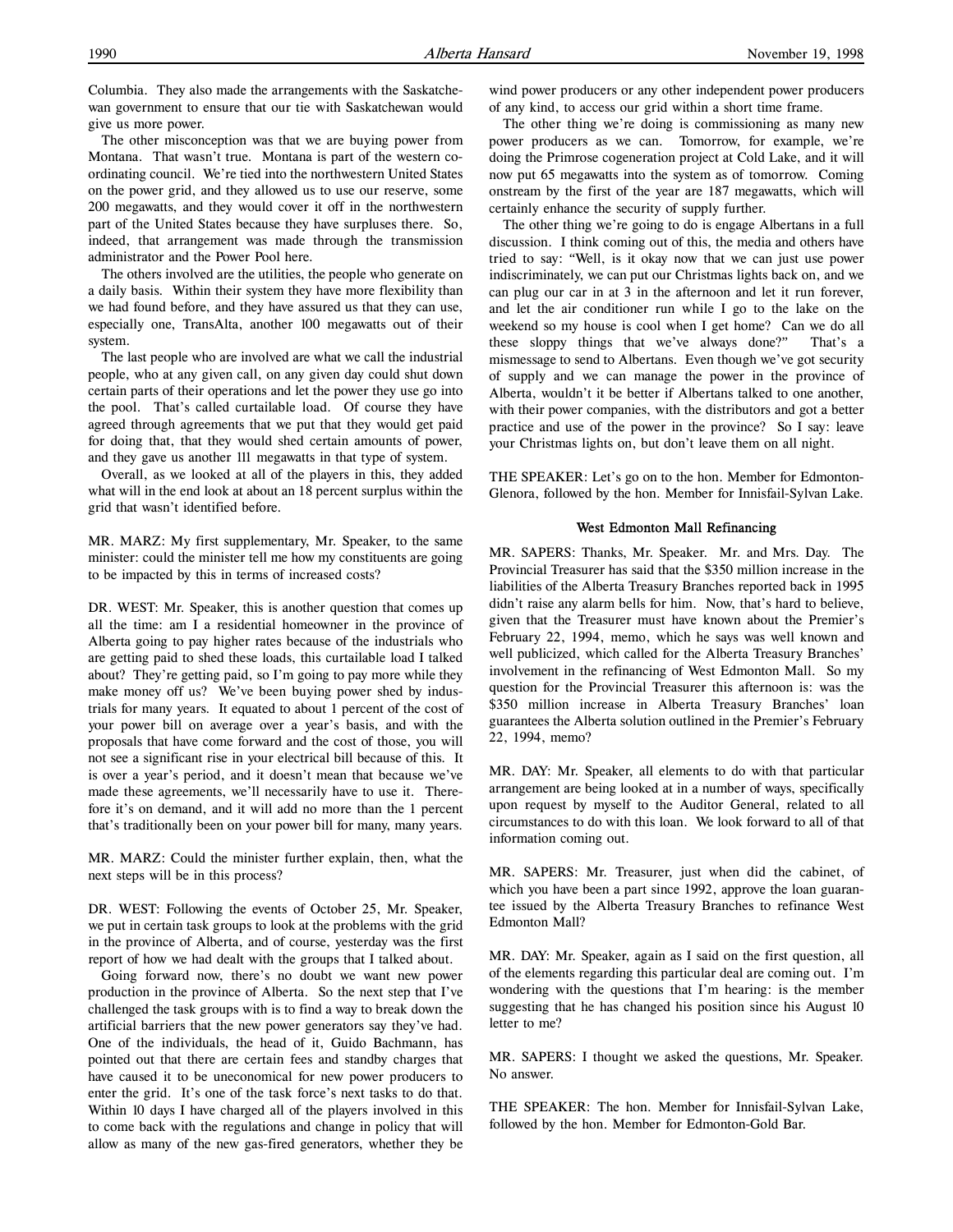MR. SEVERTSON: Thank you, Mr. Speaker. Poplar Ridge school is in my constituency, and currently it operates at 120 percent of capacity. The school board has applied for four additional portable units to provide that extra space. However, the request has been turned down by the School Buildings Board. Instead, the School Buildings Board suggests that the students be bused to Penhold, where there is school space available. I have received a number of calls and letters from parents requesting that I urge the Minister of Education to provide these portables. To the Minister of Education: why won't the School Buildings Board approve the four additional portables to this crowded school?

### 2:30

MR. MAR: Well, Mr. Speaker, as I indicated in one of my responses I believe in this House yesterday, the School Buildings Board is an arm's-length group that makes decisions about new school construction and modernization. Before the School Buildings Board approves new space, the local school jurisdiction must consider all of the possible alternatives, which includes the possibility of using available space in nearby schools. In this case the school in Penhold, where there was space available, is 19 kilometres away, and this is a reasonable distance to bus students. The school board does have a responsibility to use existing school space before adding space onto Poplar Ridge school.

MR. SEVERTSON: Supplementary to the same minister: does the minister have any idea if the government is going to change this policy of busing kids out of their communities to an entirely different community?

MR. MAR: Well, Mr. Speaker, busing is an issue and the hon. member has received correspondence from many of his constituents, and many of them, I think, have taken the opportunity to write me as well. On the subject of busing, where busing is a reasonable distance, then it is appropriate for existing facilities to be used. We'll continue to allow schools to receive funds for rural transportation, and that will continue to be the process. It's not a reasonable expectation that each and every community where numbers do not warrant should have their own school, and busing in certain circumstances is most appropriate.

THE SPEAKER: The hon. Member for Edmonton-Gold Bar, followed by the hon. Member for Calgary-East.

### Pine Shake Roofing

MR. MacDONALD: Thank you, Mr. Speaker. The authorization and promotion of the untreated pine shake as a roofing material by this government is one of the largest cases of marketplace negligence in the history of this province. My questions today are to the Minister of Economic Development. When your department found out in fiscal year 1993-94 that untreated pine shakes were a nondurable, inferior roofing product, why was this information not shared with the Department of Labour?

MR. HAVELOCK: Mr. Speaker, today I am acting in place of the hon. Minister of Labour, so I will certainly take that question under notice.

THE SPEAKER: The question was directed to the Minister of Economic Development, who is in the House.

MR. HAVELOCK: Well, I appreciate that, Mr. Speaker.

However, isn't it within the discretion of government that whoever wishes to answer a question may?

THE SPEAKER: That's true. That's true. You got your answer.

MR. MacDONALD: The question is to the Minister of Justice. Do you find it unusual -- the acting Minister of Justice, excuse me -- that the Department of Labour has to get from your department authorization for press releases regarding pine shakes as a roofing material because they're afraid of the liability from the province's homeowners?

MR. HAVELOCK: Well, despite his assertion, Mr. Speaker, I actually am the Minister of Justice. I'm not the acting Minister of Justice.

In any event, departments quite often seek legal advice from the Justice department regarding issues where they feel there may or may not be some liability or exposure. I can't tell the hon. member whether that particular advice was sought with respect to a particular press release. However, we give advice to all government departments on a continuous basis.

MR. MacDONALD: Thank you, Mr. Speaker. My third question is to the Minister of Economic Development. How much money did the Department of Economic Development spend to test and promote pine shakes between 1993-94 and the present time?

MRS. NELSON: Mr. Speaker, first of all, I think that's better suited under a motion for a return for specific information, but let me give some information on Economic Development's involvement in the question on pine shakes. Economic Development does not get involved in warrantying or guaranteeing products. What I want to make abundantly clear is that there was financial assistance given by Alberta Economic Development to help the industry access U.S. markets and look for acceptance by U.S. markets of products that were developed within the province of Alberta.

Insofar as acceptance of the product through building codes, that does not fall under the Ministry of Economic Development. In fact, it falls under the Ministry of Labour. There is a cooperative relationship between the two ministries, and they do work together. But insofar as Economic Development getting involved, we did participate with some background information and some testing and some Building Code acceptance in other markets and in the Canadian market. Aside from that, we do not issue warranties, and we do not issue guarantees through Economic Development.

THE SPEAKER: The hon. Member for Calgary-East, followed by the hon. Member for Edmonton-Rutherford.

### Children's Services

MR. AMERY: Thank you, Mr. Speaker. My question today is for the hon. minister responsible for children's services. The Calgary Rockyview child and family services authority took responsibility for delivering services in April of this year. They have been working hard at integrating services at the local level, and they have asked the government to live up to its commitment and integrate at all levels. To the minister: how will this document that you have tabled today called The Alberta Children's Initiative: An Agenda for Joint Action enable integration?

MS CALAHASEN: Mr. Speaker, first of all, I guess we all know that putting together a plan doesn't necessarily change anything. I think it's really important that you have to make the plans a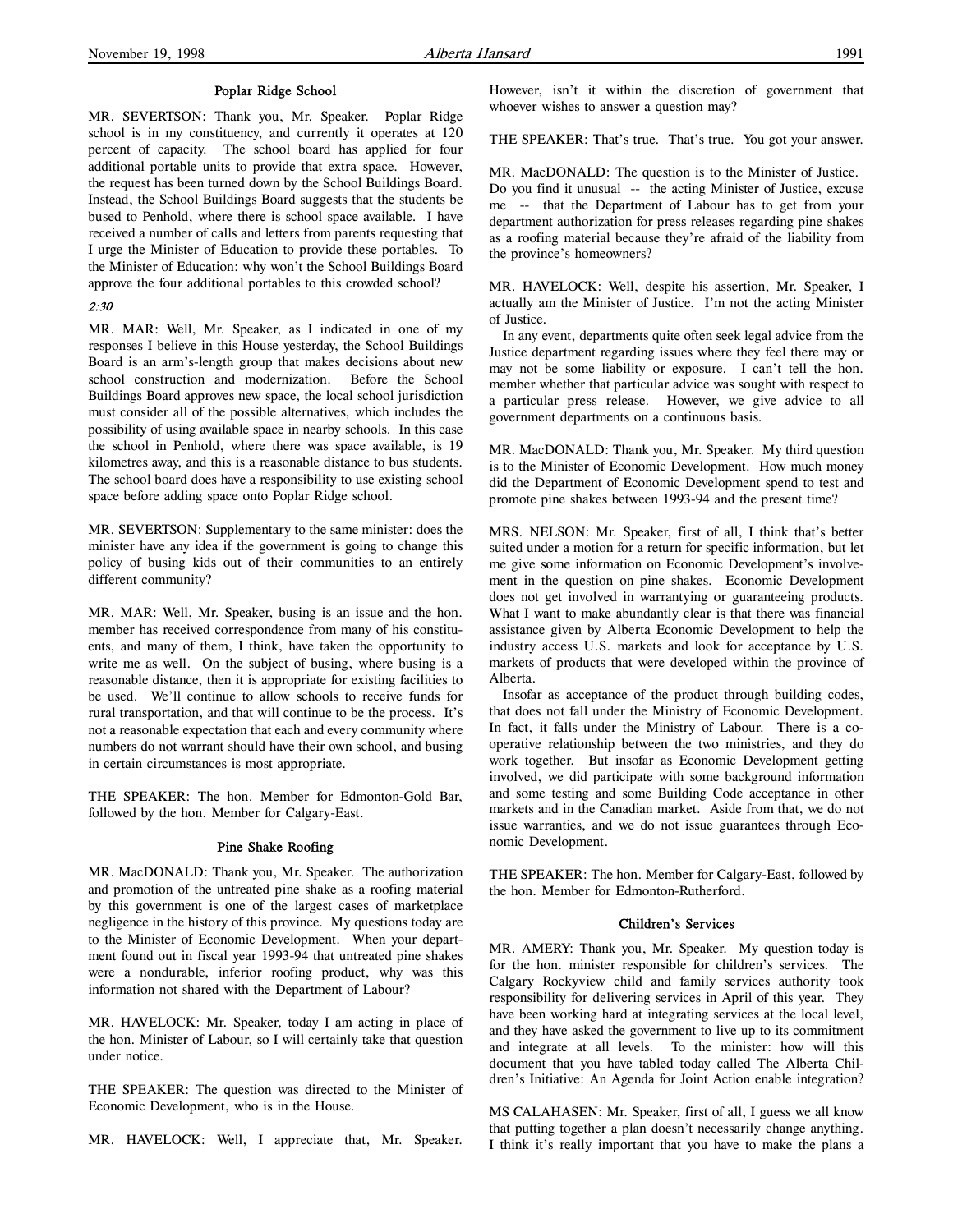I think that secondly it lays out a number of detailed strategies and actions that will help integrate planning both at the provincial and the community level. Third, Mr. Speaker, a very important point: community representatives worked with us to be able to create this document, and it's very important when we're talking about what it means for integrated planning at the community level.

So that's the way I see some of this happening in terms of making this a reality.

MR. AMERY: Thank you, Mr. Speaker. To the same minister: given that there aren't any dollar figures in this framework, how much will the strategies listed in this document cost, and who will cover those costs?

MS CALAHASEN: Mr. Speaker, there are no dollar figures listed in this plan that will be associated with those strategies. There are key ministries that will be championing the various initiatives to go through the budgeting process, and I think that's a very important part. That's where we'll need all the colleagues to be able to support this plan as we move through it. I think all the costs will then be absorbed by those ministers who will champion those initiatives.

MR. AMERY: Thank you, Mr. Speaker. Does this plan duplicate the planning that has been done and is being done by the new child and family services authorities?

MS CALAHASEN: Mr. Speaker, this plan actually builds on the planning that's already been done. It's very important that child and family services authorities continue to build their plans at the local level so that they can continue to serve the people and the children of their area. What we're trying to do is make sure that this is an overarching umbrella which will look at the various initiatives within the various departments to come together in an integrated way so that we can see even further integration at all levels within government and community. This is a very important part when we're talking about looking at a strategic framework.

THE SPEAKER: The hon. Member for Edmonton-Rutherford.

# 2:40 Video Lottery Terminals

MR. WICKMAN: Thank you, Mr. Speaker. After the recent VLT plebiscites the Premier acknowledged the need for a review of VLT operations throughout the province. Recently the minister responsible for lotteries met in Calgary with various groups that are pro VLT and also representatives from those groups that were promoting plebiscites on the VLT issue. My questions are to the minister responsible for lotteries. Was the meeting in Calgary called at the direction of the Premier as part of his commitment to review the status of VLTs?

MRS. NELSON: Thank you for the question, hon. member. Mr. Speaker, I'm pleased to be able to report that as a follow-up to the plebiscite questions that were asked concurrent with the municipal elections, I was able to make contact with the people from the yes side and from the no side. I asked them to come and meet with me to talk about messages, et cetera, that they had heard during

the process and to ask them to come and work with me on the next steps, to talk about some of the issues or common themes that they had identified. I'm able to report that I had meetings in Calgary and in Edmonton and that both sides have agreed to come to the table and not only work with me but work together. I think that's a quantum step forward as we look at reviewing gaming policy not only in the short term but in the long term.

In addition to that, the hon. Minister of Community Development and I have accepted one of the key recommendations from the gaming summit on the establishment of further research for gaming, and we have built into our business plans the concept of a research institute on gaming. That would be contracted out and work in co-operation with AADAC, the community lottery boards, Community Development, and AGLC. The research, we believe, in the longer term is fundamentally important so that we always have an idea of where we're going. These groups are very supportive of that concept and have agreed to come to the table to work with us, and I'm very pleased with that move.

MR. WICKMAN: Mr. Speaker, my second question is again to the minister responsible for lotteries. In view of the fact that over a quarter million people, Albertans, voted to remove machines from hotels and bars in Alberta, what immediate steps might we expect the minister to take to modify the VLT operations, whatever, to reduce the impact they have on these people and to try and realize that over a quarter million people do have a problem with the VLTs in the bars?

MRS. NELSON: Well, Mr. Speaker, I think one of the most important steps that has occurred following the vote was to call the players together and sit down and dialogue with them and get their ideas. They are coming back. Actually, both sides worked very hard through their campaigns and identified issues that they felt were common themes. Clearly, with the vote going the way it did, there are some issues that are going to have to be dealt with, but I will not promote an ad hoc position of moving without the support and the consultation of the groups I mentioned earlier: AADAC, Community Development, the community lottery boards, my own group of AGLC, plus the people from the yes and no sides. I think they can be a very valuable factor in how we move forward.

I've asked them to come back. We're trying to orchestrate a meeting within the next two weeks with the two sides meeting together. We've met separately, and now they've both agreed to work together. They are coming to the table, and I'm looking forward to their suggestions. I've heard some of them, but I'd like to hear them come from both sides. So once I have that meeting, I'll be able to report to you on those findings.

In the meantime, the Minister of Community Development and I are moving forward with one of the recommendations from the gaming summit to set up the research program. Again, that will involve very much the people from AADAC and Community Development and AGLC.

MR. WICKMAN: Mr. Speaker, my final question to the minister responsible for lotteries: in view of the fact that the council of Wood Buffalo requested the removal of VLTs 18 months ago, will the minister now make a commitment to remove those machines and abide by the wishes of that municipality?

MRS. NELSON: Mr. Speaker, I'm not able to make that commitment today for the fact that the municipality of Wood Buffalo, as the hon. member knows, applied to the Supreme Court for a ruling, and the Supreme Court would not hear the ruling. That was in October, I believe. Subsequent to that, the operators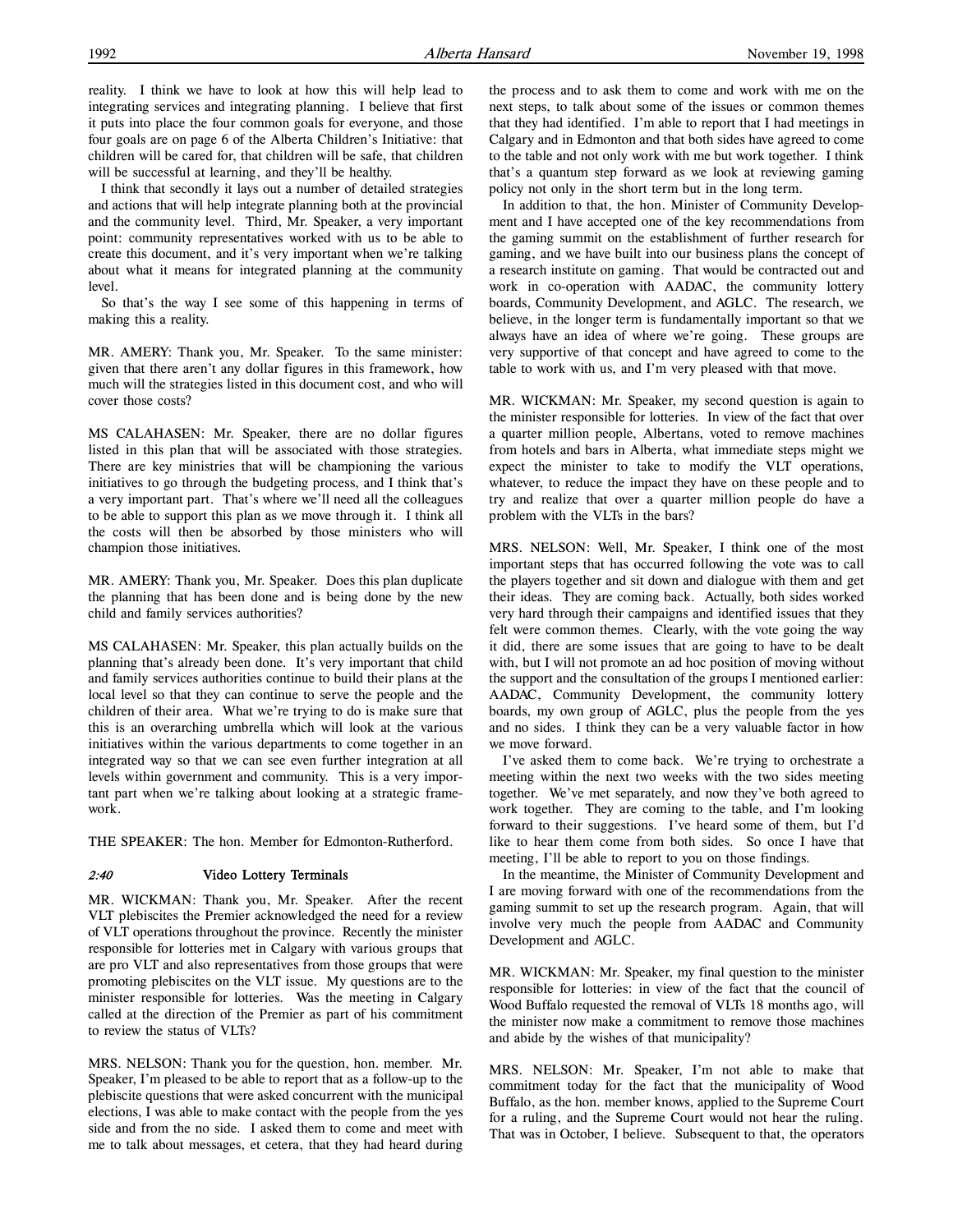in the municipal district of Wood Buffalo applied to the court for an injunction to stop the removal of the machines, and the court heard their request for an injunction and in fact granted that injunction but postponed their hearing -- it was supposed to be heard on November 10 -- until the end of January or the first part of February. Furthermore, the judge said that the status quo had to stay in place, so the Liquor and Gaming Commission are unable to take action on those VLTs because they must follow the ruling from the court.

### Speaker's Ruling

### Recognizing Members in Oral Question Period

THE SPEAKER: Hon. members, in the list of questions that I have before me, we have some rules. In most parliaments members gain the attention of the Speaker to have their places put on the question list. In ours we have an agreement that was made several years ago by the House leaders, and it says that "the Speaker shall allocate questions between Government and Opposition Members." We now come to the point in the allocations that I have where the next person that one might be able to ordinarily recognize is a person who has already raised a question today on the government side.

The leaders' agreement further states:

Members not recognized one day shall not be given priority for a subsequent day, except that the Speaker, in his discretion, will try to recognize Members who have not asked a question for some time.

So I look at my list of all the people who have not asked a question for some time, and I now recognize the hon. Member for Edmonton-Meadowlark, followed by the hon. Member for Olds-Didsbury-Three Hills.

#### Senate Reform

MS LEIBOVICI: Thank you, Mr. Speaker. It's a pleasure to be able to get up here this afternoon. Given that this government has spent a fair amount of time and a fair amount of taxpayers' money promoting Senate reform, I'd like the minister of intergovernmental affairs to please tell the Assembly what the government's plans are now for Senate reform.

MR. HANCOCK: Thank you. Mr. Speaker, I'm not sure whether your remarks related to people asking questions or people getting to answer questions in this House on an infrequent basis.

THE SPEAKER: Hon. minister, this is called question period, not answer period, so you be the judge.

MR. HANCOCK: Thank you. With that admonition, then, I will respond.

Thank you for the question. I think it's a very important question. As you know, Mr. Speaker, this government puts a high priority on Canadian federalism and this country working as well as it possibly can, and one of the things that we've strived for is to attain a triple E Senate in this country. We have few mechanisms to get that topic on the national agenda, and one of those mechanisms was indeed having a Senate election this fall to elect Senators-in-waiting. In fact, we now have through that process two fine people, Ted Morton and Bert Brown, who are in the process of watching what the Senate is doing and making comment on what the Senate is doing and raising the profile of Senate reform.

We will continue with our strategy of raising the issue at the national level, encouraging other provinces to consider the issue of Senate reform an important one, and talking with the national government to keep the Prime Minister's commitment which he made as a result of us having a Senate nominee election this fall,

the commitment that was made by the Prime Minister that he believes in a triple E Senate and wants to get on with Senate reform. So we'll be asking the Prime Minister to keep that commitment and to do it soon.

MS LEIBOVICI: Can the minister then explain why this government is relying on Senator Roche's efforts to push forward Senate reform as opposed to the Premier himself pushing that agenda forward?

MR. HANCOCK: Mr. Speaker, that would not be an accurate representation of the situation as it exists. Senator Roche has indeed agreed to carry forward the Senate reform process. As a result of his appointment to the Senate, I believe that he received significant input from Albertans indicating to him that they wanted an elected Senate and that he, as a result of that input from Albertans to him regarding his appointment, has taken it upon himself to get involved in the Senate reform process. We certainly appreciate him realizing that that is an important objective of Albertans and getting on that bandwagon.

He's not replacing the efforts of the Alberta government or of our Premier. Our Premier wrote to the Prime Minister immediately following the Senate nominee election on October 19, asked that he appoint the two Senate nominees elected as soon as possible, as soon as there's a vacancy available, and we will be continuing our process of keeping this on the national agenda.

### 2:50

MS LEIBOVICI: Can the minister then explain: besides writing a letter, what else is the Premier planning to do? What's the point-by-point plan that the Premier has for the next year in terms of pushing the agenda of Senate reform forward? Can you be more specific, please?

MR. HANCOCK: The process of reform of national institutions in this country isn't something that happens on a day-to-day basis. It does happen over a much longer term period than that. Unfortunately, while I would like to have the opportunity, as the hon. member opposite would like obviously the opportunity, to get Senate reform on a day-to-day agenda over the next six months, that's unlikely to happen. However, we have ongoing discussions. I talk with my counterpart nationally, the federal Intergovernmental Affairs minister, Stéphane Dion, and encourage him to take into account the issue of Senate reform and the importance it has for Albertans.

We are developing a strategy to keep this on the table and as a high profile item. We will be continually reminding the national government at every opportunity and at every meeting that Senate reform is a high priority for Albertans, and until we get our Senate nominees appointed to the Senate or until there is meaningful reform to bring in a true triple E Senate, this will remain at the top of Alberta's agenda.

THE SPEAKER: The hon. Member for Olds-Didsbury-Three Hills, followed by the hon. Member for Edmonton-Ellerslie.

#### Medical Savings Accounts

MR. MARZ: Thank you, Mr. Speaker, for your consideration, allowing me a second question.

We in the province of Alberta are fortunate to have a surplus budget, which has enabled us to reinvest \$750 million in the last three years into our health care system, a 20 percent increase. Currently the federal Liberal government is also boasting a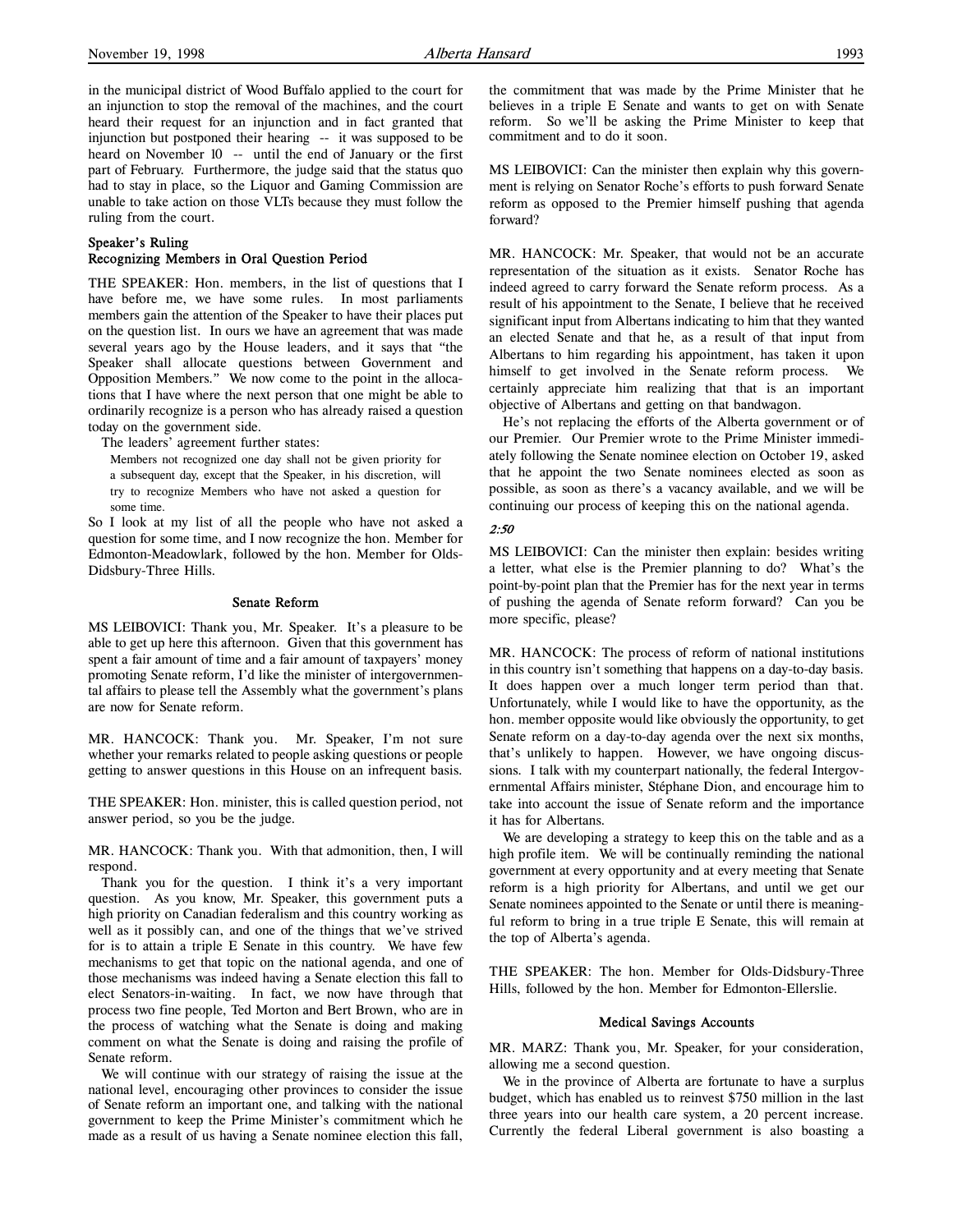surplus, but it's cut health care transfer payments to Alberta from \$761 million to \$440 million in that same time frame. A recent study of health care in the province of British Columbia by the Fraser Institute has pointed out that problems in that province's health care system are also compounded by the federal Liberal government spending cuts, despite a 40 percent increase in the health care system by that province. Their report also recommended the implementation of medical savings accounts.

THE SPEAKER: Hon. member, this is a question, not a ministerial statement, not anything else. So, please, proceed to the question.

MR. MARZ: Okay. I'll get to the question. The question is, Mr. Speaker, to the Minister of Health. Medical savings accounts have been recommended as a means of making the system more accountable and cost-effective. Pilot projects in the States have shown a 40 percent saving in one year. Would the minister commit to a voluntary three- to five-year pilot project involving the concept of MSAs, or medical savings accounts, in this province?

MR. JONSON: Mr. Speaker, I am aware of the concept of medical savings accounts and also the article referred to by the member done by the Fraser Institute. I think that we would be certainly willing to look at material that might be available of a factual nature and discuss that with our federal counterparts, because I think that given the overall tax structure and constitutional structure in Canada, it would be important to involve the federal government in any kind of assessment.

The one thing I would like to say in general answer to the question is that our priority in discussions with the federal government will be the representation we've made, which will continue, in terms of receiving the restoration of the traditional percentage of federal support for our overall health care system. I would not put that at a lower priority relative to the medical savings plans. The medical savings plans require an ability to provide a tax credit, and of course the federal government is the primary administrator and collector of income tax in this country.

MR. MARZ: My second question is to the same minister. Would such a program as medical savings accounts be compatible or in accordance with the Canada Health Act?

MR. JONSON: Mr. Speaker, I think I should start out by saying that I don't know for sure. To be able to answer the question, we would have to discern or define very, very clearly what it is that the medical savings accounts could be applied to when in fact they were spent, or used, by the individual. I would expect that at this particular point in time there might be certain treatments, perhaps costs for drugs beyond the approved plan. There might be a range of services that might be applicable to medical savings accounts, but it would be something that would have to be very, very carefully examined so that we do not in any way undermine the overall public health care system.

MR. MARZ: Thank you. My last question: could the minister tell me if you could implement the concept of medical savings accounts, utilizing or adapting the current Alberta health care premium system to that?

MR. JONSON: In the fairly brief or cursory review that we've done of medical savings plans, we have looked at the whole area of health care premiums to see whether some type of an incentive could be built in through different rates for people who practise certain preventative measures and have a lower utilization of the

health care system. That always brings up, Mr. Speaker, the issue of those people who are ill through circumstances beyond their control or injured. It would not work in those particular cases. Various people have brought forward the idea that there should be some incentive in the health care system to practise a healthy lifestyle and prevent accident and injury, and we've had, I guess I would say, some serious but not in-depth looks at that particular issue.

THE SPEAKER: Hon. members, we'll proceed with the members' statements in 30 seconds from now, and we'll proceed in this order: the hon. Member for Edmonton-Mill Creek, then the hon. Member for Edmonton-Calder, followed by the hon. Member for St. Albert.

Might we just revert to Introduction of Guests?

HON. MEMBERS: Agreed.

# head: Introduction of Guests

(reversion)

THE SPEAKER: Hon. Member for Edmonton-Calder, is your guest still here?

MR. WHITE: Yes, Mr. Speaker, and thank you very kindly.

There's a gentleman in the gallery today, and when I was a young engineer starting out in the business, I came upon a site on which he was the general contractor. We had nothing but a good relationship from that day to this. He went on to become one of the presidents of the Chamber of Commerce of this fine city of Edmonton. He retired from his business practice. He then was elected to the city of Edmonton's council, where we sat as colleagues for a number of years, and he's retired from that into a pleasant life of a new marriage. Oh, there is one thing that is not so good on his record. He is still a darn Tory. Bruce Campbell, would you please stand up and be welcomed by this fine Assembly.

### head: Members' Statements

THE SPEAKER: The hon. Member for Edmonton-Mill Creek.

#### Standing Policy Committees

MR. ZWOZDESKY: Thank you. Mr. Speaker, during my five and a half years of service as an MLA one of the most frequent issues I've been asked about is the process of governance. Having experienced it now from both sides of the House, I want to comment on it.

As I've come to know it, I must acknowledge at the outset that the overall process from the government side is different, but it is very thorough, comprehensive, forthright, and honest. There's an enormous amount of work and effort that all MLAs undertake in arriving at the best decisions possible in creating and/or maintaining the direction of government as mandated by the citizens of this province and in presenting legislation that promotes, protects, and serves the interests of all Albertans. This process is complex and ever evolving and constantly seeks input from the grassroots level.

#### 3:00

One of the most important steps in this process is the SPC, or standing policy committee. There are seven SPC bodies -- I'm on one of them -- that hear submissions from individuals, groups, and organizations on any subject of their choice. These presentations are question-and-answer sessions that thoroughly explore every issue presented by Albertans and, in my view, constitute the most critical part of the new decision-making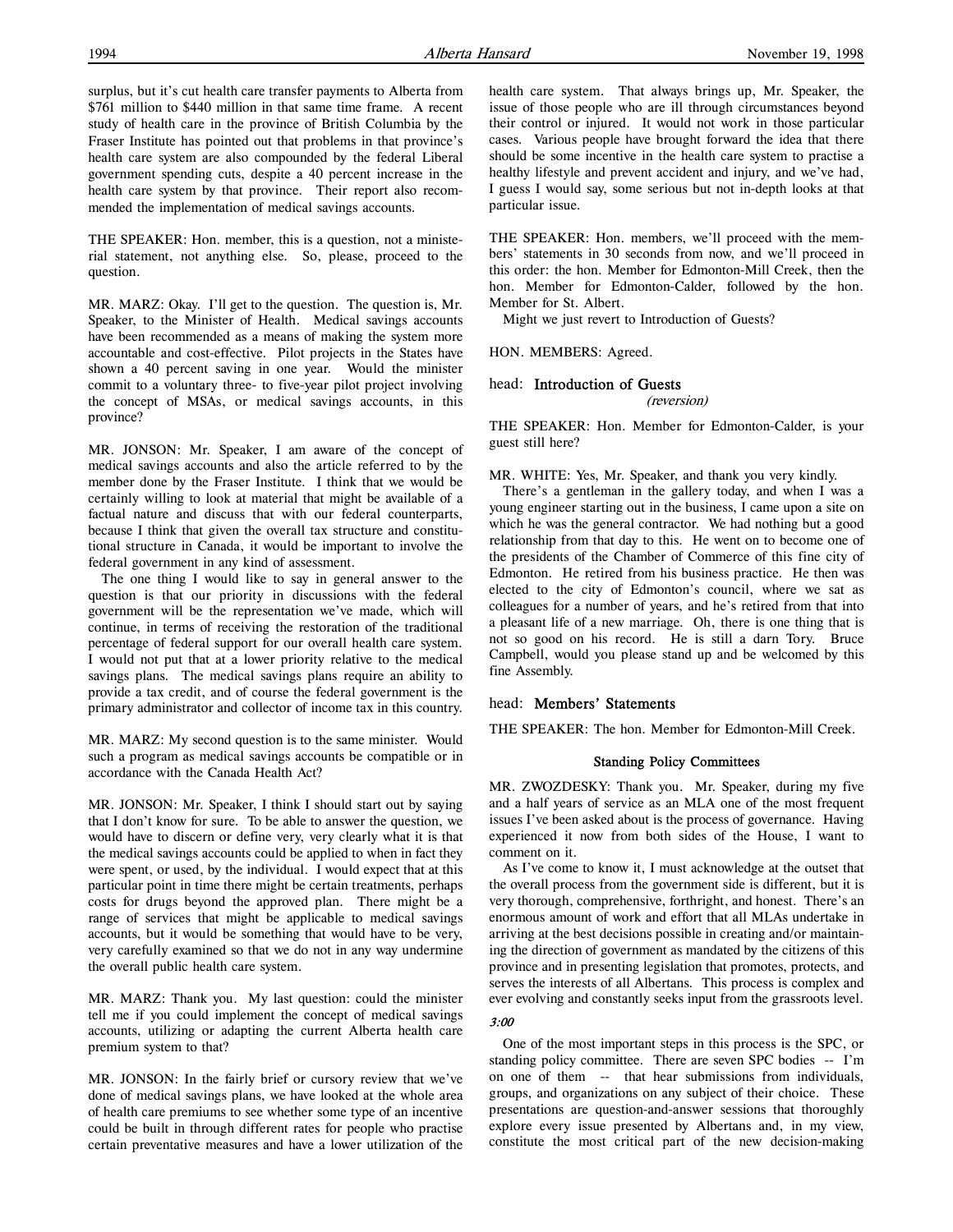process that was first introduced by the Premier back in 1992. I didn't realize that until I did some of my own personal research, and in doing so, I was pleasantly surprised to find that this SPC process also downsized the number of government committees from 26 to seven. Good streamlining there.

Albertans participate in this process through their local MLA and/or by simply phoning in or writing to us and requesting that their issue be heard. Subcommittees, task forces, advisory bodies, and other ad hoc mechanisms are frequently created to delve even more deeply into those matters that require them. Thereafter, positions and recommendations are made to relevant departments, to the agenda and priorities committee, to the Treasury Board committee, to cabinet, and ultimately decided upon by the full government caucus.

Opposition members are also an important part of the process and frequently attend SPC meetings to hear the presentations. Of course, inasmuch as opposition caucuses require portions of their meetings to be private, so too are certain portions of SPC meetings held in private, typically after all public presentations have been made, because the presenters sometimes request confidentiality regarding certain aspects of their issue.

The bottom line is that this process is thorough and rivals any other government process . . . [some applause]

MR. WHITE: You're cutting into my time, folks. You can start my time now.

THE SPEAKER: I've already recognized you, hon. member.

### Electric Power Supply

MR. WHITE: Yesterday the Minister of Energy boldly proclaimed that with his new 400-megawatt power arrangement no Albertan should be afraid to turn their Christmas lights on. Sir, this is giving the public a false sense of security, and you know it. Now, I cannot in this House accuse you of misleading the public, so I won't, but I can suggest that you are wildly optimistic about the ability of the Alberta power supply to supply the demand. While the minister talks about 111 megawatts of new curtailable load, his own Power Pool Council says, and I quote: 21 megawatts of new curtailable load. Just who is telling the truth here? This member prefers to believe the power pool experts, sir.

The real problem here is not how much power can be taken away by shutting down industry; it is that this province simply needs more power generation. There has been no new powergeneration capacity in this province since 1994, when this government started the deregulation of power sources. Yet with all the natural resources in this province, your government has allowed the power supply to remain dormant while the demand has increased to the point where you have to shut down industry in order to avoid blackouts.

In the eyes of the world, sir, every Albertan is embarrassed by this simple fact. The truth is that the electricity deregulation has been so mismanaged in this province that the minister's only solution is to purchase power from that totally regulated market, from B.C. Sir, you have been beaten by a regulated socialist government.

THE SPEAKER: The hon. Member for St. Albert.

#### Sturgeon Community Hospital and Health Centre

MRS. O'NEILL: Thank you, Mr. Speaker. I want to speak about the strength of health care services available within the Capital health authority and, in particular, the expanded range of quality

services offered at the Sturgeon community hospital and health centre in my constituency, as they have been put in place during the past year. Capital health serves not only St. Albert but all of northern Alberta for serious, acute care; i.e., trauma needs. Consequently, we who live in St. Albert have at our doorstep an excellent health care facility with recently expanded capabilities.

In August of this year Capital health signed a memorandum of understanding with the Canadian forces to provide health care services to military personnel. This military deal, as we call it, means enhanced services at the Sturgeon hospital, not only to meet the needs of the military but also to serve the needs of the community at large. Our Sturgeon community hospital and health centre with this agreement will provide a full range of inpatient and outpatient services including medicine, surgery, labour and delivery, and diagnostic services for military and community members. In addition to that good news, I am pleased to report that the Sturgeon hospital is currently taking on more high-level surgery from the Royal Alexandra hospital to ease the pressure there and to bring more onsite services within St. Albert's Sturgeon hospital.

At this point I wish to pay tribute to those who administer the Sturgeon hospital. I have heard and I truly believe that it is one of the best run hospitals in our system, and my constituents who are both staff and patients have told me of the quality and range of services available there. Our community is very pleased with what they see happening at the Sturgeon hospital, in spite of false political rumblings of disbelief visited on the shoulders of our local presses. They have expanded their services, enhanced their facilities, and are ever accommodating the growing demands and needs in health care, as they have done specifically over the past year.

THE SPEAKER: Before proceeding with Orders of the Day, the hon. Member for Edmonton-Glenora on a point of order.

MR. SAPERS: Thanks, Mr. Speaker.

THE SPEAKER: I'm sorry. Okay; we'll proceed with this and go to Projected Government Business.

MR. SAPERS: We could do it the other way.

THE SPEAKER: Yeah, we'll go with the hon. Government House Leader.

Projected Government Business.

MR. HAVELOCK: The business . . .

MR. SAPERS: Well, could I ask him first?

THE SPEAKER: Yes.

MR. SAPERS: Good. Sit down.

THE SPEAKER: Now, please. Come on.

MR. SAPERS: Well, I just wanted to get clear what you wanted to do, Mr. Speaker. I'm sorry.

## head: Projected Government Business

MR. SAPERS: Pursuant to Standing Orders, would the Government House Leader please inform the Assembly as to what the intended government business is for next week.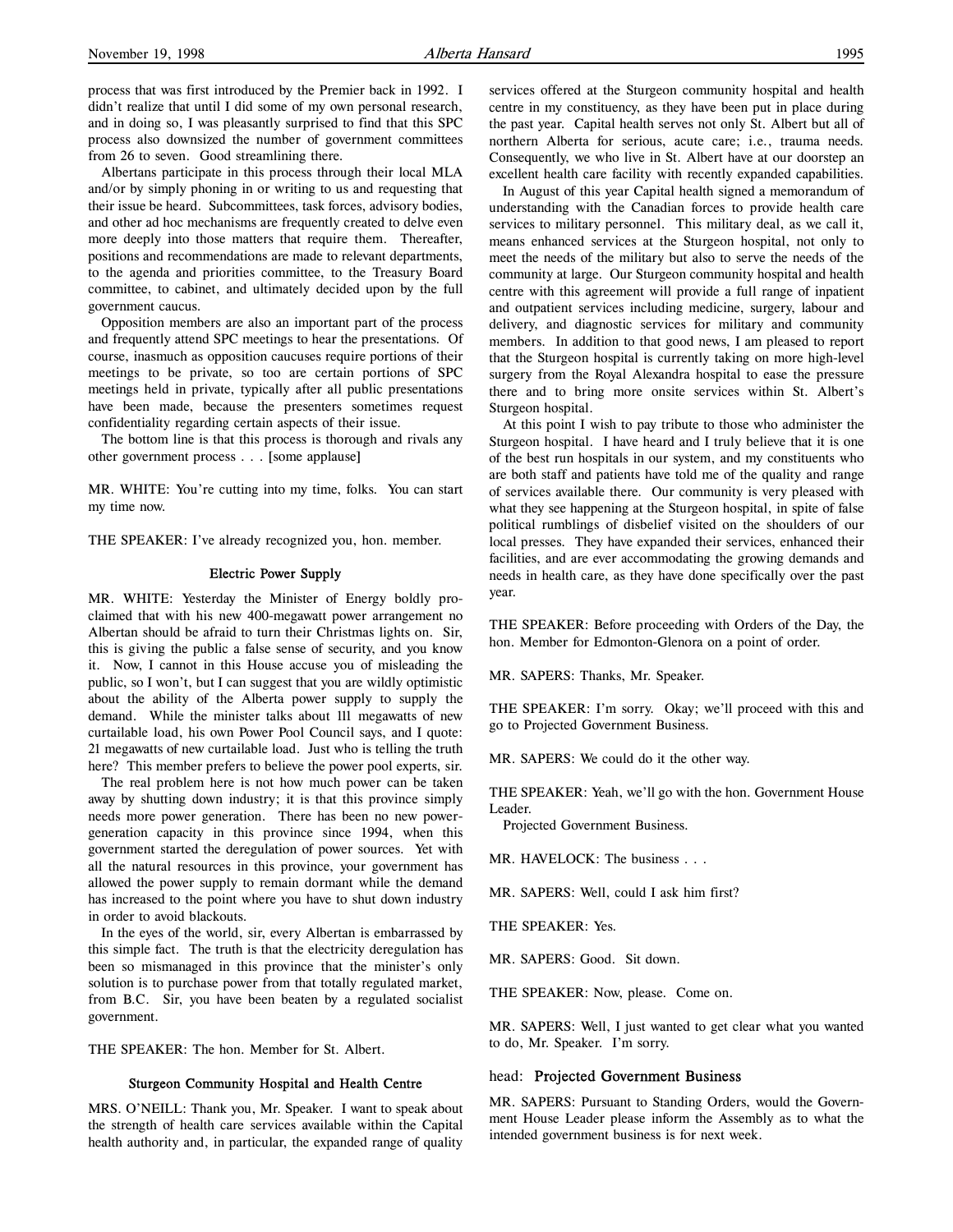MR. HAVELOCK: Mr. Speaker, as has been our past practice, this side of the House will continue to consult with the opposition on a daily basis to identify what business will come before the Assembly. With that in mind, the business of the Assembly for the week of November 23 to November 26 will be: on Monday, November 23, we'll deal with Government Bills and Orders, second reading of bills 48 and 42; then we'll go into Committee of the Whole as per the Order Paper. In the evening, Committee of the Whole, Bill 2, and as per the Order Paper.

On November 24 at 4:30, the Provincial Treasurer's supplementary supply estimates will be tabled. Then we'll deal with government motions 35, 36, 37, and 38 relating to supplementary supply; then if time permits, second reading and Committee of the Whole as per the Order Paper. That evening we will again deal in Committee of the Whole with Bill 2 and as per the Order Paper.

On November 25, Mr. Speaker, 8 p.m., we will be in Committee of Supply, day one of the general revenue fund and, time permitting, Committee of the Whole, third reading as per the Order Paper.

On November 26 in the afternoon: Committee of Supply, day one of the lottery fund. We will then revert to Introduction of Bills; Bill 49, the Appropriation (Supplementary Supply) Act, will be presented by the Provincial Treasurer, and if time permits, third reading in Committee of the Whole as per the Order Paper.

THE SPEAKER: Okay. Now, before proceeding to Orders of the Day, on a point of order, the hon. Member for Edmonton-Glenora.

#### Point of Order Clarification

MR. SAPERS: Thanks, Mr. Speaker. I really wasn't sure before. Mr. Speaker, I do rise under Standing Order 23, two subsections, (h) and (l). The issue came up in a question put by the leader of the third party and answered by the Provincial Treasurer. In a way, it's a similar point of order to one that was raised yesterday in which the Provincial Treasurer made allegations and introduced a "matter in debate which offends the practices and precedents of the Assembly"; that is, providing statements that simply have no basis in fact. He made some reference to a call for a fire sale on the Alberta Treasury Branches; I can't think of anybody that's ever done that.

However, I can inform the Assembly -- and would ask the Provincial Treasurer to consider this so that when he has an opportunity, he can withdraw his remarks -- that the Provincial Treasurer engaged the firm of CIBC Wood Gundy to, in his own words, evaluate the ATB, including privatization options. We have the president and CEO of the ATB on October 25 speculating about the selling of the Alberta Treasury Branches. We have the Premier talking on April 30 about the sale of the Alberta Treasury Branches, and most significantly, Mr. Speaker, and what really caught my attention: the Treasurer mentioned that it was really only the Official Opposition that were thinking about selling Alberta Treasury Branches.

I would remind the Treasurer of a memo that he received from his very own deputy minister on May 7, 1997. The subject of the memo was: proposed legislation changes for Alberta Treasury Branches. The memo concludes by saying: the amendments would also provide a framework and a restructuring process that would prepare the ATB as a going concern for competition and regulation as a private-sector institution. So a pretty impressive track record on the part of this government in speculating about the pending sale of the Alberta Treasury Branches, standing in stark contradiction to the answer of the Provincial Treasurer. So I hope the Provincial Treasurer will learn from the mistake that he's now made twice, two days running, in this House, will get

his story straight, and will continue to always provide only the most accurate information to the Assembly when he's providing an answer in question period.

## 3:10

THE SPEAKER: I'm quite prepared to rule this out of order. Do you want to say something?

MR. HAVELOCK: Mr. Speaker, I would like to make one point, and I'm not clear whether you have the authority to do so. In the future during a point of order argument which is quite clearly not a point of order but rather clarification or simply trying to put forward a position, I'd encourage you to perhaps interrupt that point of order and rule, as opposed to having us listen to two, three, four minutes on something that clearly falls outside the Standing Orders and is quite clearly, again, an abuse of the process of trying to put a point across, which they could otherwise not do.

THE SPEAKER: Well, actually, the chair was proceeding to come to that conclusion, hon. Government House Leader, and could have said it two months ago.

The difficulty one has with all of this is that one has to listen to the argument before one can find the final conclusion. I just want to cite two things, hon. members. First of all, Beauchesne 494 says: "On rare occasions this may result in the House having to accept two contradictory accounts of the same incident." That's always the dilemma.

The second thing is under Standing Order 23(h): "makes allegations against another member." It is actually correct; the Provincial Treasurer in the response in question period today referred to the Liberals calling for the fire sale of ATB. He didn't refer to a member calling for the fire sale of ATB, which would have really fit in under 23(h). He said: the Liberals. Fortunately we don't seem to have too many of these, and I appreciate that in the last three days there's been a great reduction in terms of what we saw happen on Monday in terms of points of order and the like.

Anyway, we've now made the point once again, and of course this is three days ahead of time for everybody to take Beauchesne home, to take Standing Orders home just to review.

### head: Orders of the Day

# head: Government Bills and Orders head: Second Reading

#### Bill 48 Election Amendment Act, 1998

THE SPEAKER: The hon. Member for Little-Bow.

MR. McFARLAND: Thank you, Mr. Speaker. It is a pleasure to speak in support of Bill 48, the Election Amendment Act. On September 25 of this year the Minister of Justice asked the Member for Calgary-Cross, the Member for Clover Bar-Fort Saskatchewan, and myself to consult with Albertans and to make recommendations regarding the issue of inmates voting in Alberta. I was pleased to chair this committee and to have the opportunity to work with my colleagues and a tremendous staff from the Justice department. If I could, I'd like to particularly point out Nolan Steed, Tanya Stewart, Andy Michaelson, and of course the staff from the minister's office.

The Minister of Justice asked us to determine the views of Albertans on inmates voting in provincial elections and to recommend amendments to the inmate voting provisions in the Alberta Election Act. We were keenly aware that any proposal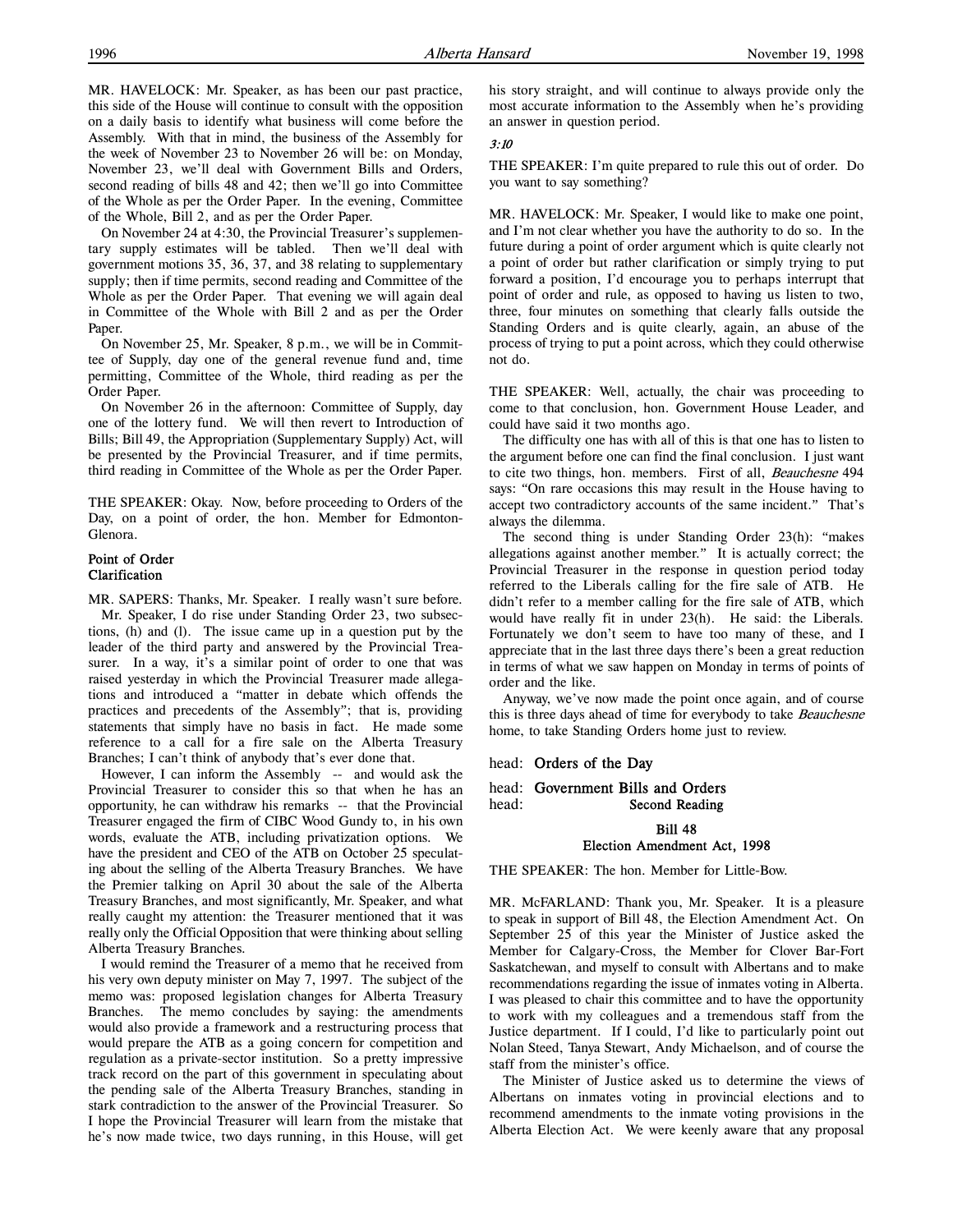Albertans hold strong views on the wisdom of allowing inmates to vote. Mr. Speaker, the Angus Reid poll we commissioned showed that approximately 80 percent of Albertans are opposed to allowing inmates the right to vote. I repeat: four out of five Albertans do not believe that inmate voting is in the public interest. I'm not surprised by the results of the poll. My constituents strongly object to inmates voting, and I know that I'm not the only Member of this Legislative Assembly who has heard the strong and clear voice of Albertans throughout their ridings. Albertans almost without exception believe that inmates should not be allowed to vote. This is not because they wish to show contempt for inmates or wish to impose further punishment on inmates. Instead, they oppose inmate voting because they believe that a ban on inmate voting will increase respect for the law and highlight the significance of participating in the voting process.

Albertans are not uninformed on this issue either. According to the same Angus Reid poll, 86 percent of Albertans know that the Canadian Charter of Rights and Freedoms guarantees the right of Canadian citizens to vote in elections of federal Members of Parliament and provincial Members of the Legislative Assembly. A Legislature alone cannot deprive a citizen of the right to vote in an election of a Member of this Legislative Assembly just because almost everyone in the community thinks that this is a good idea. The Constitution of Canada recognizes that the right to vote is one of the most important rights Canadian citizens have. The Charter insists that the right to vote be universal unless compelling reasons support taking away the right to vote of a citizen.

Mr. Speaker, the government of Alberta has decided to deny the vote to inmates serving sentences greater than 10 days' imprisonment. Most Albertans support this judgment call. We wish to promote responsible citizenship. This bill accomplishes that objective by promoting two fundamental principles which characterize free and democratic nations. The first principle the voting ban supports is the supremacy of the rule of law in a free and democratic nation. The rule of law is important to Albertans and Canadians because we prefer to live in a community where members may freely pursue personal happiness without fear that others will harm us or our families. Unless almost all of us who reside in the community are prepared to abide by that code of conduct which respects the right of all residents to pursue happiness, the state of happiness will be unattainable.

The government of Alberta also believes that the inmate disenfranchisement rule, which it has selected, promotes another fundamental principle alive in a democratic state. The rule tells citizens that it is important to participate in the electoral process. The amendments incorporated in the Election Amendment Act unequivocally proclaim that citizens of a state governed by a parliamentary system have important obligations as well as rights. It is, in the opinion of this government, desirable to introduce legislative measures which inform citizens that it is important to participate in the electoral process and that the well-being of a democracy is in part a function of the continued interest on the part of the citizen in its electoral proceedings. The integrity of the electoral system, in other words, must be preserved.

This Election Amendment Act is designed to promote the supremacy of the rule of law, and along with it is recognition for Albertans of the importance of the electorate participating in the democratic process. Mr. Speaker, the government of Alberta is proposing these amendments to the Alberta Election Act in the

belief that they will promote an increased awareness of the importance of obedience to the law among Albertans and will encourage Albertans to participate in the electoral process. Surely no member of this Assembly will contest the proposition that a society whose members respect the rule of law and participate in the electoral process is one in which citizens are most likely to attain personal fulfillment and happiness. Everyone recognizes that Alberta will be a better place if more citizens respect the rule of law and do participate in the electoral process.

I do not need to cite crime statistics to support the first point; it is self-evident. The second point is also easily explainable. In the last four general elections voter turnout has fluctuated between 47 and 60 percent. Measures designed to encourage eligible voters to vote are in the best interests of all.

Before concluding my remarks on the legislative purpose, I want to state in unequivocal terms what objectives the government of Alberta is not pursuing in the Election Amendment Act. The decision to disenfranchise inmates serving sentences in excess of 10 days was not made for the purpose of punishing inmates.

## 3:20

Mr. Speaker, I now wish to explain the relationship between the legislative means the government of Alberta has selected and the legislative purposes, which I've already explained to you. A declaration by the Legislative Assembly of Alberta that those who are serving a sentence of imprisonment on polling day, with a few exceptions, are ineligible to vote in elections under the Election Act sends an unequivocal message to the community that the rule of law is a primary principle by which all Albertans live and that in a parliamentary system of government an electorate aware of the importance of participating in the electoral process is an indispensable feature.

I agree, as do my colleagues, with the assessment of Justice Wetston, a federal court judge considering the constitutionality of the federal inmate voting ban, when he said in his 1995 case: I find the morally educative function of the law to be compelling. The government of Alberta is convinced that its decision to disenfranchise inmates serving sentences in excess of 10 days rationally promotes the attainment of its legislative purposes.

During our work the committee was exposed to a variety of legislative solutions to the inmate voting controversy. I can safely say without fear of contradiction that there is a great diversity in the legislative response to the wisdom of inmate voting throughout the world. Some jurisdictions deprive all inmates serving a sentence of imprisonment of the right to vote. This is the law in the United Kingdom, Japan, some American states, some Canadian provinces, and Tasmania. Some jurisdictions single out inmates by reference to the term of imprisonment, the nature of the offence, or both. Still others leave the decision to sentencing courts, and some do not disenfranchise inmates.

The government has decided to disenfranchise inmates serving a sentence of imprisonment of more than 10 days, other than those in jail solely on the account of failure to pay a fine. This puts Alberta in the middle part of the legislative spectrum of options that are in common-law jurisdictions throughout the world.

In Australia, like Canada, it is the federal state. The federal voting rule is set out in the Commonwealth Electoral Act of 1918. It denies federal franchise to those persons serving a sentence of five years or longer for an offence against the law of the Commonwealth or of the state or territory. The Northern Territory, Queensland, and Victoria utilize the current federal standard. The law in New South Wales, Tasmania, and Western Australia is more restrictive than the federal law. In New South Wales a person cannot vote if serving a sentence of 12 months or greater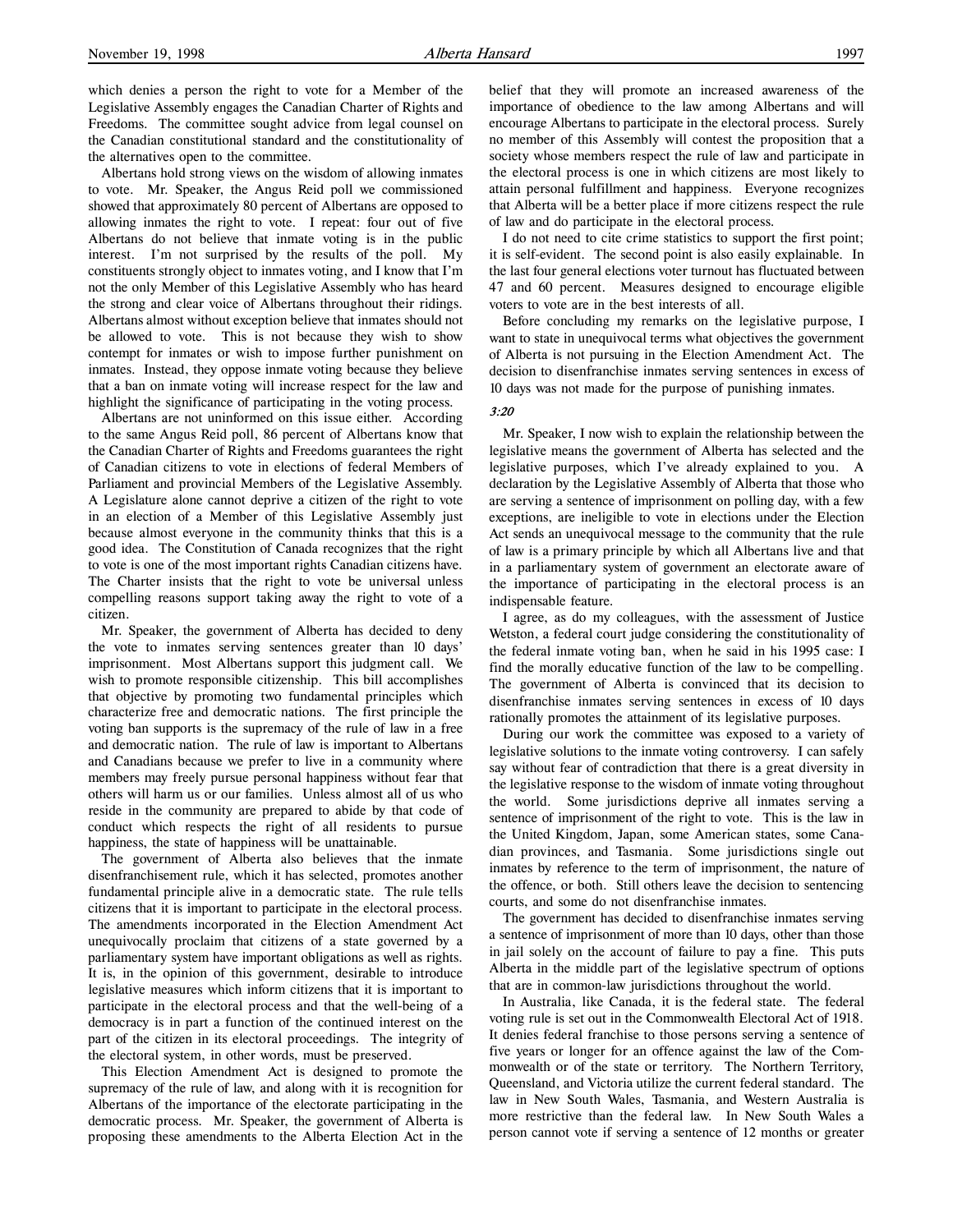for commission of a crime. The rule is almost identical in Western Australia with one exception: a person who's been convicted of treason cannot vote. Tasmania has the harshest rule. In Tasmania no person imprisoned under conviction may vote, period. South Australia allows inmates to vote. It is readily apparent that the public opinion in Australia is not uniform. The commission in the Commonwealth of Australia had this in mind when they said: we're not saying that such persons should be disqualified, merely that we think Legislatures should have the power to disqualify on this ground if they think fit.

A bill introduced in the Australian Senate on May 14, 1998, proposed that the five-year cutoff be eliminated from federal law. The effect of this would be that all serving inmates would be unable to vote in future Australian federal elections. This bill did not become law because it was not passed before the recent Australian general election took place, but I understand that it is the intention of the governing party to reintroduce a bill in substantially the same form as it was before.

A review of the statistics published by Statistics Canada suggests that the 10-day cutoff would allow approximately 20 percent of inmates in Alberta correctional institutions the right to vote. A higher cutoff date will significantly increase the number of inmates who have the right. If, for example, inmates sentenced to a term of imprisonment of less than 31 days were eligible to vote, this would give the vote to 48 percent of sentenced admissions to Alberta correctional institutions. Allowing half of provincial inmates the right to vote would make it impossible for us to say with a straight face that inmate disenfranchisement is intended to deliver an important message.

A 10-year cutoff was recommended by the Royal Commission on Electoral Reform and Party Financing in its 1991 report entitled Reforming Electoral Democracy. The royal commission was of the view that without minimizing the gravity of the offences committed by a number of prisoners, allowing some prisoners to vote would not undermine public confidence in the value of the vote or threaten the interest of other citizens. It was the opinion of the committee that a 10-year cutoff is a completely inappropriate measure by which to send a serious statement of the importance of the vote in a free and democratic society or the significance of voluntary compliance with the rule of law. I am pleased that the government of Alberta shares this committee's view. A negligible percentage of the annual admissions to federal and provincial correctional facilities would be affected by the model suggested by this royal commission. It would hardly be worth the effort.

The committee was aware of the model which bestows on the sentencing court the jurisdiction to disenfranchise an offender as part of the sentence. This model has two flaws. First, it does not stipulate the standard that a sentencing court must utilize. Will sentencing courts deny the vote only to inmates who are clearly indecent and immoral -- the test some judges have suggested -or will some other more objective and comprehensive standard find favour with the courts?

Second, the government of Alberta is satisfied that it and not a court should decide which offenders are denied the vote. This is an issue which affects the entire community and needs to be resolved by the elected representatives of the people. The role of legislators and judges, while complementary, is fundamentally different. This is in part attributable to the different procedures each branch follows in discharging its duties. Legislators cannot discharge their duties as such unless they take time to maintain contact with their constituents. This means that if the resolution of an issue which confronts both the legislator and a judge involves an understanding of what the ordinary person is thinking, an elected representative is in a better position than a judge to

make the call. Legislators are in a position to compile useful information to which judges may not have access. I have found it comforting to know that my constituents think and know that my colleagues on the committee felt the same way.

With respect to the 10-day cutoff, Mr. Speaker, the committee believes that two persons sentenced on the same day for the same short imprisonment should not have different voting opportunities just because one of them was uninformed and unaware of the existence of advance polls. The 10-day cutoff will ensure that this will not happen. Similar reasoning also justifies our decision to allow fine defaulters to vote. An individual who has the resources or access to the resources of others or is able to participate in the fine-option program currently available will in most cases not be in jail on polling day and will be entitled to vote. The government of Alberta wishes to accord similar treatment to those who pay their fines and those who serve time in prison on account of fine default.

The Constitution of Canada does not allow legislators to pass laws which deprive citizens of the right to vote for a Member of the Legislative Assembly unless the beneficial effect of disenfranchisement in the community is greater than the impact of disenfranchisement on inmates who are not allowed to vote. It has been brought to our attention that we must carefully consider the rights of those persons who are affected by our decision. In order to conduct this review, it is important to identify those whose interests are at stake. The government does not see this as a contest between the government and inmates who are serving sentences in excess of 10 days' imprisonment. Rather, the balance is between citizens who are not serving sentences of imprisonment in excess of 10 days on voting day and inmates who are serving sentences in excess of 10 days.

### 3:30

There are competing interests, because the decision to increase the number of eligible voters diminishes the impact of every other citizen's vote. The government does not underestimate the detriment that disenfranchisement represents to those inmates who will be deprived of the right under the Election Amendment Act. The committee and the government both accept that the right to vote is of great importance to Albertans. Some have argued that giving inmates the right to vote may encourage them to become more responsible citizens. Even if those who support inmate voting could substantiate this claim, it would not cause the government of Alberta to change its mind.

#### [The Deputy Speaker in the chair]

With respect to the last recommendation there are eight different considerations, Mr. Speaker. The first is that the decision we have made does not deprive all inmates who are serving sentences of more than 10 days of the right to vote. It only affects those who are in jail on polling day. Second, the disqualification ends the day the prisoner stops sleeping in jail at night for any reason. Third, the exclusion of fine defaulters means that a large number of inmates will be allowed to vote. Fourth, in 1996-97 the median sentence length on admissions to Alberta correctional institutions was 30 days. Fifth, unlike the law in many American states Bill 48 allows inmates to vote upon release without the need to secure a pardon. Sixth, 11 percent of sentenced admissions to Alberta correctional institutions in '96-97 were for intermittent sentences. This segment of the inmate population will be able to vote. Seventh, inmates in Alberta have not had the right to vote in any of the 24 previous provincial general elections since 1905. Finally, imprisonment is a sanction reserved for the worst offenders.

Mr. Speaker, I urge all our colleagues here to support second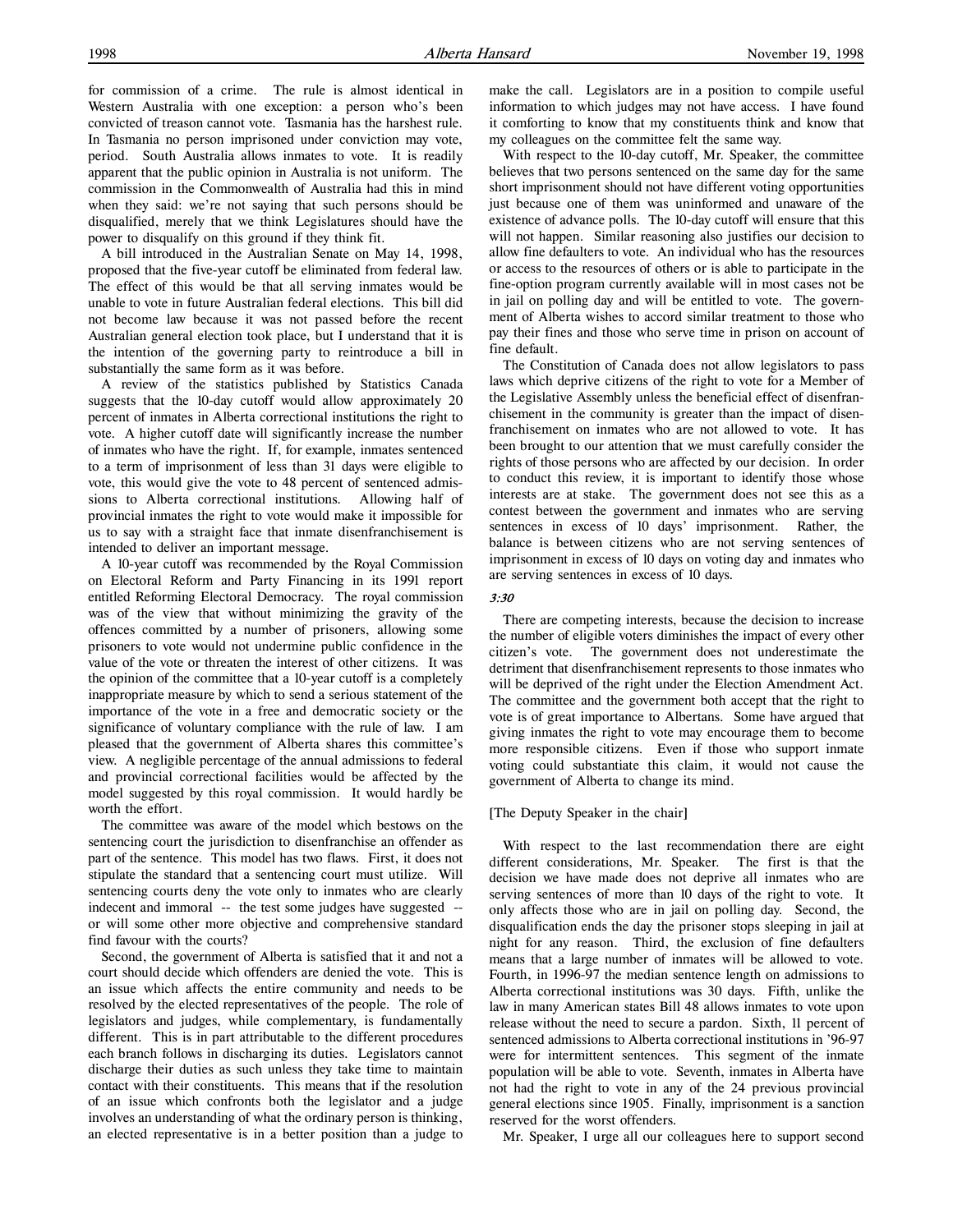reading of Bill 48, and I thank you for the opportunity for the lengthy time that I've taken here today.

THE DEPUTY SPEAKER: The hon. Member for Edmonton-Highlands appeared to be a little faster on the draw, followed by Edmonton-Norwood.

Edmonton-Highlands.

MS BARRETT: Thank you, Mr. Speaker. To the Member for Edmonton-Norwood: I assure her that on this occasion my comments will conform to my height.

Provisionally I need to speak against this bill. [interjections] Oh, but I should tell members of the Assembly that I will be consulting New Democratic Party members this weekend at our annual convention to see how they feel about this bill. If the party says to support it, I will.

However, right now I just have a couple of preliminary comments to make. It just seems so very arbitrary to take away one right from people who may have done wrong out of circumstances they didn't control -- yes, they obviously knew the difference between right and wrong, or for the most part that is true -- with convictions that result in jail sentences. But I think one has to ask reasonably: how far does a government go? Do we, then, take away their social security cards? Do we start assuming that justice must be administered in the fashion that it is in some countries, in the Middle East for example, where stealing a loaf of bread can result in the chopping off of your hand? You knew where I was headed on that, Mr. Speaker.

I think we must appreciate that we are a society; we are not just individuals existing by ourselves. We exist in groups because throughout history we have discovered that it is much more efficient to do so. In so doing, we have discovered the merits of civility, those merits being ultimately that we respect one another and we are our brothers' keepers. Being not an advocate of capital punishment, I can never assume that a conviction is 100 percent certain. If I'm not mistaken, just in Chicago on Tuesday there was a convention being held in which a number of former death row prisoners congregated with a number of other activists and politicians to try to overturn the capital punishment provisions of several states because they can demonstrate so clearly that they were wrongfully convicted. That is just step number one in the argument for maintaining civility in our penal system. It is clear that once one is incarcerated, having a passport does one no good at all, unless you escape, I suppose.

One has to ask, you know: just how many people is the government prepared to take rights away from, and how imperative is that in 1998, particularly in Alberta, where this city, for example, is just beginning to recover from the worst economic smashing any government has ever imposed upon one city in Canada in modern years? Why wouldn't we be diverting our attention instead to economic rebuilding, filling in the cracks that were left by massive and unthoughtful budgetary cuts to programs that serve people? That again brings me back to the purpose of society. It is not just efficiency; it boils down to collective values.

My sense of our collective values, not in this Legislature certainly but in my day-to-day life out in the real world, is that people generally respect people, respect each other, including strangers, and people generally have a pretty forgiving nature when it comes to having messed up and broken a serious law. Remember that some crimes are very serious and some are very minor, and there's a whole range in between. This bill doesn't discriminate between the nature of the crimes for which one is serving time in prison.

So with that, as I say, I will conclude my remarks by saying

that at this point I believe I will be voting against the bill, but I'm going to do the democratic thing this weekend and consult our party members.

Thank you, Mr. Speaker.

THE DEPUTY SPEAKER: The hon. Member for Edmonton-Norwood.

MS OLSEN: Thank you, Mr. Speaker. I guess I'm pleased - or not pleased -- to speak to this bill today. I believe that there are many times when people in our province have stated that they do not support the inmates in any institution voting. There is some validity to the notion of restricting prisoners' rights to vote. However, I'm not sure that this bill addresses that in many ways in the appropriate manner.

I would first like to look at the issue of some of the leaders in the world who have been imprisoned. For one, Nelson Mandela, who was a human rights activist who was promoting democracy, would not have had the right to vote. Louis Riel -- this is Métis Week -- who was promoting the rights of the Métis Nation in this country, ended up in jail. He's since been given a pardon by the federal government. Let's also not forget Donald Marshall, David Milgaard, Guy Paul Morin, who were convicted offenders who were released because other evidence, DNA evidence in these instances, was able to show that they were not in fact responsible for the homicides they were convicted of.

Now, I want to point that out in this argument because we do have to look at all citizens in this country, in this province as just that, as citizens. Section 3 of the Charter states that all citizens should have the right to vote and can't be denied that right. That has to be weighed against, in a reasonable way I suspect, the whole notion of the public's demand to see justice done by denying some certain privileges and rights that law-abiding citizens have.

Given that, I look at the notion of: how can we satisfy that, and how can we balance that? I'm not sure that looking at time in relation to the crime is the best way to do that. I think what we have to look at is the crime, the criminal activity, how severe it was. If you look at the Criminal Code and you look in the back, you will see a grid for sentencing options. Where most offenders serving in our institutions are found guilty of offences under this particular act or, say, the Narcotic Control Act, the Young Offenders Act, all of those kinds of offences are outlined in here in this particular book. In here is a grid for types of sentencing. You can get an automatic discharge. You can get a suspended sentence, a fine alone, fine and probation, prison, prison and probation, prison and fine, probation, intermittent sentences, victim fine surcharge, conditional sentencing. There is a horrendous number of sentencing options that a judge has.

#### 3:40

Now, in this piece of legislation we're talking about provincial inmates. We are talking about inmates, then, that are put in an institution for two years less a day. Let's talk about convictions and different crimes. An individual can be convicted of, let's say, criminal harassment; okay? That individual could be released on a conditional sentence, according to the sentencing guidelines in this Criminal Code. On the same day, however, another offender could be convicted of criminal harassment and be sentenced to an institution. They could both be given, say, 12 months. They're both given 12 months. One is sentenced and is an inmate, but he's serving his sentence in the community, which means he has a right to vote. The other person is sentenced to an institution, which means he doesn't have the right to vote.

Now, my position and the position of this caucus has been that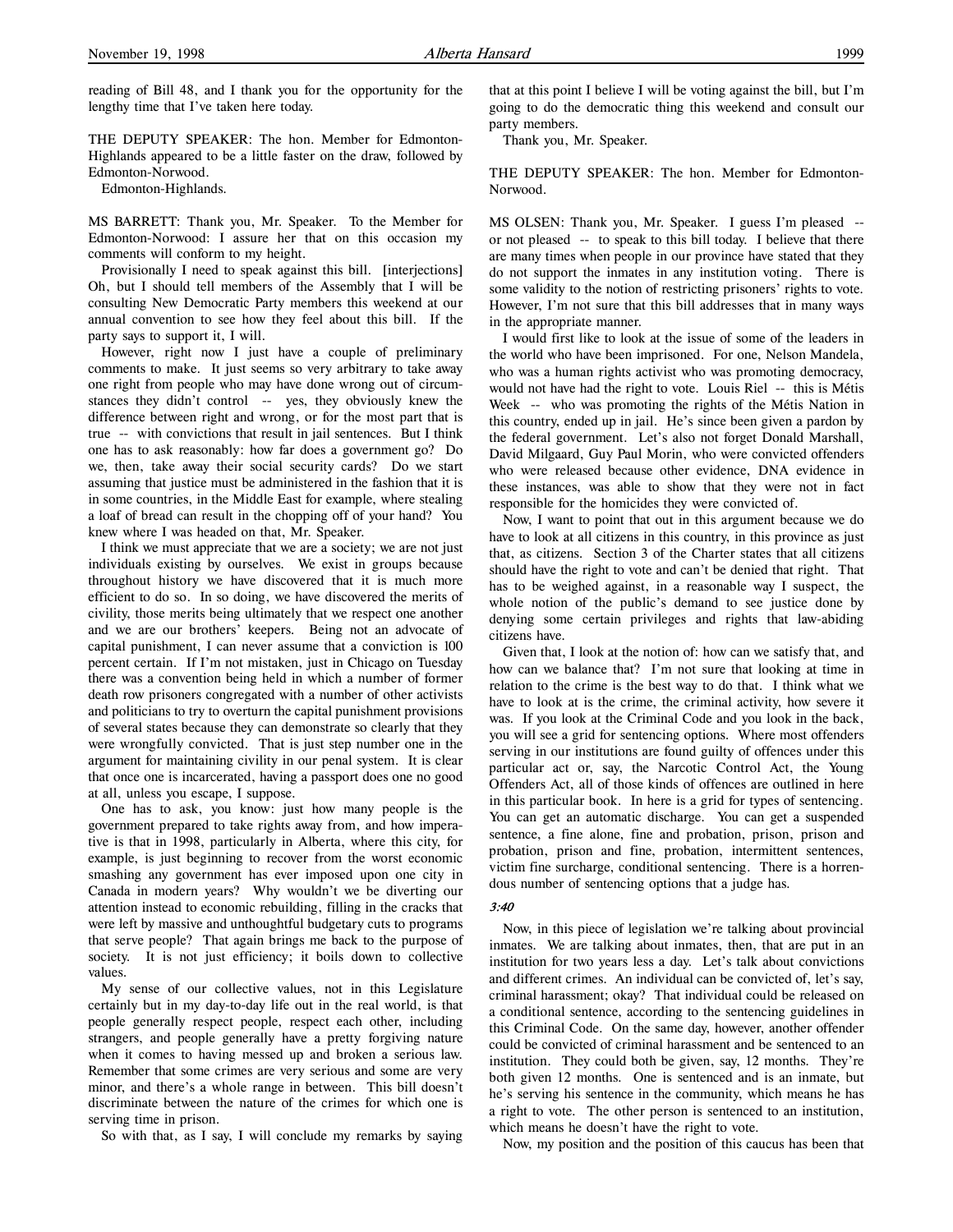we should be leaving that decision to a judge. Let's focus on the crime and the type of crime because that's what the citizens of this province look at. What kind of crime was it? There are many instances -- impaired driving is one of them -- where you can get intermittent sentencing. You can get sentencing that you're only serving on weekends. You can get a fine and intermittent sentencing; again, you're an inmate. But for many, many people, unless the Crown second-offences an individual, it's considered their first offence, so in the courts they often will proceed on, say, a basic impaired driving charge summarily. So the least particular sentencing option is what would come out of that. An indictable offence is considered more serious; a summary conviction offence is considered less serious.

Therefore, what happens is you have a lot of inequity with these different types of crimes and these different types of sentences. So why don't we leave it to a judge? Why don't we amend the provincial court procedures act and allow the judge, upon sentencing, to make that decision, focusing on the crime, because it really is the crime that they're there for. With the inequities in sentencing, it doesn't allow at all for any discretion. This province uses conditional sentencing. This province uses this system a lot, and most of it is for a cost-saving reason. In fact, we have that house arrest program. In the house arrest program people are sentenced to their home. They get to vote. They're not in Fort Saskatchewan; they're not in Lethbridge; they're not in Peace River. So that's an inequity that concerns me to a great degree.

I look at the 10-day option here. The report provided by the committee talks about Justice Côté suggesting that 10 days might be an appropriate limit. Well, in Justice Côté's decision and the rationale behind it, on page 653, paragraph 36, he states that "there is another reason to exempt prison under (say) 10 days, unlike the present s. 41(d)." Now, that indicates to me that that is a hypothetical number that was used by Justice Côté and that in fact to say that we're adopting what he suggested is the appropriate limit was purely hypothetical in his discussion. He could have said 20 days. He could have said 15 days. He could have said three days. But he said: "(say) 10 days."

That creates a little bit of a problem when you look at the whole issue of imprisonment. You get very few offenders, and in fact I think in the report it said 27 percent maybe or 26 percent, only that many prisoners. I don't know if the hon. member can maybe answer that for me at some point. In fact I think in September they had 51 prisoners in for 10 days or less, something like that. That out of the whole number of inmates in an institution is not that great, and I'm wondering if in fact that might almost not be considered an infringement by virtue of not having that many prisoners, by cutting so many people out of the ability to vote through these guidelines. Maybe in fact that's almost tantamount to a ban in itself by using 10 days.

I'm wondering if the minister or if the mover of this bill could table for us all the legal opinions that they have, provide for this Assembly the legal opinions that support this particular piece of legislation. My concern in this Assembly is that the Department of Justice is an intervenor in a federal case right now, and that case has gone to the federal Court of Appeal. If they lose at the federal Court of Appeal, that case will likely be challenged to the Supreme Court of Canada. Sauvé II is the case. I'm just wondering if the Minister of Justice would table for us the opinions so we can feel more comfortable with the research done on supporting the fact that this in fact will not violate anybody's rights and freedoms and that in fact it doesn't violate the Charter or the Constitution. That would be helpful for us in making a decision as to where we're going to go here.

Again, I guess I would just like to reiterate that I think it would

improve the bill to see judges make the decision and allow that latitude based on their knowledge of an offence and an offender at the time. I think that's a more realistic way, because Albertans would then know what the offence is: 10 days or 20 days or even three months for an assault which could be serious in nature. A judge may say, "This is such a serious assault, we don't want you to vote for the next two elections," or maybe "We just don't want you to vote in the next one election," or maybe "we're just going to let you vote."

The other thing is that right now because of the federal Court of Appeal intervenor status that the Department of Justice has and because we don't have an election for probably another two years, it would be great to see that decision settled. I'm a little concerned that if this goes ahead, we're going to end up with another court challenge on this, that this is going to open the doors, or that we're going to find out it's not valid law down the road when we get to when the provincial government has intervenor status at the federal level on the Sauvé matter. So I'm wondering if we're not just jumping the gun here and if we might be making better law, equitable law, fairer law after that decision comes out.

I will be submitting an amendment to this particular bill. I am interested, however, in listening to the entire debate, and I hope it's more than just the sponsor of the bill. I hope the Justice minister and other members across the way are going to speak, because I'd like the information that they have, and I'd like to be able to look at the debate in order to feel comfortable making a decision on this bill. Sometimes we only get little bits and pieces.

#### 3:50

The other thing that concerns me is that the report refers to the U.K. and that the U.K. has a blanket voting ban, but the United Kingdom does not have a charter of rights and freedoms. So that's the difference there.

Also, the sponsoring member acknowledged that in Australia there were some inconsistencies across that particular country in how the voting bans for inmates were set up. I'm just wondering if he could table for us -- so we'd have that information too - the research data for there that he used so we could maybe read that, or if he could send it over to me, that would be helpful too.

I guess at this point that's all I would have to say. I think what we're looking for is more information. I think some of my colleagues have much more knowledge, certainly on sentence calculation. There's another issue. Was that taken into account in determining the 10-day limit? You may get a 30 day in default status, but if you go in to serve time as a default inmate, then sometimes you only serve one or two days, and in many instances you might serve overnight. So is it the actual days in jail, or is it the sentence? That has another huge implication. If it's the actual sentence as opposed to the calculated sentence, that will impact, indeed, how many inmates will actually benefit from being able to vote.

Those are just some of the questions I have right now. I think some of my other colleagues will have some questions, and hopefully the hon. member can provide us with that information. Thank you.

THE DEPUTY SPEAKER: The hon. Member for Edmonton-Centre. [interjection] The hon. Member for Medicine Hat if we're going back and forth.

MR. RENNER: Thank you, Mr. Speaker. I apologize for not catching your eye in advance. I really should have done that.

Mr. Speaker, I'm pleased to rise and speak to this bill, and at the outset I would like to congratulate the Member for Little Bow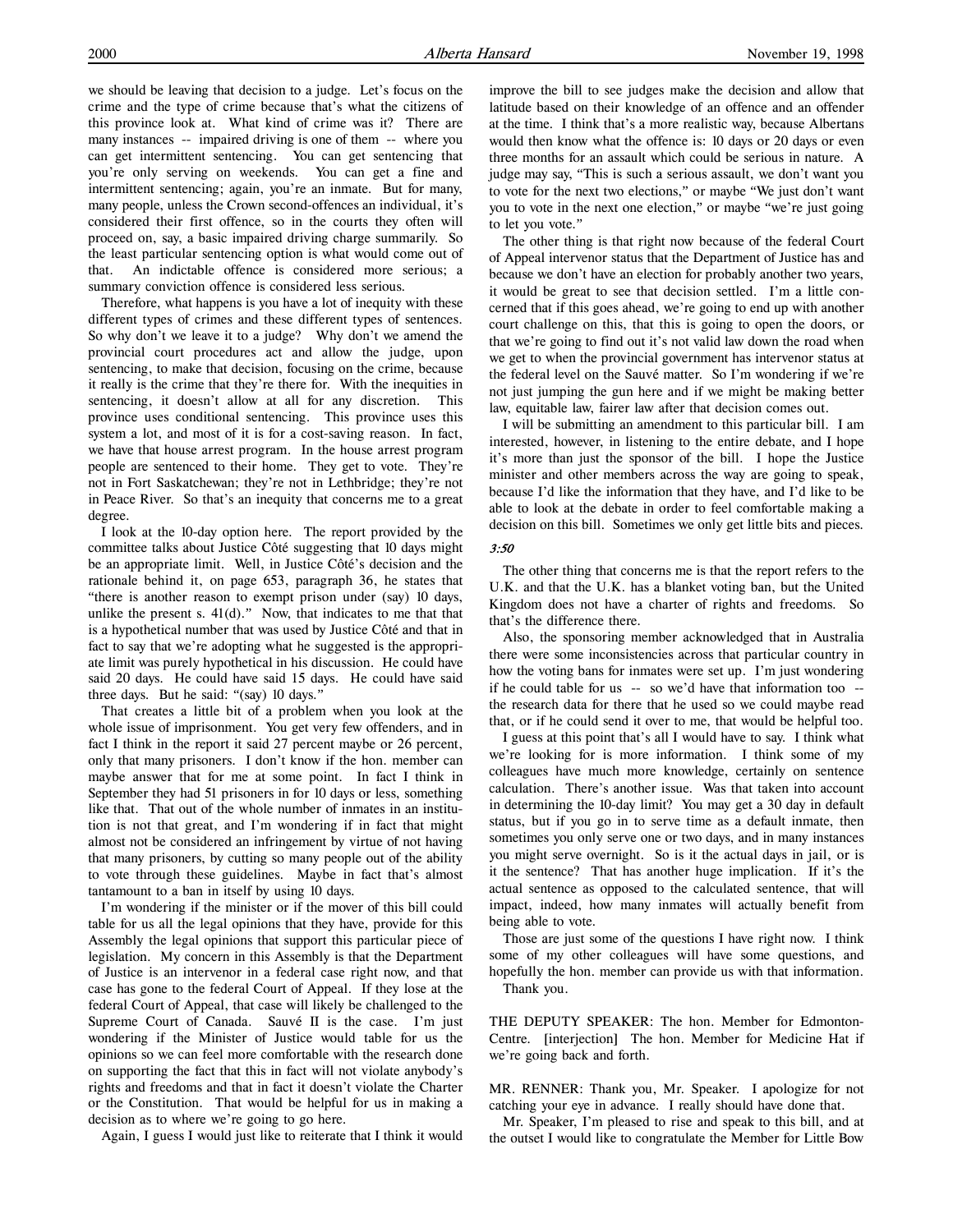because I think he and his committee have accomplished in a relatively short period of time a good compilation of a very sensitive issue in the minds of Albertans.

I know that in many cases when we have court decisions that impact upon existing legislation, there's always a wide variety of responses from the public to those decisions. In this particular decision I think it's fair to say that I received and I'm sure all members have received a good deal of input in a number of calls and letters from Albertans indicating that they fundamentally and philosophically object to the issue or the concept of prisoners voting. The widely held view that I have been hearing is that someone who does not have respect for the law and finds himself confined and sentenced to a term of imprisonment should not then have the ability to have input into electing officials who in fact pass the laws that the individual has shown a disrespect for. So philosophically and fundamentally, people who have talked to me have indicated that they felt that something needed to be done about the decision of the Supreme Court.

At the same time, as we've had discussions and as I've pointed out to them some of the arguments that were put forward in the decision of the Court of Appeal, the blanket prohibition that exists under the Alberta Election Act right now in some cases really doesn't make sense, and I think the recommendations that we had coming from the Member for Little Bow and his committee and incorporated into this legislation do make some sense.

Individuals who have been convicted but not yet sentenced: I think that's logical. That's a logical way of dealing with this particular case. Inmates who are in custody for failure to pay fines: I don't think someone should necessarily be disenfranchised from his or her right to democracy simply because of an inability to pay fines. I think probably most importantly there are a number of people who are confined but have not yet been convicted. They're in a remand capacity. If we fundamentally believe in the concept that someone is innocent until proven guilty, there's another group of individuals who should not be disenfranchised.

The bill also goes on to say inmates serving sentences of 10 days or less, and it's very clear that it's a sentence of 10 days or less. It's not time served. It's not the number of days that are actually served. It's the sentence. That clearly designates between offences that are relatively minor in nature and more serious offences, because it deals with the sentence.

[Mr. Herard in the chair]

So the principle of this bill I think is extremely sound. It's something I have been hearing from my constituents that they very strongly want this Legislature to deal with. I think we've got a reasonable proposal before us, reasonable in that it reflects the decision of the Court of Appeal in pointing out the disparities in our existing legislation, but it also very clearly reflects the broadbased opinions of Albertans. I'm not saying that this is a unanimous decision of Albertans. No decisions that we are asked to make are usually backed by unanimous support of the electorate. But certainly from my experience and from the experience that I've been able to gain through reading the report of the committee, this does seem to meet the vast majority of Albertans' wishes with respect to prisoner voting.

Mr. Speaker, I would encourage all members to support this bill, particularly as we discuss it at the point of discussing principles of the bill. The constituents that I represent in Medicine Hat have made it very clear to me that the vast majority of them support the principle of this bill, and I, too, will be supporting the principle of this bill.

With that, Mr. Speaker, I would like to move that we adjourn debate on this bill at this time.

THE ACTING SPEAKER: The hon. Member for Medicine Hat has moved that we adjourn debate on Bill 48. All those in favour of the motion, please say aye.

SOME HON. MEMBERS: Aye.

THE ACTING SPEAKER: Those opposed, please say no.

SOME HON. MEMBERS: No.

THE ACTING SPEAKER: Carried.

### 4:00 Bill 42 Professional Statutes Amendment Act, 1998

THE ACTING SPEAKER: The hon. Member for Calgary-North Hill.

MR. MAGNUS: Thank you, Mr. Speaker. I'm pleased today to rise to move second reading of Bill 42, the Professional Statutes Amendment Act, 1998, and to speak briefly to it.

The amendments contained in this act deal with three aspects of professional regulation: the role of the Universities Co-ordinating Council, also referred to as the UCC, the mandatory registration of social workers, and exemptions from requirements for municipal licensing. I will speak to each in turn.

The first one, the Universities Act with respect to the Universities Co-ordinating Council, who's been responsible for setting or approving educational standards and assessing applicants against those standards for a number of professions. The role of the UCC is changing, and in the future it will no longer have responsibilities for professional registration. Standards for entry into regulated professions will be set in the legislation governing each profession. The professions themselves will be responsible for assessing applications against those standards. Also, if an applicant believes that the application was not properly assessed or was unfairly assessed, he or she would have access to an external review process.

Implementing this change will take time and will require amendments to professional legislation. For the health professions this change will be addressed through the Health Professions Act, which was introduced earlier in this session and is to be reintroduced in the spring of 1999. Other professions will be addressed as their legislation is reviewed, Mr. Speaker.

In the interim the Universities Act is being amended to permit the UCC to delegate its assessment functions to professional associations. The amendment also establishes the UCC for the interim as the external review or appeal body for applicants who feel an assessment was done improperly or unfairly.

The second one, Mr. Speaker, is the Social Work Profession Act, and it will be amended to make registration mandatory for individuals who meet the requirements for registration and are also providing or supervising the provision of social work services either directly or in a clinical setting. Social work services are services that fall within the definition of social work as it is set out in the act. It's important to note that the two requirements for mandatory registration, being qualified and providing services, are linked. Both requirements have to be present for registration to be required. Other individuals who are not trained as social workers will still be able to provide services in this areas, and service providers and consumers will continue to be able to employ them.

This amendment will also give the minister of social services the authority to exempt categories of individuals from the application of mandatory registration. We've heard the concerns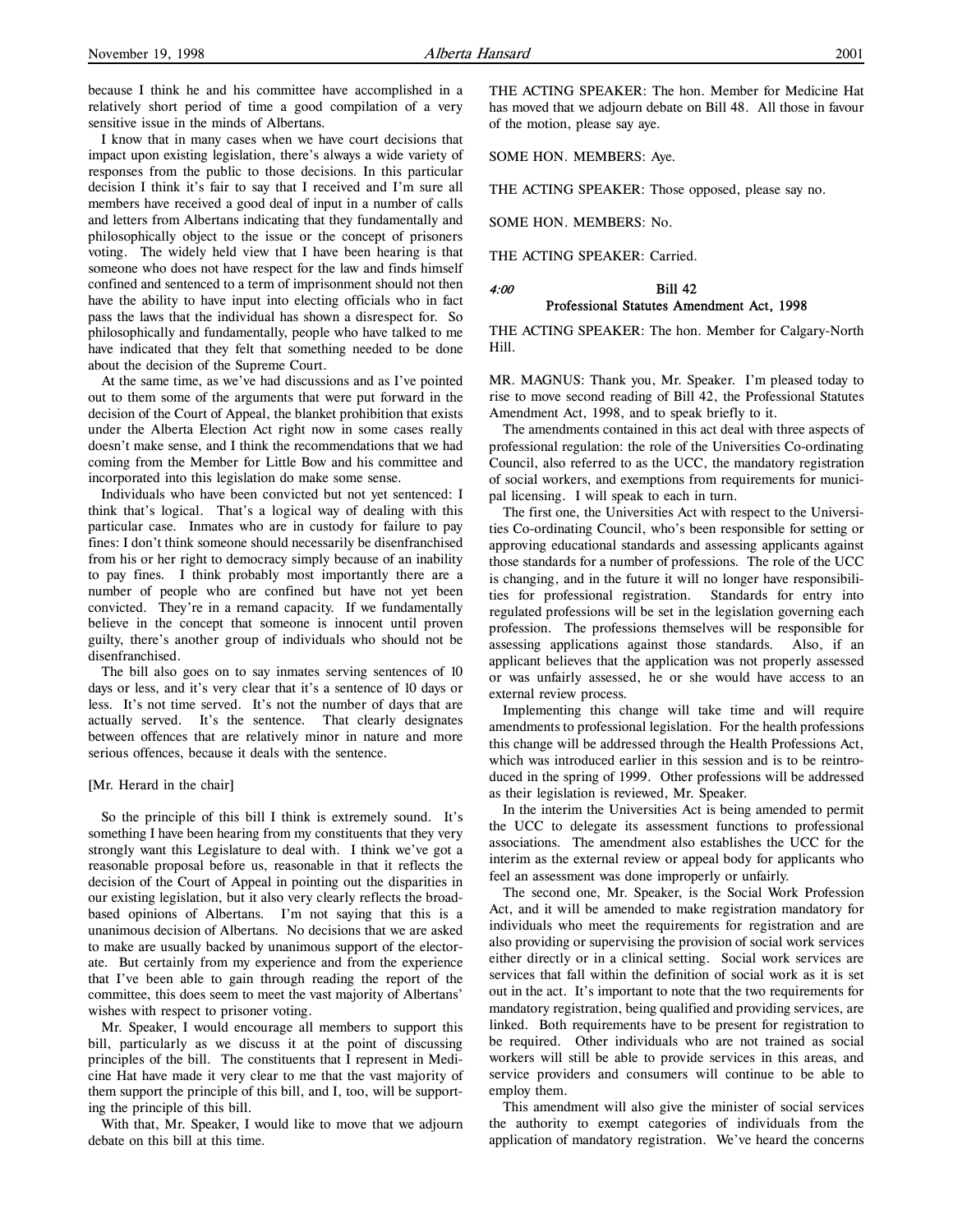expressed by representatives of several child and family services authorities, and therefore it should be noted that requirements for mandatory registration will not apply to individuals providing service in accordance with the Child and Family Services Authorities Act unless the Minister of Family and Social Services specifically authorizes it. This will give the department and the authorities the needed flexibility to implement this provision.

Under the third segment of this bill, Mr. Speaker, the third group of amendments in the act deal with exemptions to requirements for municipal licensing. Several but not all professional statutes have provisions exempting members of a profession from any requirement by the municipality to obtain a licence to practise the profession within the municipality. In the interests of consistency and fairness we believe this exemption should be available to all professions. In the health area the exemption will be addressed through the new Health Professions Act.

The current bill will provide for an exemption from municipal licensing for the professions outside the health arena. These include agrologists, architects, engineers, geologists, geophysicists, land surveyors, vets, and the professions included within the Professional and Occupational Associations Registration Act.

The exemption will not prevent municipalities from requiring professionals to pay businesses taxes or any other similar fees. What it will mean is that professionals who meet a provincial regulatory standard and are registered with their professional association will not be required to register with the municipality in order to practise their profession.

Mr. Speaker, that concludes my introductory remarks on Bill 42, and I look forward to listening to views of other members of the Assembly on this bill. Thank you.

THE ACTING SPEAKER: The hon. Member for Edmonton-Gold Bar.

MR. MacDONALD: Thank you, Mr. Speaker. It's a pleasure to rise this afternoon and give comments on Bill 42. However, before I start, I would like to congratulate the hon. Member for Calgary-North Hill for bringing this legislation forward and also for the consultation process which I understand he initiated before this legislation was written.

I do, however, have some concerns about this legislation. He spoke earlier about how its purpose is to amend eight different acts. Included in this is the Social Work Profession Act. We all know about the bills that are referred to in Beauchesne section 634, the omnibus bills, and we have to be very, very careful about this, Mr. Speaker.

Now, we know that this bill is going to amend the Social Work Profession Act, and I do not understand why this change is included in this legislation. I'm sure the hon. Member for Calgary-North Hill has referred to section 634 of Beauchesne, but I cannot see how the amendment to this act or to the Universities Act relates to the other amendments that he has put forward. The proposed change to the Social Work Profession Act differs significantly from other sections that deal primarily with municipalities and licensing requirements.

My colleague from Edmonton-Riverview is going to have a few things to say a little later on regarding the issue that the aboriginal community -- and the aboriginal community has been leery of mandatory registration regarding social workers since they first became aware of the government's intent to introduce this legislation. But my colleague will talk about this in a few minutes.

Mr. Speaker, if the hon. member would explain to this House in due time the idea of licensing. I see this as a major problem. This legislation has failed to define the term "licence." We are

assuming that in this legislation it means the licence to practise the profession, much like the term "licence" is used in the enabling legislation for these professions. It is a licence to call yourself a professional agronomist, architect, et cetera. If "licence" is to be interpreted to mean a business licence, the issue becomes much more complicated. A profession should be required to purchase a business licence to set up their practice in any given municipality, and I would be very grateful if the hon. Member for Calgary-North Hill could clarify this. I would appreciate hearing his comments regarding this.

Now, I'm looking across the way, and I see many, many different professions in the ranks of the government. I see a veterinarian for instance. If a veterinarian is to go from municipality to municipality in the due course of his or her practice, how is this legislation going to affect the daily life not only of the veterinarian but of the municipalities that he visits? Is this going to make life better? The course of doing business for the veterinarian: is this going to be easier with this legislation? I'm sure the Member for Calgary-North Hill will answer this question for us.

The consultation process is another issue that we have to talk about. The Member for Calgary-North Hill was very, very busy this summer with his chairmanship of the traveling justice hearings, and I'm sure he had time to consult with the social workers and I'm sure he had time to consult with the First Nations' people.

Before I take my seat, Mr. Speaker, I would like to remind members of this House that sometimes in this job party politics can be quite confrontational, but in this circumstance I think we should tip our hats to a couple of ministers of the Crown, one in particular being the Minister of Labour and also the minister of social services.

MRS. SOETAERT: We are?

MR. MacDONALD: Yes. We are going to tip our hats to them because they were very instrumental, from what I can understand from this letter from the Alberta association of registered social workers re mandatory professional regulation, in the consultation process that was put out by the hon. Member for Calgary-North Hill. To those two gentlemen, in due time I would like to congratulate them on their good work on this legislation.

Thank you, Mr. Speaker, and I cede the floor to my colleague from Edmonton-Riverview.

### 4:10

THE ACTING SPEAKER: The hon. Member for Edmonton-Riverview.

MRS. SLOAN: Thank you, Mr. Speaker. I'm pleased to rise this afternoon to contribute to the debate on Bill 42, the Professional Statutes Amendment Act, 1998. I would concur with my colleague to a degree with respect to the preparation and consultation in regards to this bill. Obviously it brings changes to a number of professions in the province: the association of architects, land surveyors, veterinarians, and purchasing management, to name four, in addition to the social workers' profession. I would say that the government has achieved probably about 75 percent support, maybe 80 percent, of those professional groups. But I'm really wondering what the Veterinary Medical Association had to say about these amendments and whether they are in fact endorsing the proposed amendments as they have been suggested by government. I'm wondering if the hon. minister might be in a position, as a member of that association, to comment on that at some point during the debate.

The hon. Member for Edmonton-Gold Bar raised the issue of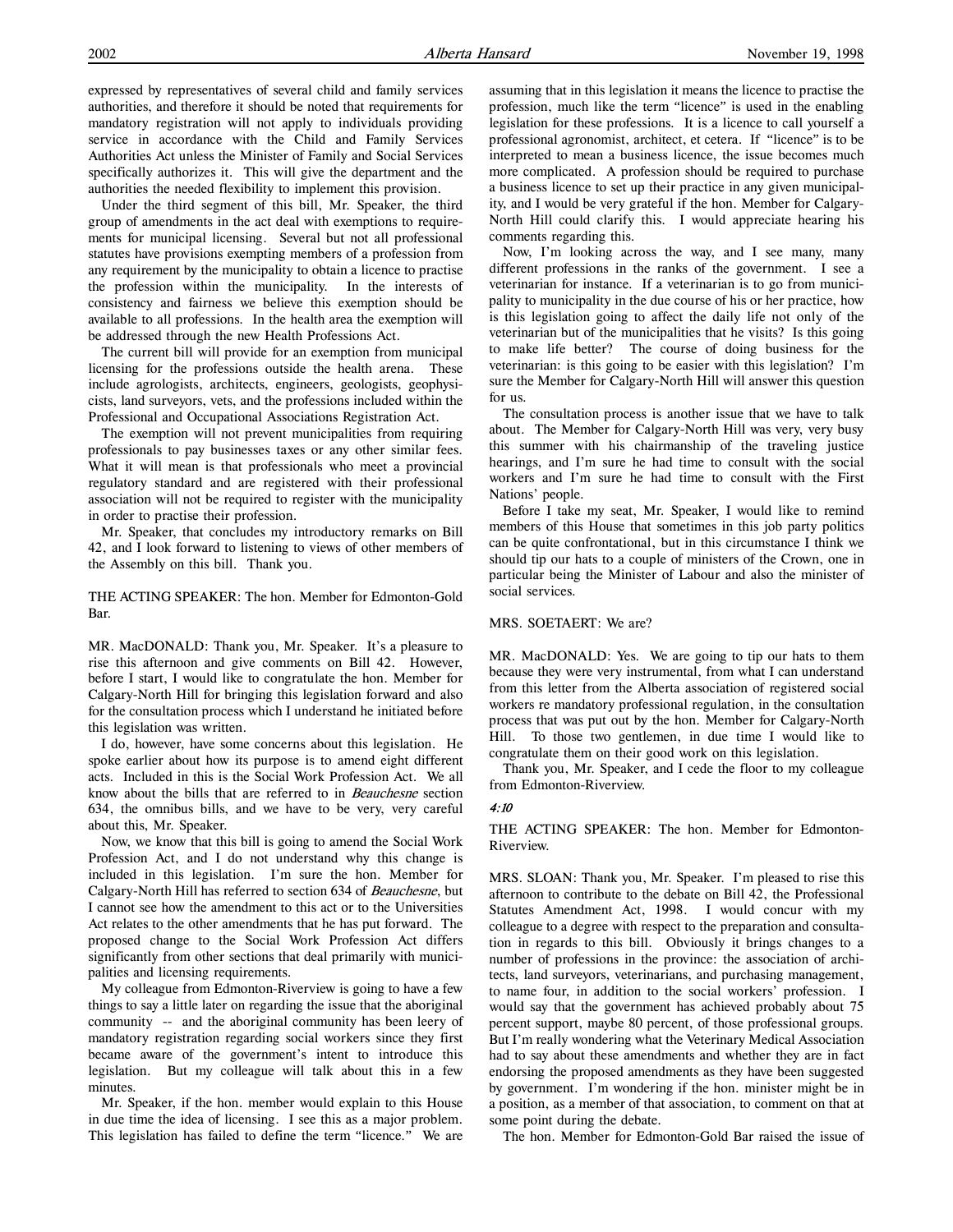licensing, and I think that question is a very good question. The term "licence" in this bill is not defined, so we are left to wonder: is it a business licence we're speaking of, or is it a professional licence? They are two very different things. It may even mean that this government is saying that these professionals should have both. I would ask the hon. member: is that the intent? Will veterinarians, will surveyors, will architects require both? I would expect that in fact many of them have business licences, but I think that if I understand the intent of this bill, they're saying that they will have to have licences in every municipality they operate in. I think that's different than the way it is now, so therefore I guess I'm wondering: are the surveyors going to carry that around in their survey packs or in their trucks, that they actually have business licences to work when they cross municipal lines? I'm raising these sincerely, because there would obviously be some bureaucratic gaps and confusions if in fact that licence portion is not clear and is not applied appropriately.

Before I move on, also with respect to licensing I'm wondering whether or not in the consultation the hon. member spoke about or explored whether or not this would lead to a higher fee charged by these professional groups because of the municipal licensing requirement. Obviously it's going to increase the expenses they have to pay, and I think municipalities are well aware that licensing is probably going to lead to higher prices. But they themselves are under intense pressure to find new sources of revenue because of primarily the reductions in the provincial funding.

The other area proposed for amendment is with respect to the Social Work Profession Act. I would also join in applauding government for finally, after many, many years, providing the mandatory licensure requirement for social workers. However, it comes at a somewhat curious time. When we have an enormous omnibus legislation coming forward in relation to the Health Professions Act, which is coming I believe in the spring, it seems odd to me that somehow this wouldn't have been incorporated in a broader sense in that bill. I don't know why that's the case. I know that the Alberta Association of Social Workers has wanted this for some time. They're pleased to have it incorporated, and I'm certainly not suggesting that the licensure should be delayed.

I do wonder why the government was not somewhat more organized in bringing this registration provision in in a more, I guess, complete fashion. The bill as it reads now speaks about social work meaning an activity that

- (i) enhances or restores the social functioning of individuals, families, groups, organizations and communities by improving the developmental, problem solving and coping capacities of individuals and systems,
- (ii) promotes effective and humane systems that provide resources, opportunities and services to individuals,
- (iii) links individuals to systems described in subclause (ii), and

(iv) contributes to the development and improvement of social policy. I'm assuming, hon. member across the way, that there was complete endorsement of this by the Association of Social Workers. I would be curious to know what research was done in other jurisdictions about the scope of practice of social work and whether or not this is in alignment with other jurisdictions, Mr. Speaker. We may return to this debate at some point in the future, but I'll give the hon. member the opportunity and the clue that if perhaps he doesn't provide the information, it might be something that I will bring forward.

Another aspect of the registration component proposed is that it is being made a requirement in section  $9.1(1)(b)$  that an individual who "supervises an individual who provides a service in accordance with clause (a)" -- and that service is a service that falls within the definition of social work -- must be registered. I find that really in contradiction to where we're going in some other aspects of our professional disciplines, and I will speak from the perspective of my profession of nursing.

This government has made a concerted effort to eliminate the supervisory component of the nursing profession. The directors, managers, many positions have been eliminated, not replaced. Many have been replaced with dietitians and other professional groups who really do not understand the scope of practice of nursing and therefore are in a bit of a compromise position to supervise, Mr. Speaker. But in this one it's interesting. In this proposed amendment we see that in fact persons supervising social workers must be registered social workers. I think that's an excellent precedent to set. I support it. I think it should be more broadly applied to the other professional disciplines providing human services.

The final aspect of the amendments proposed that I will speak to is in relation to how the Minister of Family and Social Services can exempt "any category of individuals from the operation of section 9.1." Now, I guess there's a variety of questions that could be raised with that exemption. I understand the history behind it, and perhaps let me talk about that first.

I am aware -- it's broadly known -- that the aboriginal community in Alberta has been leery of mandatory registration. Through discussions those fears and concerns have been clearly articulated to the minister responsible for children's services and the minister responsible for family and social services. I think those fears are rooted in the fact that they're not sure how this fits with the redesign of children's services that is currently under way. The responsibility for services of children and families is in a transition stage. It has not fully been handed over to the regional authorities. The Minister of Family and Social Services has made a deal with the Alberta Union of Provincial Employees to second child welfare workers to the regional authorities.

## 4:20

One of the pillars of the redesign is the involvement of the aboriginal community and a move towards having an aboriginal community services provision to their community. In a general sense the aboriginal community asserts that the child welfare system has failed them, resulting in a disproportionate number of apprehensions of aboriginal children and placements outside their communities. In this respect the secondment of child welfare staff to the regions is not seen as a benefit to the redesign process, but instead it seems, at least to the aboriginal community, to be motivated by other interests. If I understand the government's rationale, this exemption is included in this act to address those concerns. However, they unfortunately have not been descriptive about on what conditions, with what guidelines, or with what standards the Minister of Family and Social Services may exempt a category of individuals.

A further whole area of questions that I would raise with respect to that is: if we have an integrated plan and approach now to children's services and social workers do already work in aspects of the health, justice, and education systems, why is this being restricted only to the Minister of Family and Social Services? He does not have a monopoly over the domain of social work in this province, and I think it's a tremendous oversight to say that that minister in the context of his ministry should have the ability to make the decisions on who's exempted from licensure. I want to restate that I recognize why it's being included in the context of child welfare and the concerns of the aboriginal communities, but in the broader sense and in the broader definition and in the broader scope of the practice of social workers, I'm not sure that that exemption is entirely futuristic. I think it's being identified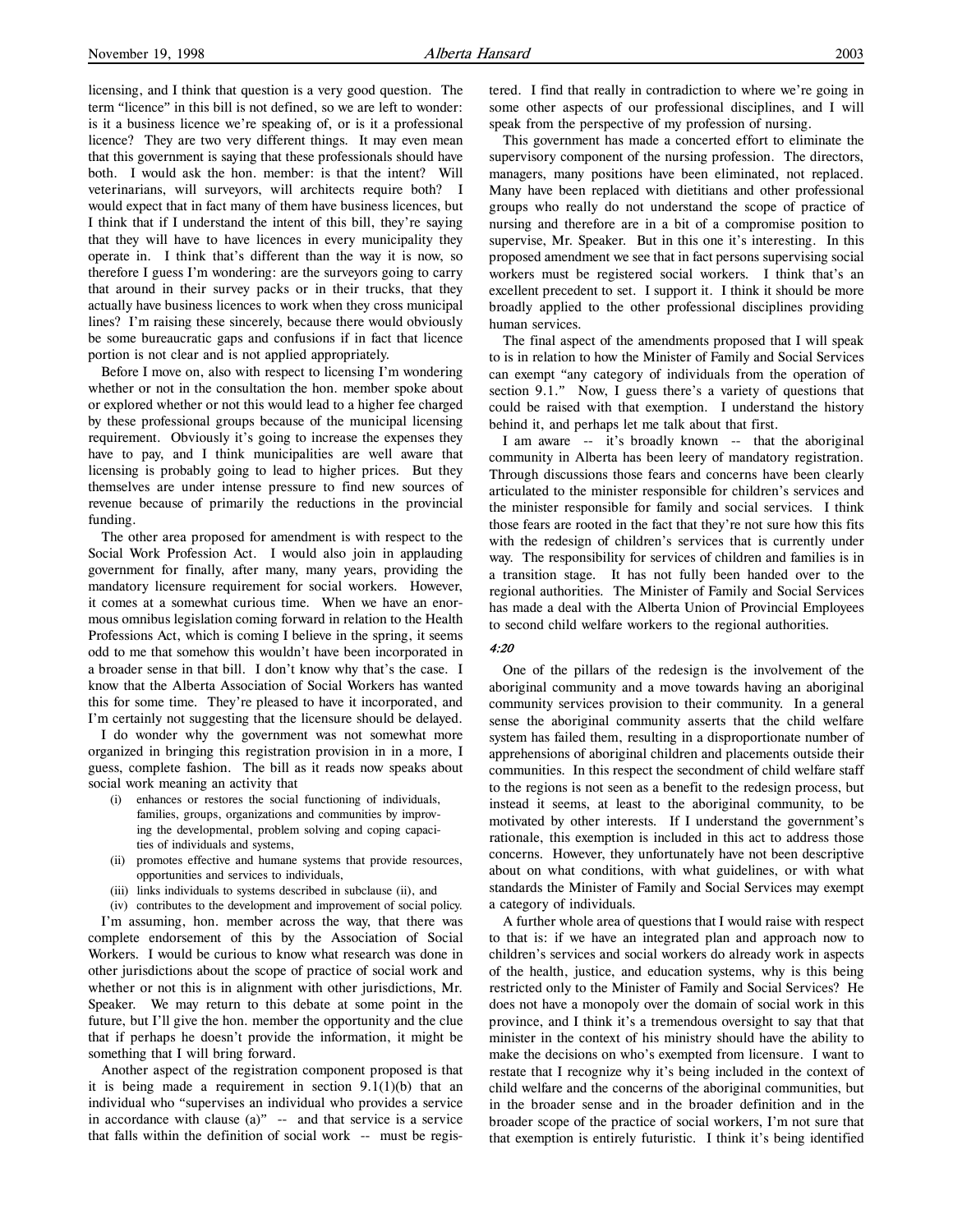based on what we know and the concerns we're aware of today. The last section, 9.3, provides that

section 9.1 does not apply to an individual who provides child and family services in accordance with the Child and Family Services Authorities Act unless the Minister of Family and Social Services by order indicates otherwise,

section 9.1 being the section that speaks about the registrar and the requirements for licensure. Again it's very narrow. We're narrowing it to one act and one minister, and I'm not sure if the hon. member or the government has really considered it.

I am supportive of the profession of social workers. I am supportive of mandatory licensure for that professional group, but I'm not sure that the decision about who licensure applies to and what groups will be exempted should be entirely in the hands of the minister of social services.

The other thing that it raises: the minister responsible for the plan for the integration of children's services, what role does she play in that regard, or the Minister of Health or the Minister of Education or the Minister of Justice for that matter?

I am looking forward to further debate on this bill, Mr. Speaker. At this stage that concludes my remarks on the amendments. I hope the hon. member will take up the challenge I've raised with respect to additional information. With that, I thank you for the opportunity to make those remarks.

THE ACTING SPEAKER: The hon. Deputy Government House Leader.

MR. HANCOCK: Mr. Speaker, at this point I would move that we adjourn consideration of Bill 42.

THE ACTING SPEAKER: The hon. Deputy Government House Leader has moved that we adjourn Bill 42. All those in favour of that motion, please say aye.

HON. MEMBERS: Aye.

THE ACTING SPEAKER: Opposed? Carried.

head: Government Bills and Orders head: **Committee of the Whole** 

[Mr. Herard in the chair]

THE ACTING CHAIRMAN: Hon. members, I'd bring the committee to order, please.

## Bill 47 Protection from Second-hand Smoke in Public Buildings Amendment Act, 1998

THE ACTING CHAIRMAN: The hon. Member for Spruce Grove-Sturgeon-St. Albert.

MRS. SOETAERT: If I may, not right now. Thank you, Mr. Chairman.

THE ACTING CHAIRMAN: All right. The hon. Member for Edmonton-Centre.

MS BLAKEMAN: Thank you very much. I appreciate the support of my colleagues.

I'd like to speak on this bill both with comments from the public and personally as a smoker. It's interesting that even before I was elected, I heard discussion around smoking, smoking

in provincially owned buildings and offices and smoking in the Legislature. Certainly I heard expressed more than once a feeling that there was hypocrisy involved when smoking was banned in provincial offices and allowed anywhere or almost anywhere in the Legislature Building itself.

I respect the intent of this bill. Even as a smoker I can appreciate both the decorum that is necessary and the desire of nonsmokers not to be around smokers. [interjections] But my colleagues still like me anyway.

I think what's important about this is that there be consistency in the application. I appreciate that there are programs that exist or may well be available through a health care plan that cover MLAs and staff in this building to encourage people to quit smoking. But I don't think it's likely that many people that are in here or the staff in the building are likely to quit smoking at this point in their lives, although I'm certainly in favour of programs that discourage youth from starting in the first place.

4:30

 Smoking is still a legal activity, and I think people need to be treated with respect in an attempt to find a balance for the different points of view and different requirements. So I'm very much in favour of designated smoking areas, and I would like to see them in this Legislature Building. I would like to see them in a way that would make them usable as well, because I think mistakes have been made in the past where smoking areas are made so inaccessible to people, I suppose in the hopes that they'll just quit because it's so hard to get there. Guess what? People don't quit. They'll go outside of the building. I don't really think we want to see a whole bunch of MLAs hanging around the front of the building, so I would encourage under the auspices of this bill that a designated smoking area be available for MLAs. Make it accessible to the Chamber, make it easy to get there, and I think it would be used. That should be for all MLAs.

I'm hoping that while we're in Committee of the Whole there will be some amendments brought forward, because there are a few things in the various versions that I've seen or the various discussions that I've heard about around this bill. Some things have come into the bill and been included with it and have also disappeared from the bill. I'm a little concerned that the requirement for employers to ensure that people do not smoke except in the designated smoking areas seems to have disappeared out of this current version of the bill. That's putting all the onus on the individual. I think that if we're going to be responsible about this, there should be some onus on the employer to make sure that this is doable. I'd be interested in seeing an amendment that brought that back in again.

As part of the same thing, it removes the fines to the employers that were available, that could be sanctioned against the employers for failing to ensure that smoking only happened in designated smoking areas. The other thing that is missing from this bill and which I hope I will see in an amendment . . .

MRS. SOETAERT: Yes. In fact, you will see an amendment.

MS BLAKEMAN: Good. Excellent. It sounds like there will be an amendment on this.

MRS. SOETAERT: We have a couple.

#### MS BLAKEMAN: Excellent.

. . . is removing the protection of employees who report contraventions of the act. In other words, there was a whistleblower section in the bill that has been removed or in this version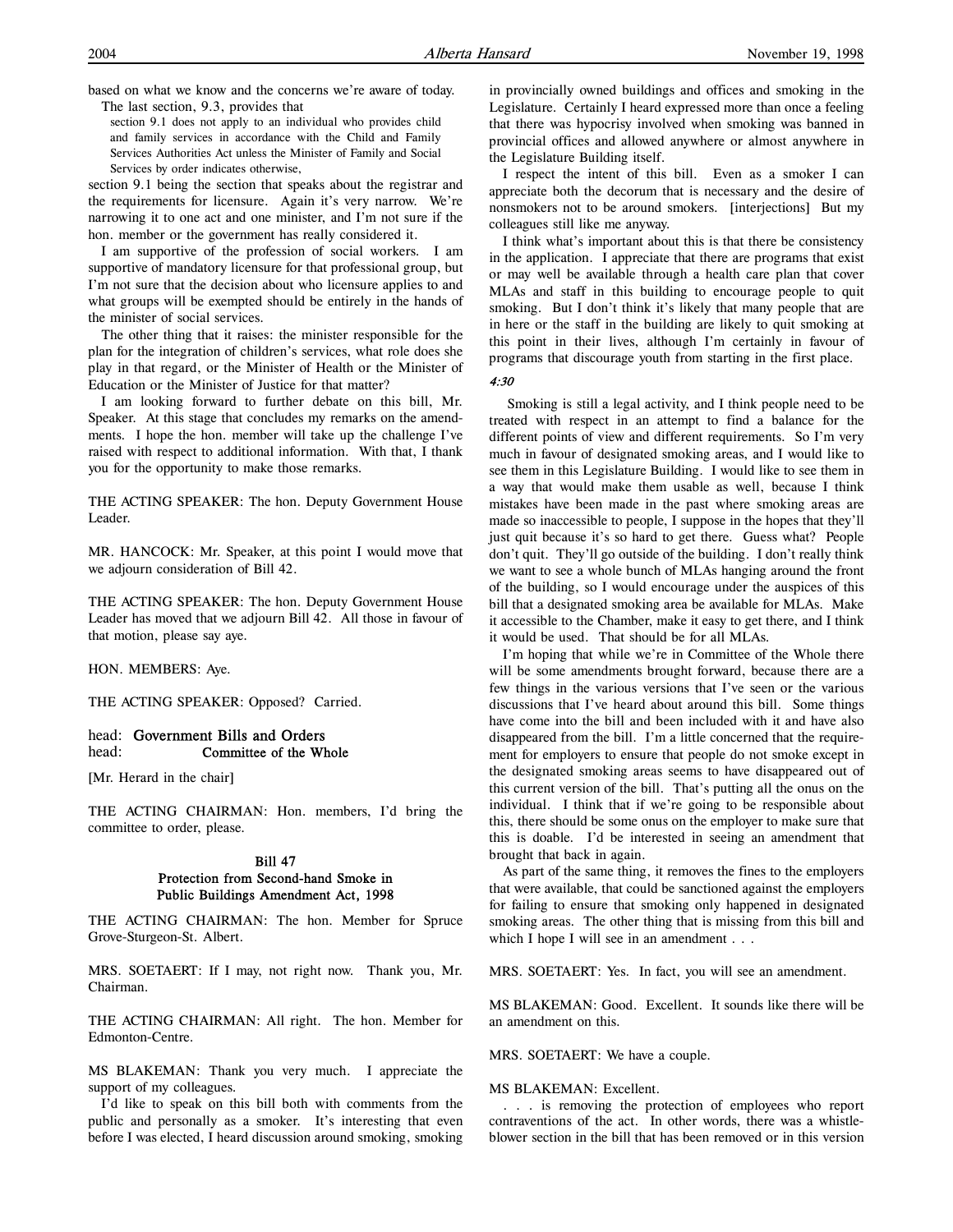of the bill is not appearing. I would really like to see that put back in again. I don't think we want to be putting people in a position where if they're reporting something going on that is supposed to be illegal or an illegal activity, they would fear sanctions in their jobs or they would be harassed by their colleagues. I think that encourages and it sets up this bill to be what it should be.

So evidently there will be an amendment on this, and I can conclude my remarks with that -- I might be able to speak again later to that actual amendment -- because those are the comments that I wished to bring up. I'd like to see this balanced, I'd like to see it fair, and I'd like to see people treated with respect, both the people who choose not to smoke and don't wish to be exposed to it and also those people who do smoke. We're grown up. We can manage to do this in a fair and equitable way.

With that, thank you, Mr. Chairman, and I can conclude my remarks.

THE ACTING CHAIRMAN: The hon. Member for Edmonton-Riverview.

MRS. SLOAN: Thank you, Mr. Chairman. I'm pleased to follow my colleague from Edmonton-Centre to rise with respect to the amendments proposed to Bill 47. I just cannot resist a comment. If I read this correctly, this original act was passed in '97 and we're bringing it back for an amendment in '98. To me, somehow that has got to signify poor lawmaking. We didn't do our homework in the first place, obviously, if less than 12 months ago this bill was brought forward and, all of a sudden, now here we are in '98 and we are amending it. Correct me if I'm wrong, but I'm just drawing that out.

Then it also seems so odd to me that really most of the amendments are to remove sections of the act, particularly ones that might allow for some degree of public service employee protection. Being a member of the public service myself at one time, that doesn't completely surprise me. This government has never had the backbone, particularly, to bring in whistle-blowers' protection. It seems so odd to me that they would put it in the act, less than 12 months later they would decide that they have to take it out, and we would be back here debating the amendments again.

The whole premise of the amendments to the bill in fact really appear to reduce requirements and implications for employers with respect to the regulation of smoking in public facilities. I guess that causes me to question, in fact, how committed this government is to acting as a leader in a public health sense. When it comes down to actually implementing and requiring employers to carry out those provisions, they don't appear to have the political fortitude to do that.

## [Mr. Tannas in the chair]

I think the public building section as well -- if I may just jump to section 2. Actually, before I do that, Mr. Chairman, I think I'll talk a little bit about the designated smoking room. Originally what it said in the act was that a designated smoking room was "an enclosed room that is designated for smoking under section 2(2)." Now we are proposing that the smoking room be an "enclosed room that is designated as a smoking room under section 3(2)." I guess what I'm wondering is: are we changing  $2(2)$ , or has  $2(2)$  become  $3(2)$ ? I'm not really sure, and that doesn't appear to be clear. That lends to my argument about poor lawmaking, because your background, your rationale for these changes, given the fact that we just stood in this House 12 months ago and passed this act -- perhaps if we did our homework a little bit more thoroughly, we wouldn't have to go through this twice.

The area that defines public buildings under section 2, the new section breaks that down. It says specifically that it must be a building or structure that is "owned by the Crown," "leased to the Crown," or "owned by a Provincial corporation." I guess I'm just wanting to check to see if the government has done its homework to determine whether or not that definition of public building actually fits with the variety of delivery arrangements we seem to be moving to in Family and Social Services and in Health through a regionalized system. I am not completely aware of whether or not those definitions do in fact fit. It also seems to me that it will lend to a lot of inconsistencies, because certainly the Department of Family and Social Services is moving more and more to privatizing and contracting out services, where public servants are required to be assigned to monitor or supervise children. So we in fact will have public servants who work in designated public buildings that will be afforded protection from secondhand smoke, but those public servants that are required by this government to work or supervise in a privatized setting will not. Once again, I think it would speak certainly to an inconsistency and a double standard.

The area mentioned previously by the Member for Edmonton-Centre in the old act, that being the 1997 version of the act, was section 9. Mr. Chairman, I would like to move an amendment on behalf of the Member for Edmonton-Calder that Bill 47 be amended in section 5 by adding the following after the proposed section 9. I will provide the necessary copies for distribution. [interjection] The original amendment? Yes, we have it.

#### 4:40

THE CHAIRMAN: Hon. Member for Edmonton-Riverview, I think you may now move the amendment. I will call this amendment, for members of the committee, A1 on Bill 47. You may proceed.

MRS. SLOAN: Thank you, Mr. Chairman. I'll proceed to move then, on behalf of the Member for Edmonton-Calder, that Bill 47 be amended in section 5 by adding the following after the proposed section 9: "9.1(1) No person shall be (a) dismissed, suspended . . ." Actually, I'm really sorry that the hon. minister won't have the privilege of hearing this short educational on whistle-blowers' protection, because I thought I was making some progress in this regard. But I'll proceed to read this amendment.

9.1(1) No person shall be

(a) dismissed, suspended, disciplined or threatened to be dismissed, suspended or disciplined from their employment, (b) subject to any penalty in the course of their employment, or

(c) intimidated or coerced in the course of their employment,

for the sole reason that the person, acting in good faith, has reported or proposes to report a contravention or possible contravention of this Act.

(2) A person who contravenes subsection (1) is guilty of an

offence and liable upon conviction to a fine not exceeding \$5,000. That, Mr. Chairman, just for the reference of the hon. members in the Assembly, is the exact wording in section 9 that was in the 1997 version of this act.

The rationale for providing this amendment is self-explanatory, but given that we're debating it in the Alberta Legislature, perhaps I should elaborate in more detail. The record of this government has been quite contrary to whistle-blowers' protection, which in many respects seems to contradict their desire to be more efficient, to be leaders, to be supportive of productive employees. We do not have a provincial whistle-blowers' protection act, and in many of our acts with respect to other disciplines we do not have that component.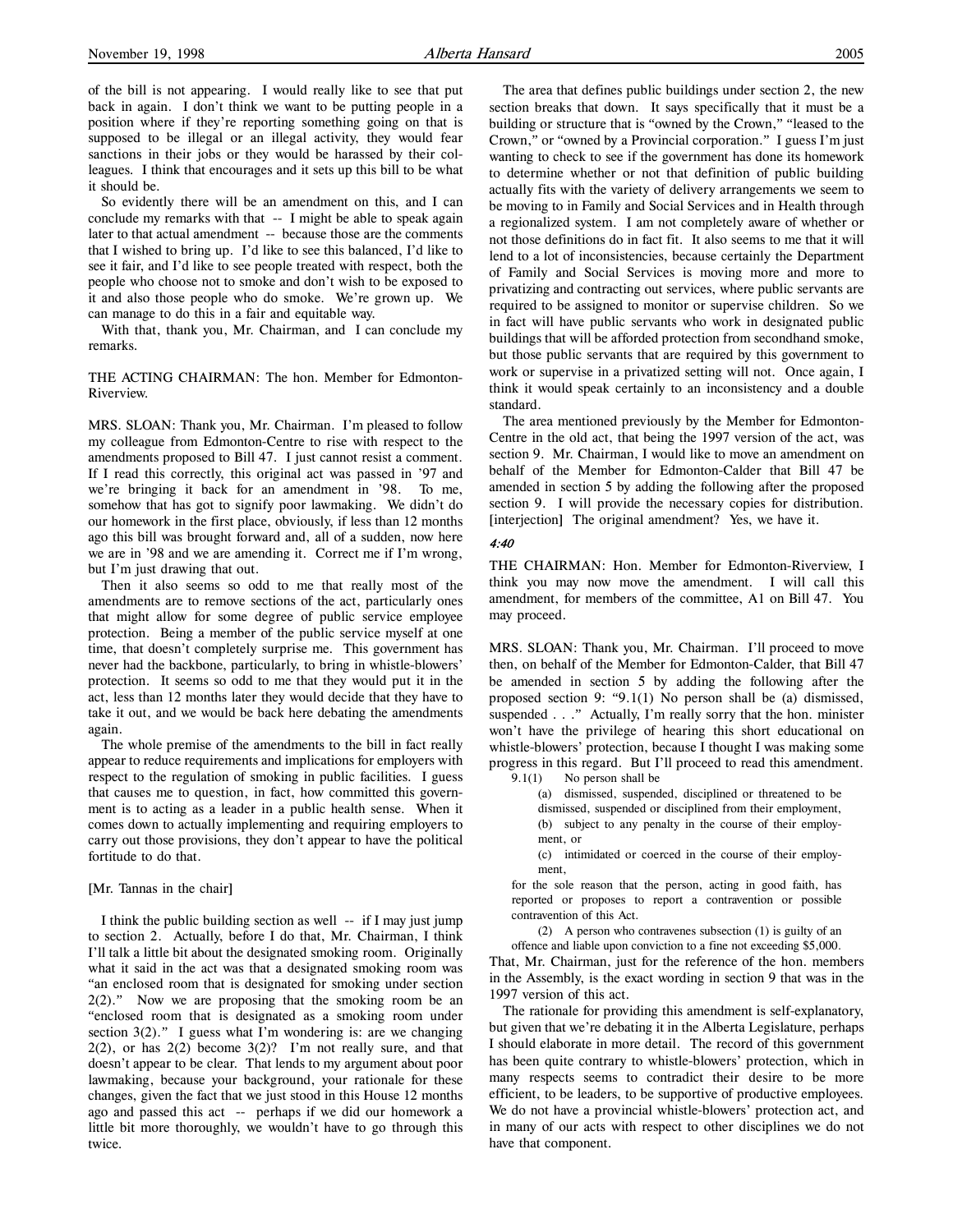That leads to a lot of inefficiencies, and while some may see a violation with respect to smoking as being a somewhat trivial one, I think it's the principle and precedent that we are trying to establish with this amendment. The implication in a nutshell is basically that we do not believe that a person who reports a violation should be subjected in any way, overt or subliminal, to harassment, suspension, discipline, or threats in their employment. Without this aspect in the bill, there is nothing to protect that from occurring, and it does occur in every ministry this government presides over in this province.

With the introduction of that amendment, Mr. Chairman, I would look forward to the remaining debate on the amendment as proposed. Thank you for the opportunity to make these comments this afternoon.

THE CHAIRMAN: The hon. Minister of Public Works, Supply and Services on amendment A1.

MR. WOLOSHYN: Thank you very much, Mr. Chairman. Although I am not present in the House, it doesn't mean that I'm not aware of what's happening in the House. I heard the comments of the member who is proposing this amendment on behalf of an absent member wishing that the minister responsible were here to respond to it. Since I happen to be the minister responsible for Bill 47, I would say to the House that I ask their support in defeating this amendment, simply because it's frivolous, it's silly, and it does not do anything to enhance the intent of the bill. The bill is on the protection from secondhand smoke in public buildings, a very good bill that came back after review by all three parties and was supported. This is just wasting the time of the House, and I would suggest to my colleagues that we dispense with this subamendment as quickly as possible.

THE CHAIRMAN: The hon. Member for Spruce Grove-Sturgeon-St. Albert on the amendment.

MRS. SOETAERT: Mr. Chairman, thank you so much. You know, I wasn't going to comment, but then when my dear colleague from Stony Plain leaped so graciously to his feet, I had to comment. [interjections] They're not agreeing with me on that one, and here I am defending your leaping ability. You can tell it's Thursday afternoon after a great week in the Leg.

You know, Mr. Chairman, we've supported the idea, the basic concept of this bill after it was redone and reworked, but this is a good amendment. I know that the Member for Medicine Hat is going to speak to this later because once upon a time, a long time ago when he was a new MLA in here, I think he believed in whistle-blower protection. I think he did. In fact, I know he did. So I am anxiously awaiting his support of this amendment, because it's just a little bit -- I don't mean to provoke him to his feet on a point of order, and I'm sure he'll speak later.

This is just a small bit of whistle-blower protection in one little act. Virtually what it is is that there are people maybe even in this Leg. who want to sneak around and not get caught and are worried about that, but if there are designated areas in which people can smoke, this shouldn't be a problem. But, you know, if somebody is going to report that somebody is smoking, they shouldn't be punished for that, and this would just protect them from that. It's a very simple amendment. I don't see why anybody would speak against it, certainly not the minister responsible for public works. In fact, I bet by the end of my eloquent speech he'll have changed his mind. [interjections] You think so too? Like, the minister is waffling right now. The leaping waffler.

I think this is a solid amendment. It prevents people from being

intimidated, coerced, and that way they do feel free to . . . [interjection] Nobody should be intimated or coerced ever, ever. And so it behooves us as legislators -- that's pretty good language, eh? I realize not everyone understands that. So it's incumbent upon all of us -- or let's try another way. It's our responsibility, our duty to put something in to protect those who actually do report those who've been breaking the law. It's a simple amendment. I encourage all members to support it. I bet by now even the Minister of Energy wants to support this amendment, along with the Minister of Education, because when I speak, I know the Minister of Education just loves it, and he listens intently because he knows I'm sincere about what I have to say.

So thank you, Mr. Chairman, for these precious moments on a Thursday afternoon.

#### 4:50

THE CHAIRMAN: The hon. Member for Medicine Hat.

MR. RENNER: Thanks, Mr. Chairman. I'm well aware of the fact that the proceedings in this House are recorded in Hansard and that any time someone says something or commits or expresses some thoughts in this House, they're in writing and they're there for the permanent record, and at any time someone can delve back into those records and find out that an individual has indeed said something. But today was the first time I found out that not only our spoken word is a matter of public record, but the member has indicated that she even knows what I'm thinking, let alone what I have spoken.

The member indicated that she was sure, that she knew I supported the whistle-blower legislation. Actually, I think, Mr. Chairman, it is a matter of public record that we have debated whistle-blower legislation in this House before, and if the member will check the public record, I think she will find that I did not support the legislation at that time. I still do not support the legislation.

Mr. Chairman, with that, I would move that we adjourn debate on this bill.

THE CHAIRMAN: The hon. Member for Medicine has moved that we adjourn debate in committee on Bill 47. All those in support of this motion?

SOME HON. MEMBERS: Aye.

THE CHAIRMAN: Thank you. And those opposed?

SOME HON. MEMBERS: No.

THE CHAIRMAN: Just a change of words here. We were in fact adjourning debate on the amendment A1 and therefore on the debate.

Hon. Deputy Government House Leader, do you wish to move that when the committee rises and reports . . .

MR. HANCOCK: Mr. Chairman, I would move that when the committee rises and reports, we report progress on Bill 47.

[Motion carried]

### Bill 21 Alberta Health Care Insurance Amendment Act, 1998

THE CHAIRMAN: Are there any comments, questions, or amendments to be offered with respect to this bill? I'd call on the Minister of Health.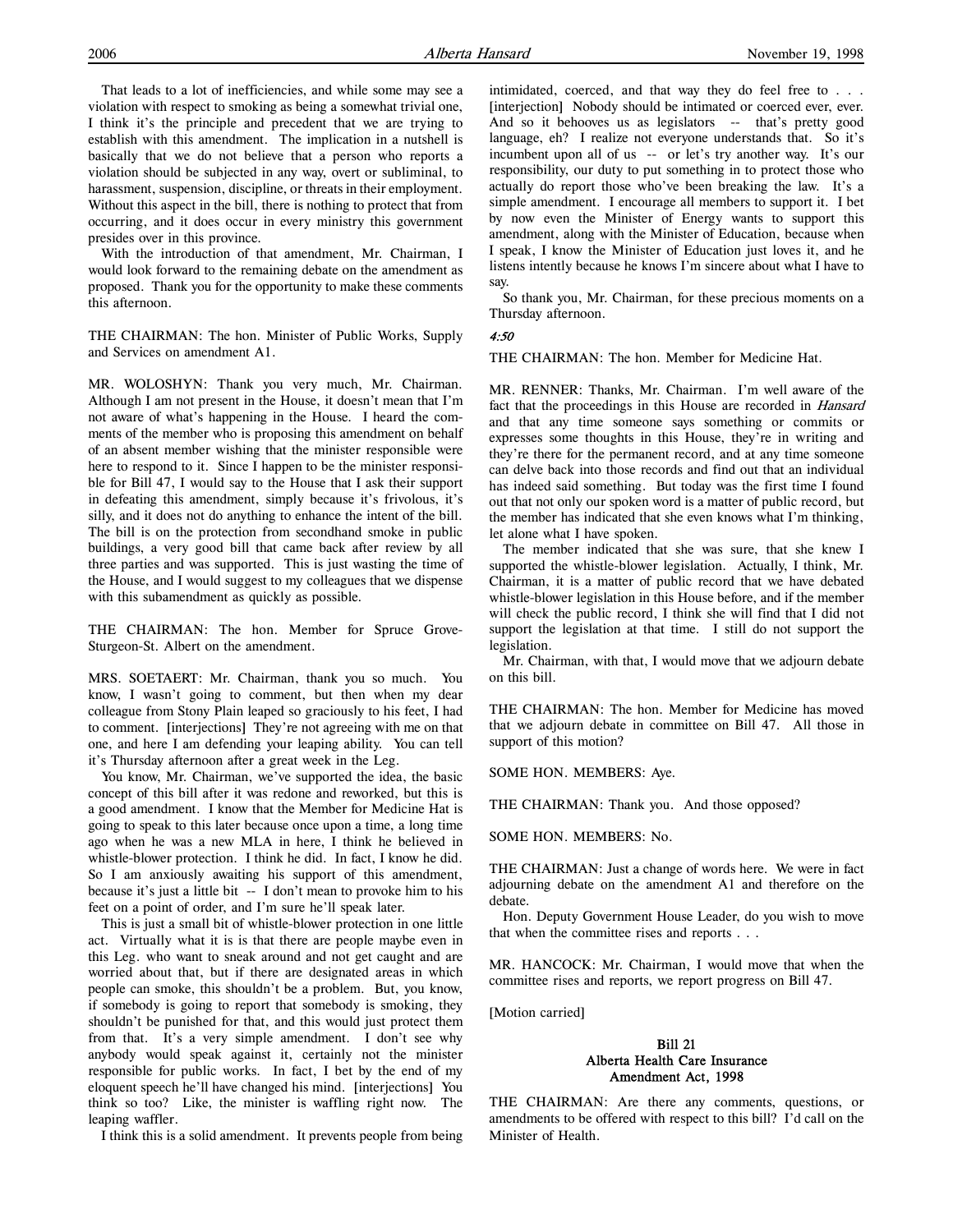MR. JONSON: Thank you, Mr. Chairman. Now, this afternoon I welcome the opportunity to continue debate on Bill 21, the Health Care Insurance Amendment Act, here in committee. This is an important piece of legislation as it clearly sets out the requirements and process for any physician seeking to opt out of the publicly funded health system. As well, this bill provides protections that will ensure that Albertans are not being charged a fee with relation to insured services and prohibits a physician from receiving the payment of benefits for services when an additional fee is charged.

Mr. Chairman, I have filed with the table officers a few proposed amendments. I would ask that they be distributed, and I would like to make some overall comments with respect to them as I move them in committee.

When Bill 21 was originally introduced last spring, much debate occurred at that time about the intention and process outlined in its original construction. Much of this discussion centred on the Minister of Health's ability to refuse a physician's application to opt out of the plan. This approval process did not sit well with the physicians. Mr. Chairman, at the end of the spring session our government indicated to physicians and all other Albertans that we were open to further consultation on this piece of legislation. The Alberta Medical Association and the College of Physicians and Surgeons were consulted at some length, and consensus was reached with respect to concepts for proposed amendments to this bill.

Mr. Chairman, one of the key government House amendments to this bill therefore will remove the minister's ability to refuse an application by a physician to opt out of the public health system. Physicians will now be able to opt out of the Alberta health care insurance plan by providing the Minister of Health 180 days' notice of their intention to opt out of the system. These amendments address the concerns raised by physicians that there should be no ability for the minister to prevent them from opting out. The 180-day period will be sufficient time to allow the College of Physicians and Surgeons, where the overall responsibility for this decision has been shifted, to determine whether a job action is ongoing, and it will also be sufficient notice for the minister to take steps to ensure that physician services for Albertans are available throughout the province.

Mr. Chairman, it is our government's responsibility to provide health services, including medically necessary physician services, for all Albertans. If a group of specialists or a number of general practitioners in a certain geographic area decide to opt out of the public health system, our government must be able to respond. Now, just to put this in perspective, currently in Alberta there is only one opted-out physician out of over 4,680 physicians practising in Alberta. I think this fact alone is proof that physicians seem to be committed to working within our public health care system and are satisfied with it.

However, Mr. Chairman, the amendments to this legislation will provide protection for Albertans by ensuring the availability of medically necessary physician services throughout our province. With the 180-day period we can work with the physician groups, existing physician programs, or recruit new physicians to ensure that there is sufficient coverage and access to these physician services. This bill in no way prevents physicians from leaving the public health system, but at the same time it allows the government the opportunity to plan and effectively deal with this choice.

Another part of the proposed amendment dealing with the 180 day notice is that physicians must place a notice of their intention to leave the public system in their professional offices as well as in the local newspapers. Albertans deserve to know that their physician may be opting out. The relationship and level of trust that individuals have with their physicians is very, very important.

Physicians see us when we are sick, vulnerable, or in need of help in some way. We trust our children's health to these health care professionals. We trust their advice, their opinions, and are oftentimes very reassured with their kind words of comfort. By letting their patients know that they may be opting out of the public health system, this advance notice will give people the opportunity to make some very important decisions. The point is, Mr. Chairman, the amended legislation gives Albertans the opportunity to make these decisions.

Two other key provisions in the bill remain unchanged. Physicians who opt out of the plan may automatically opt back into the public system after being opted out for one year, and physicians who have not been opted out for one year may apply to the minister to opt back into the plan before the one-year period is up.

5:00

Another source of protection for Albertans, Mr. Chairman, in this bill relates to the charging of fees. This bill clearly prohibits the charging of additional fees for insured services where a benefit is payable by the minister. Essentially, the provisions included in this bill are another example of our government's ongoing commitment to the principles of the Canada Health Act and to a quality public health care system.

Mr. Chairman, our government remains steadfast in the belief that providing preferential treatment to patients purchasing optional benefits is totally unacceptable. We have implemented practices according to this belief since the spring of 1996 with respect to private facility fees. We will continue to protect Albertans from being charged for insured services.

Mr. Chairman, Bill 21 clearly states that it is an offence for any person to try and extra bill Albertans, not just physicians. This is an added source of protection that we believe Albertans will appreciate. The importance of Bill 21 is that it protects this belief and penalizes those individuals who may wish to incorrectly charge Albertans for medical services which are covered within our public health care system.

Finally, Mr. Chairman, I want to conclude by saying that Bill 21 is another example of our government's commitment to a quality public health care system since it will help ensure continued access to medically necessary physician services for all Albertans.

Thank you, Mr. Chairman. As I indicated before, I move this amendment before the Assembly.

THE CHAIRMAN: Okay. Thank you, hon. minister. For the benefit of the committee I would note that this is amendment A1.

Before recognizing the hon. Member for Edmonton-Riverview, I have a little bit of housekeeping to bring up to members. This weekend Alberta will be host to a Commonwealth Parliamentary Association seminar, which will be held here in the Chamber. It would be helpful if you would be able to tidy up your desks -- I'm probably the worst offender in this -- so that our visitors from all across Canada and the Territories will be able to use them.

MRS. SOETAERT: Mr. Chairman, are they going to be locked?

THE CHAIRMAN: Yes. They will be locked. Oh, yes. So with that in mind, you may wish to tidy up that of your neighbors as well, being good citizens all.

I'll call on the hon. Member for Edmonton-Riverview on amendment A1.

MRS. SLOAN: Thank you, Mr. Chairman. I'm pleased to rise to begin debate on the amendments proposed to Bill 21 this afternoon. It's unfortunate, given the substantive nature of the amendments,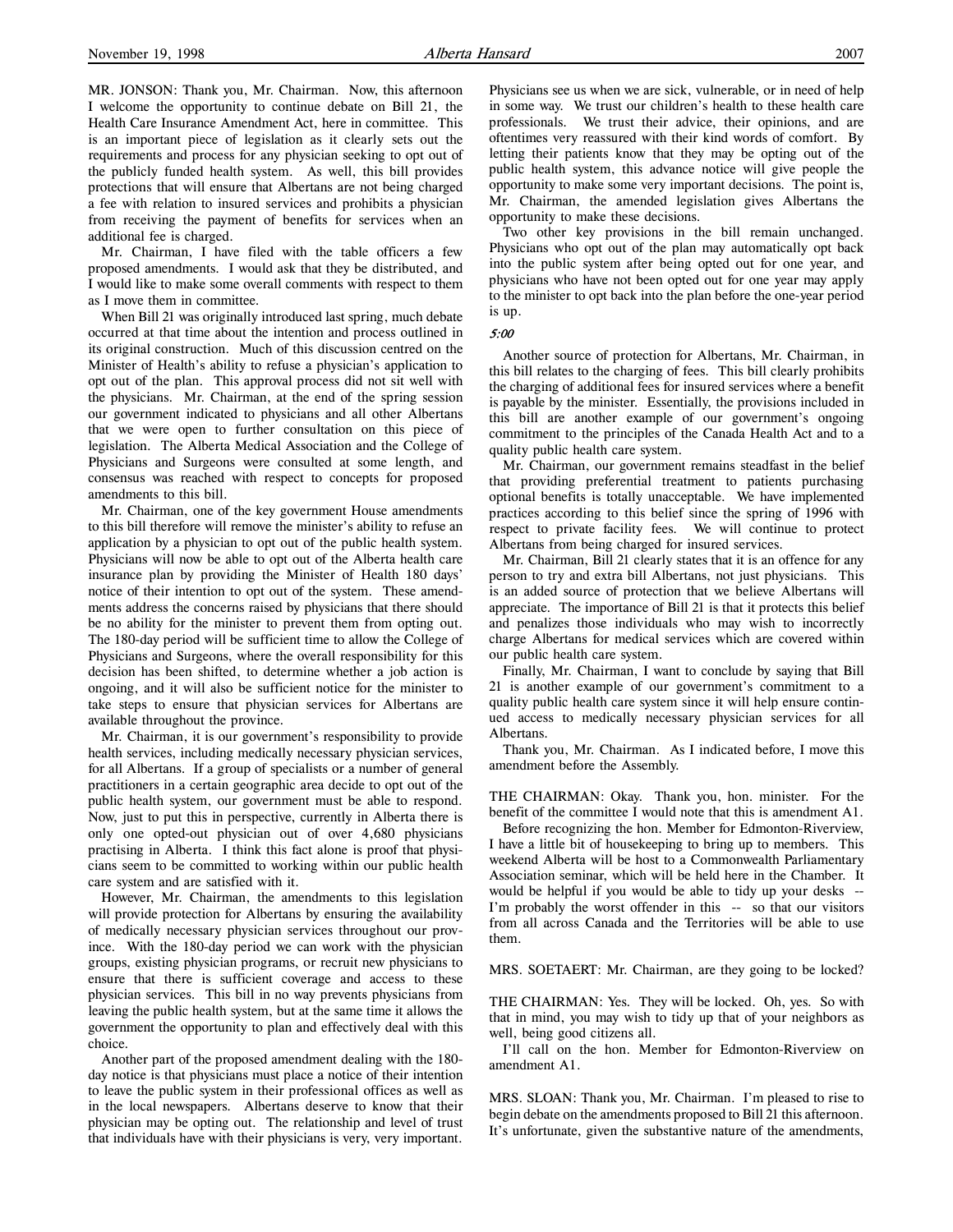as the minister referred to them in his remarks, that the opposition is not afforded the opportunity to see the amendments until just before we're debating them. In a reasonable sense . . .

THE CHAIRMAN: Hon. member, we're having difficulty hearing you. Is that an object blocking you at the mike? We're anxious to hear you.

#### MRS. SLOAN: My apologies.

I was indicating that it's unfortunate, given the substantive nature of the amendments, as the minister referred to them, that the opposition is not afforded the opportunity to see them before we must stand in the House, Mr. Chairman, and debate them. I mean, certainly it could have been that the minister was not able to complete them until just prior to coming in this afternoon. However, I am aware that a press release was prepared and released on the 13th of November, six days ago, about these very amendments. So I guess the commitment and sincerity is perhaps not always extended to the extent that it could be, and that's unfortunate.

The minister, in his opening remarks, made some comments which I would like to respond to. He indicated that only one physician currently in Alberta has opted out. I would caution him with respect to making those remarks in a context that appears to infer that the public should not be concerned that this type of provision will be widely utilized.

However, I am more than aware that there are many physicians in this province that are extremely disillusioned by this government's mismanagement of health care. To suggest that they will continue to work in the deplorable conditions this government has created and not consider an opting-out provision I think is being somewhat naive. In a general sense I would agree that the physicians in this province are doing an extraordinary job. The majority of them are committed philosophically and ethically to a public system, and it is regretful that we do not embody enough respect in this province to support such health care workers.

The minister also spoke about providing the legislation to protect Albertans. He suggested that this was going to allow the government to prevent physicians from charging fees to Albertans, that extra billing would be an offence and therefore practitioners that were extra billing would be penalized. I guess I'm wondering this afternoon if that means that this government is proceeding with legal action against Dr. Howard Gimbel. It was certainly brought to the attention of the public and this ministry -- this was done by the Consumers' Association of Canada on the 16th of November -- that there is extra billing occurring in this province. The question is: does this government define extra billing as physicians, surgeons charging patients extra, as in the case of the eye surgeons up to \$750 per eye, for enhanced implants, lenses, and related supplies?

What the Consumers' Association pointed out is that this is happening. They conducted a provincewide survey of cataract surgeons' offices, private surgery clinics in June of this very year in order to determine the range and extent of charges that are being applied to patients for enhanced eye supplies and implants. I've already cited what they found during that survey. They said in their release to the public on Monday that claims made by some offices and clinics about the lenses included that there were no stitches, less infection, less trauma, et cetera, promoting them as being somehow safer to the public.

This seems to fall within what the minister would be calling extra billing, but I haven't heard that the government has responded to these findings. Somehow, what I expect them to say is: well, that's really not extra billing; it's political. What we're seeing in this government, Mr. Chairman, is political hairsplitting.

They will allow physicians to go about providing services and charging patients extra, but they won't call that extra billing.

If it is not already clear, I'm wary of this bill. I think we should be, given the fact that the amendments are introduced at the very last moment. Also, we should be wary when it is combined with the implications of Bill 37. The two bills together, both Bill 21, amendments included, and Bill 37, essentially facilitate the construction of a private, for-profit health care system in this province. This bill is dealing with the ability of health professionals, specifically physicians, to opt out and set up private practice in a for-profit manner. Of course the amendments are not explicit in saying that, nor did the minister in his opening remarks make those explicit comments, but the overt implication of this bill and the changes is that that is what will occur.

#### 5:10

I wanted to refer back to the press release that came out before these amendments, and that press release said that the government had constructed their amendments through consultation with physicians' groups. I guess I'm wondering what in fact that means. I mean, physicians are organized in this province in two capacities. They have a college, yes, and they also have an association, the Alberta Medical Association, that is responsible to represent them. While the minister in the press release said that

the College of Physicians and Surgeons will carry out their mandate of ensuring appropriate physician behaviour and maintaining appropriate access to publicly funded physician services,

he doesn't say what the role of the College of Physicians and Surgeons is with respect to ensuring appropriate physician behaviour and maintaining appropriate access to privately funded physician services, which is what these amendments are facilitating.

Just to relate back to the comment, as well, about "consultation with physician group representatives," that doesn't appear to include the College of Physicians and Surgeons or the Alberta Medical Association, and I question why the minister, without the endorsement of those groups, would bring these amendments forward to this Assembly this afternoon.

There is an agenda, I think, that is very clear to the members of the opposition and the members of the public that this government is committed to doing something that Albertans very much, Mr. Chairman, are opposed to, and that is facilitating a private system.

One of the other aspects I wanted to ask the minister about is: in his own Provincial Health Council report to the Legislature, the 1998 annual report, one of the recommendations they made on page 17 of their report was that he explicitly

direct Alberta Health to work with the health authorities and professional bodies to identify barriers to further integration in health services delivery and endeavour to remove these barriers.

They suggested that this work should undertake to remove legislation, policy, contractual barriers, and clarify professional accountabilities. This bill and these amendments appear to me, Mr. Chairman, to do the exact opposite. What we are creating is an additional act which will require the creation of additional policy which will allow and require the creation of additional contracts. It explicitly is going to require additional clarification of the accountabilities of professionals acting in the private system, and that does not appear to be aligned with what the Provincial Health Council asked the minister to do in October of this year, which is really less than a month ago.

I also would ask, having some knowledge of negotiated agreements that exist between the Alberta Medical Association and Alberta Health, why the minister would not be making provisions for such things incorporated in such an agreement? It seems to me that when we have the college addressing licensure, discipline, regulation, we have the Alberta Medical Association addressing